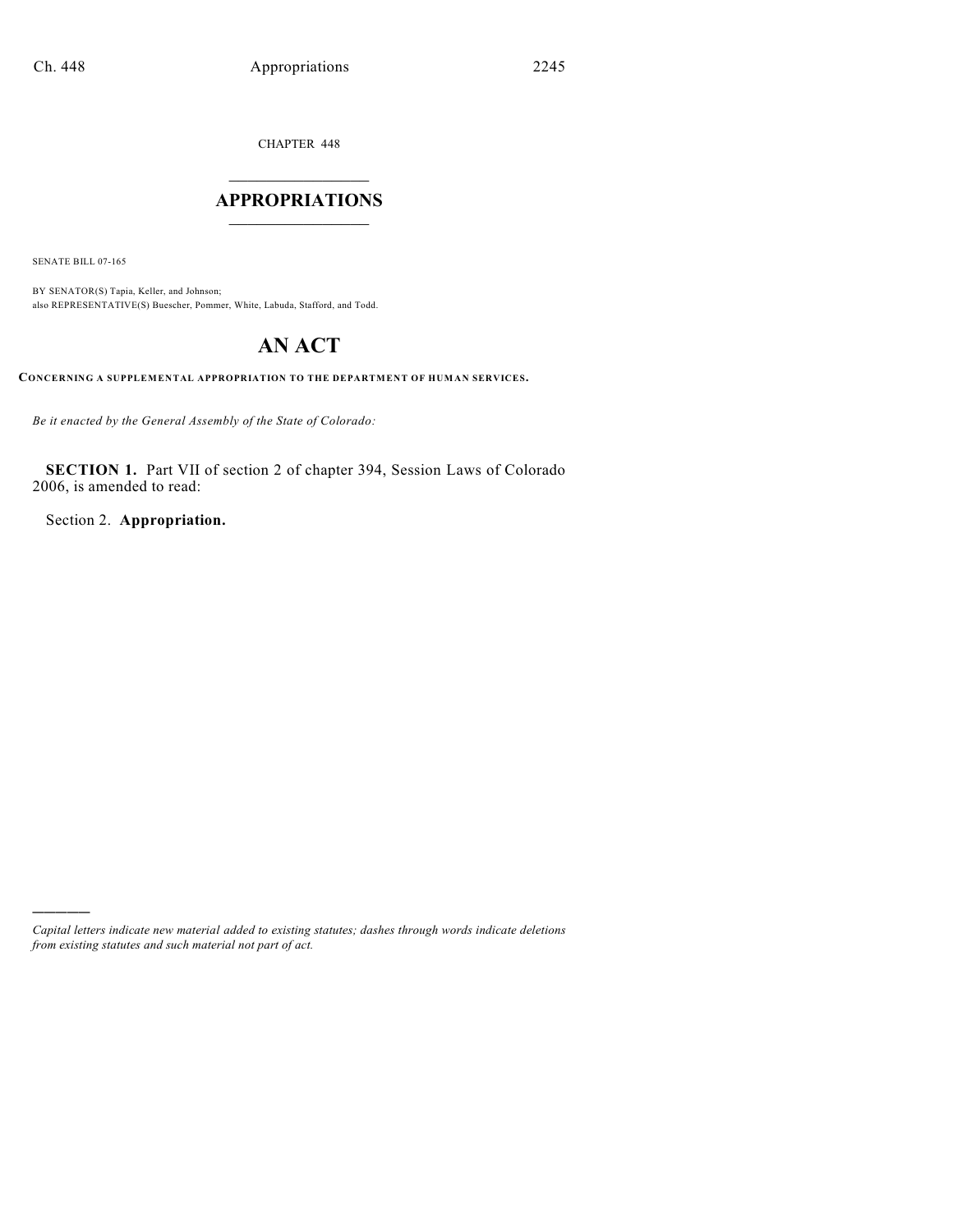|          |              |                |                | APPROPRIATION FROM |               |                |
|----------|--------------|----------------|----------------|--------------------|---------------|----------------|
|          |              |                |                |                    |               |                |
| ITEM &   | <b>TOTAL</b> | <b>GENERAL</b> | <b>GENERAL</b> | CASH               | CASH          | <b>FEDERAL</b> |
| SUBTOTAL |              | <b>FUND</b>    | <b>FUND</b>    | <b>FUNDS</b>       | <b>FUNDS</b>  | <b>FUNDS</b>   |
|          |              |                | <b>EXEMPT</b>  |                    | <b>EXEMPT</b> |                |
|          |              |                |                |                    |               |                |

**PART VII DEPARTMENT OF HUMAN SERVICES**

## **(A) General Administration**

| Personal Services                | 1,960,499            |  |
|----------------------------------|----------------------|--|
|                                  | $(22.4$ FTE)         |  |
| Health, Life, and Dental         | 15,171,966           |  |
|                                  | 14,200,143           |  |
| Short-term Disability            | 236,618              |  |
|                                  | 221,746              |  |
| S.B. 04-257 Amortization         |                      |  |
| <b>Equalization Disbursement</b> | 1,492,245            |  |
|                                  | 1,498,493            |  |
| Salary Survey and Senior         |                      |  |
| <b>Executive Service</b>         | 8,524,369            |  |
|                                  | 6,791,091            |  |
| Shift Differential               | 4,095,243            |  |
|                                  | 4,145,074            |  |
| Workers' Compensation            | <del>5,571,975</del> |  |
|                                  | 6,389,053            |  |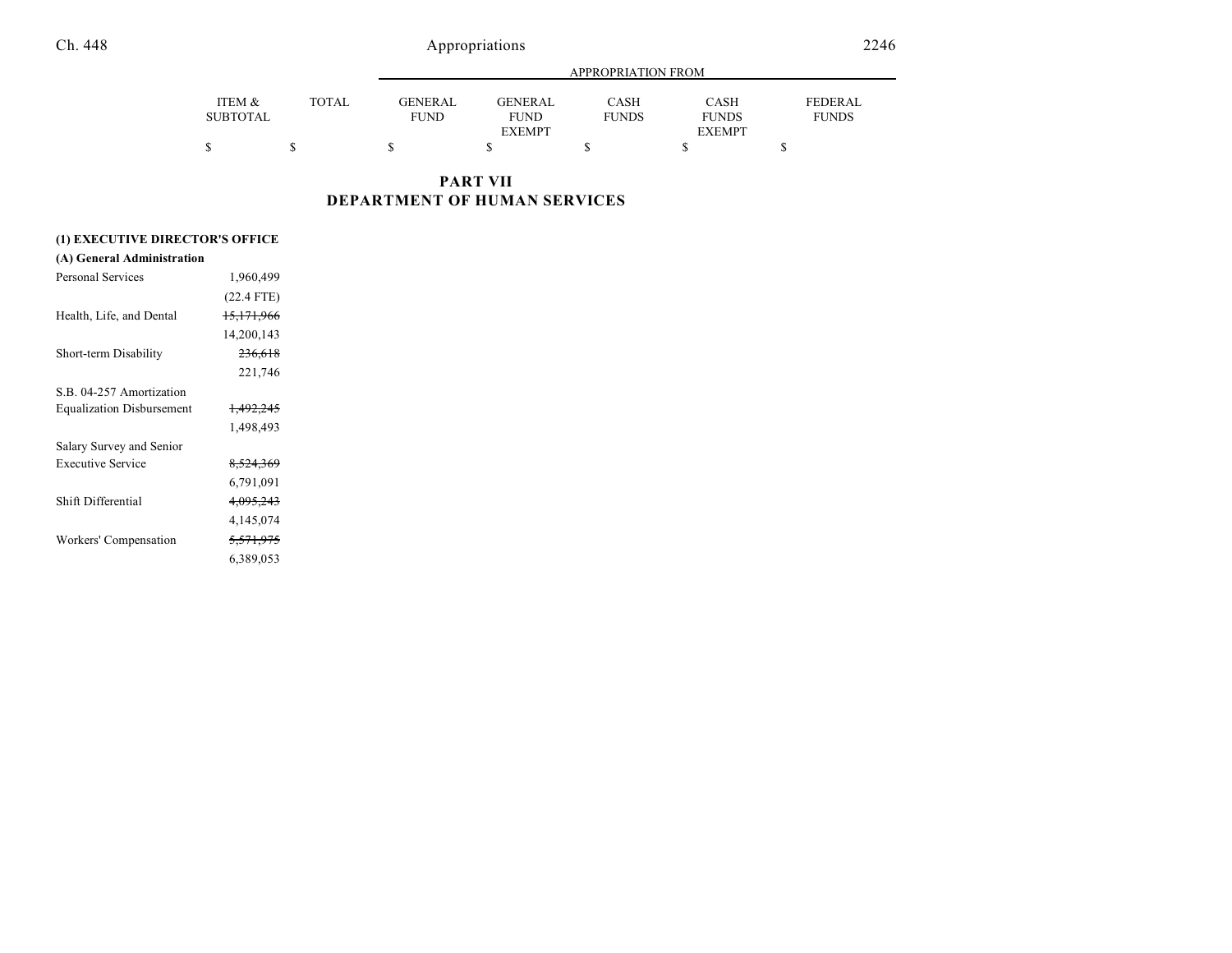| <b>Operating Expenses</b>               | 494,827    |               |                        |              |            |
|-----------------------------------------|------------|---------------|------------------------|--------------|------------|
| Legal Services for 18,439               |            |               |                        |              |            |
| hours                                   | 1,249,611  |               |                        |              |            |
| Administrative Law Judge                |            |               |                        |              |            |
| Services                                | 825,711    |               |                        |              |            |
|                                         | 852,141    |               |                        |              |            |
| Payment to Risk                         |            |               |                        |              |            |
| Management and Property                 |            |               |                        |              |            |
| Funds                                   | 1,513,987  |               |                        |              |            |
|                                         | 2,138,483  |               |                        |              |            |
| <b>Staff Training</b>                   | 31,870     |               |                        |              |            |
| Injury Prevention Program <sup>44</sup> | 105,970    |               |                        |              |            |
| <b>CBMS EMERGENCY</b>                   |            |               |                        |              |            |
| PROCESSING UNIT                         | 266,640    |               |                        |              |            |
|                                         | 41,274,891 | 24,447,693(M) | $707,463$ <sup>*</sup> | $+1,006,069$ | 5,113,666  |
|                                         | 40,345,641 | 23,659,390(M) | 728,399 <sup>a</sup>   | 10,649,798   | 5,308,054° |

<sup>a</sup> Of this amount, it is estimated that \$243,152 shall be from patient fees collected by the Mental Health Institutes, \$136,523 shall be from the Records and Reports Fund created in Section 19-1-307 (2.5), C.R.S., and  $\frac{227,788}{348,724}$  shall be from various sources of cash funds.

<sup>b</sup> Of this amount, it is estimated that  $\frac{69,441,923(T)}{99,040,356(T)}$  shall be from Medicaid funds appropriated to the Department of Health Care Policy and Financing, \$305,233 shall be from patient cash collected by the Mental Health Institutes, \$31,870(T) shall be from moneys in the Conferences and Training Fund, \$1,350(T) shall be from the Department of Health Care Policy and Financing, and  $\frac{1}{225,693}$  \$1,270,989 shall be from various sources of exempt cash funds. Of this amount, it is estimated that \$707,332 shall be from the Temporary Assistance for Needy Families Block Grant, \$630,953 shall be from Section 110 c vocational rehabilitation funds, \$280,000 shall be from Child Care Development Funds, \$261,097 shall be from federal cost allocation recoveries, \$240,443 shall be from the Substance Abuse Prevention and Treatment Block Grant, and \$2,993,841 \$3,188,229 shall be from various sources of federal funds.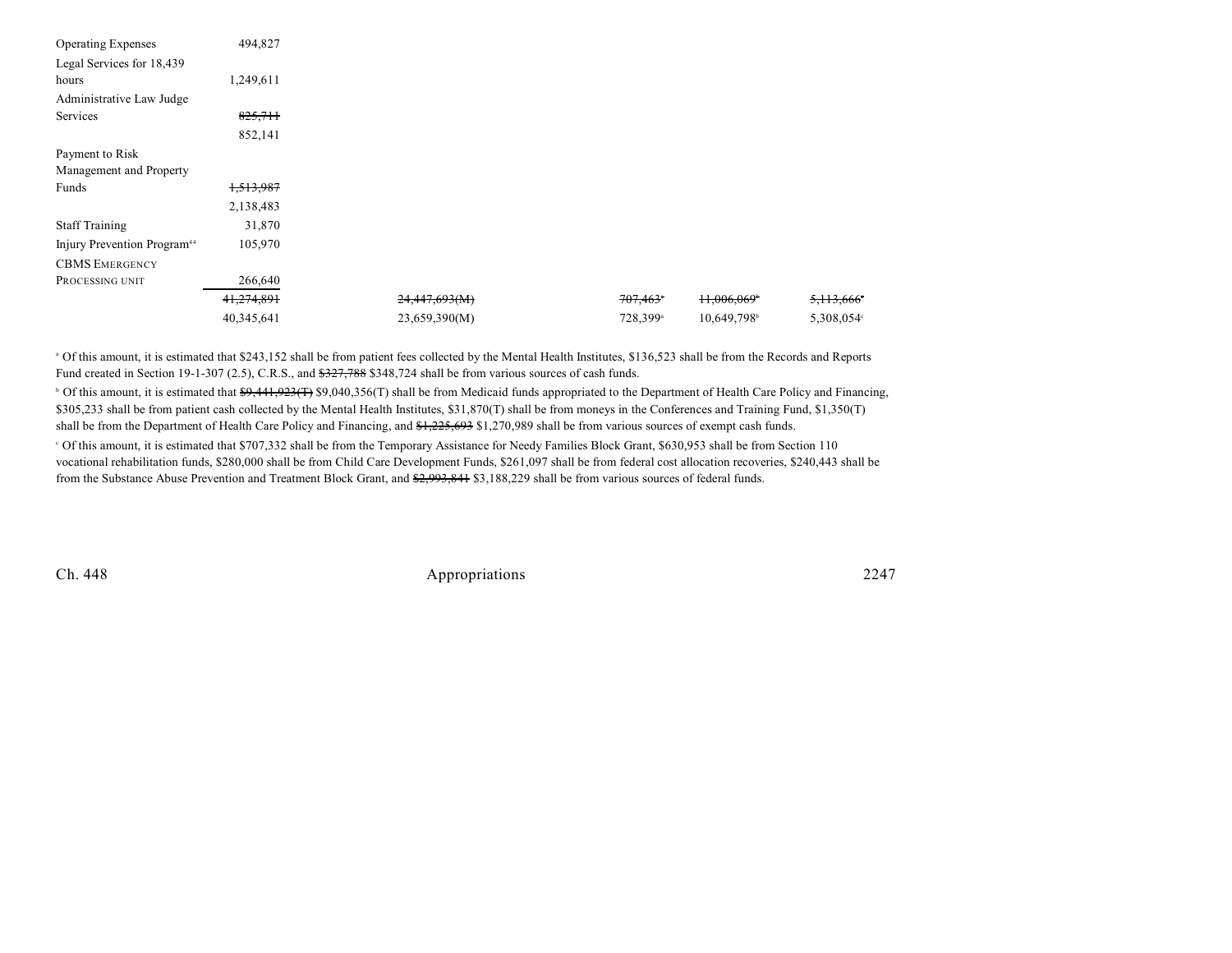|                                   |                                 |                    |                                     |                                                      | <b>APPROPRIATION FROM</b>         |                                             |                                      |
|-----------------------------------|---------------------------------|--------------------|-------------------------------------|------------------------------------------------------|-----------------------------------|---------------------------------------------|--------------------------------------|
|                                   | ITEM &<br><b>SUBTOTAL</b><br>\$ | <b>TOTAL</b><br>\$ | <b>GENERAL</b><br><b>FUND</b><br>\$ | <b>GENERAL</b><br><b>FUND</b><br><b>EXEMPT</b><br>\$ | <b>CASH</b><br><b>FUNDS</b><br>\$ | CASH<br><b>FUNDS</b><br><b>EXEMPT</b><br>\$ | <b>FEDERAL</b><br><b>FUNDS</b><br>\$ |
|                                   |                                 |                    |                                     |                                                      |                                   |                                             |                                      |
| (B) Special Purpose               |                                 |                    |                                     |                                                      |                                   |                                             |                                      |
| Office of Performance             |                                 |                    |                                     |                                                      |                                   |                                             |                                      |
| Improvement                       | 4,528,546                       |                    | 1,680,732                           |                                                      | 133,702 <sup>a</sup>              | 718,338 <sup>b</sup>                        | 1,995,774°                           |
|                                   | $(68.1$ FTE)                    |                    |                                     |                                                      |                                   |                                             |                                      |
| <b>Administrative Review Unit</b> | 1,869,984                       |                    | 1,140,641(M)                        |                                                      |                                   |                                             | 729,343 <sup>d</sup>                 |
|                                   | $(22.2$ FTE)                    |                    |                                     |                                                      |                                   |                                             |                                      |
| Records and Reports of            |                                 |                    |                                     |                                                      |                                   |                                             |                                      |
| Child Abuse or Neglect            | 489,962                         |                    |                                     |                                                      | 288,280°                          | 201,682 <sup>f</sup>                        |                                      |
|                                   | $(6.2$ FTE)                     |                    |                                     |                                                      |                                   |                                             |                                      |
| Juvenile Parole Board             | 183,028                         |                    | 183,028                             |                                                      |                                   |                                             |                                      |
|                                   | $(2.2$ FTE)                     |                    |                                     |                                                      |                                   |                                             |                                      |
| Developmental Disabilities        |                                 |                    |                                     |                                                      |                                   |                                             |                                      |
| Council                           | 838,617                         |                    |                                     |                                                      |                                   |                                             | 838,617 <sup>s</sup>                 |
|                                   | $(6.0$ FTE)                     |                    |                                     |                                                      |                                   |                                             |                                      |
| Health Insurance Portability      |                                 |                    |                                     |                                                      |                                   |                                             |                                      |
| and Accountability Act of         |                                 |                    |                                     |                                                      |                                   |                                             |                                      |
| 1996 - Security Remediation       | 290,250                         |                    | 214,377                             |                                                      | $379^{\circ}$                     | $56,325^{\circ}$                            | 19,169 <sup>h</sup>                  |
|                                   | $(2.0$ FTE)                     |                    |                                     |                                                      |                                   |                                             |                                      |
|                                   | 8,200,387                       |                    |                                     |                                                      |                                   |                                             |                                      |

<sup>a</sup> It is estimated that these amounts shall be from various sources of cash funds.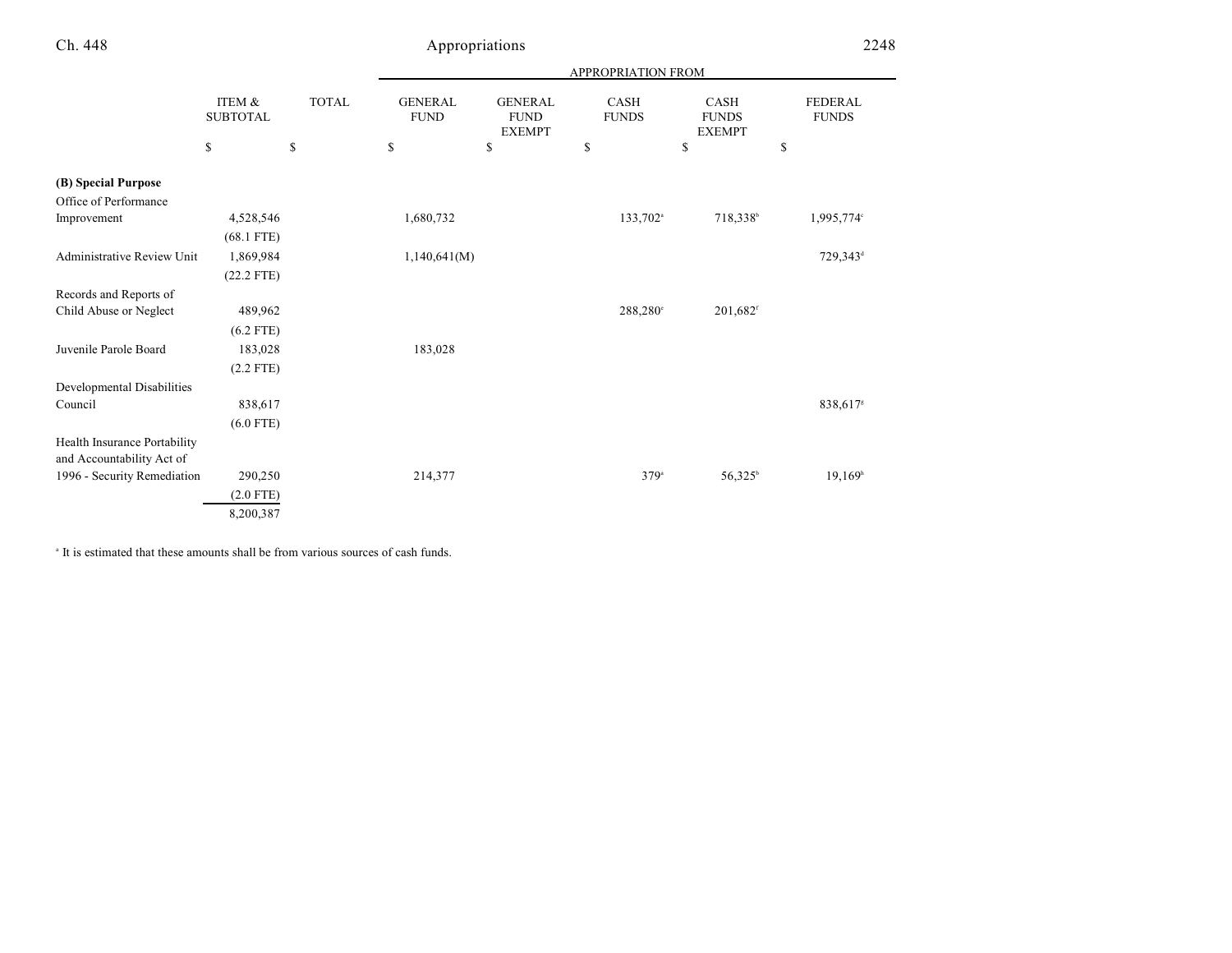<sup>b</sup> Of these amounts, it is estimated that \$687,365(T) shall be from Medicaid funds appropriated in the Department of Health Care Policy and Financing, \$50,000 shall

be from patient cash collected by the Mental Health Institutes, and \$37,298 shall be from various sources of exempt cash funds.

Of this amount, it is estimated that \$1,216,222 shall be from federal cost allocation recoveries, and \$779,552 shall be from various sources of federal funds. <sup>c</sup>

<sup>d</sup> This amount shall be from Title IV-E of the Social Security Act.

This amount shall be from the Records and Reports Fund created in Section 19-1-307 (2.5), C.R.S.

This amount shall be from the reserve balance of the Records and Reports Fund created in Section 19-1-307 (2.5), C.R.S.

This amount shall be from Title I of the Developmental Disabilities Assistance and Bill of Rights Act 2000. <sup>g</sup>

<sup>h</sup> This amount shall be from the Substance Abuse Prevention and Treatment Block Grant.

## 49,475,278

48,546,028

#### **(2) OFFICE OF INFORMATION TECHNOLOGY SERVICES**

| <b>Personal Services</b>  | 5,935,455    | 4,269,113      | $23,620$ <sup>a</sup> | 538,254 <sup>b</sup> | 1,104,468°          |
|---------------------------|--------------|----------------|-----------------------|----------------------|---------------------|
|                           | $(82.2$ FTE) |                |                       |                      |                     |
| <b>Operating Expenses</b> | 386,576      | 307,488        |                       | $16,040(T)^{d}$      | 63,048°             |
| Purchase of Services from |              |                |                       |                      |                     |
| Computer Center           | 5,042,336    | 2,200,436      | 6,836                 | 3,446'               | $2,831,618$ °       |
|                           | 4,105,703    | 1,796,949      | $23,500^{\circ}$      | $2,954$ <sup>f</sup> | $2,282,300^{\circ}$ |
| Microcomputer Lease       |              |                |                       |                      |                     |
| Payments                  | 539,344      | 301,832        | 15,466 <sup>s</sup>   | 128,647h             | 93,399°             |
| Colorado Trails           | 9,213,375    | 4,974,287      |                       |                      | 4,239,088           |
|                           | $(48.0$ FTE) |                |                       |                      |                     |
| County Financial          |              |                |                       |                      |                     |
| Management System         | 1,515,836    | 781,835        |                       |                      | 734,001°            |
| Health Information        |              |                |                       |                      |                     |
| Management System         | 337,768      | 209,890        |                       | $127,878(T)^{j}$     |                     |
| Ch. 448                   |              | Appropriations |                       |                      | 2249                |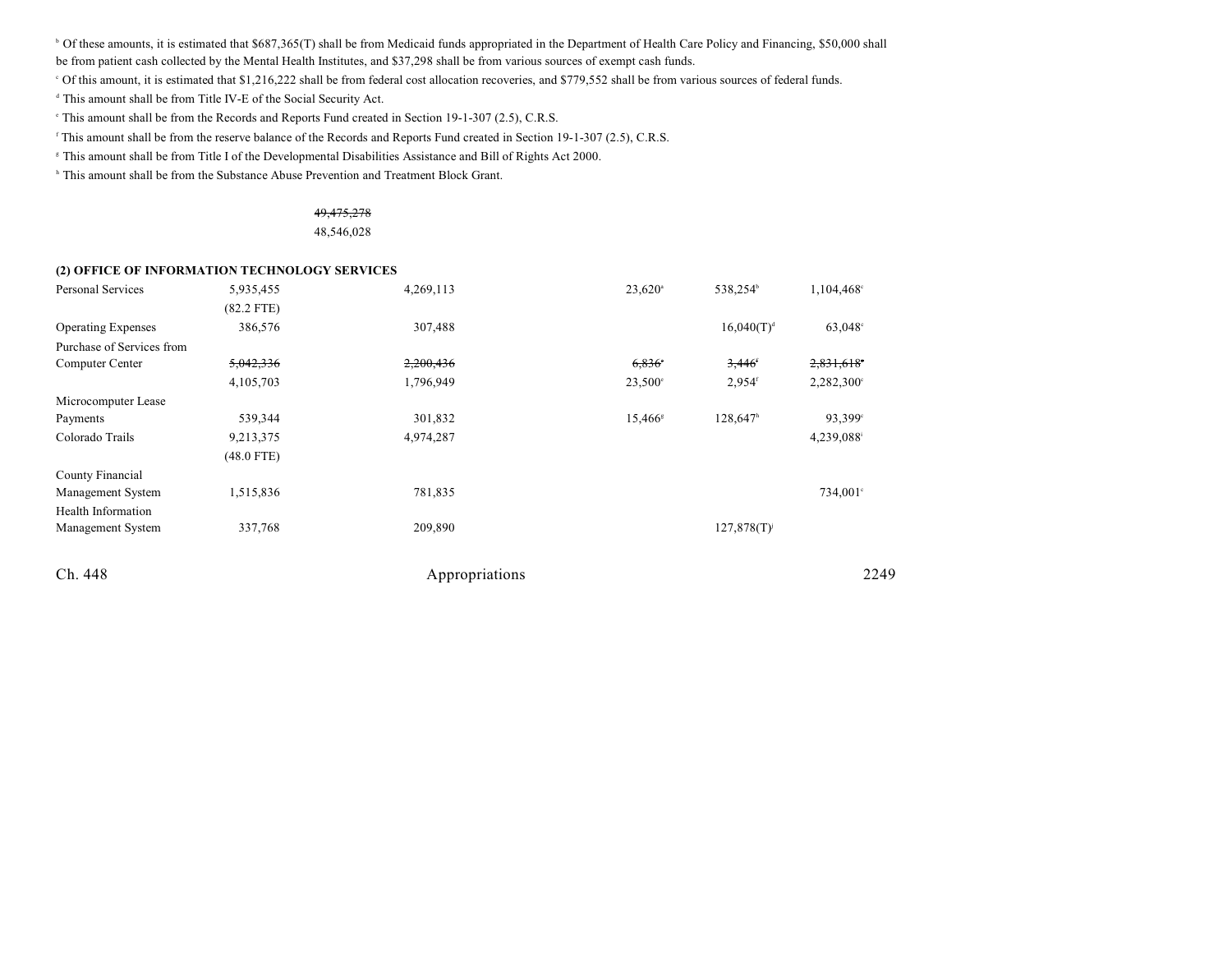| ITEM &       | <b>TOTAL</b>          | <b>GENERAL</b><br><b>FUND</b> | <b>GENERAL</b><br><b>FUND</b><br><b>EXEMPT</b> | CASH<br><b>FUNDS</b> | <b>CASH</b><br><b>FUNDS</b><br><b>EXEMPT</b> | <b>FEDERAL</b><br><b>FUNDS</b> |
|--------------|-----------------------|-------------------------------|------------------------------------------------|----------------------|----------------------------------------------|--------------------------------|
|              | \$                    | \$                            | S                                              | \$                   | \$<br>\$                                     |                                |
| 156,116      |                       | 89,634                        |                                                |                      |                                              | 66,482°                        |
|              |                       |                               |                                                |                      |                                              |                                |
| 93,114       |                       | 15,526                        |                                                |                      | $7,752(L)^k$                                 | 69,836                         |
|              |                       |                               |                                                |                      |                                              |                                |
|              |                       |                               |                                                |                      |                                              |                                |
| 21,663,381   |                       | 3,379,578                     |                                                | 1,727,966            | $7,599,714($ T)"                             | 8,956,123°                     |
| 22, 201, 747 |                       | 3,464,078                     |                                                | $1,771,170^{\rm m}$  | $7,786,580(T)^n$                             | 9,179,919°                     |
| $(35.1$ FTE) |                       |                               |                                                |                      |                                              |                                |
| 149,000      |                       | 23,386                        |                                                | $11,957^m$           | $51,718(T)^n$                                | $61,939^\circ$                 |
| 2,096,192    |                       | <del>1,278,677</del>          |                                                | 20,962               | $167,695$ <sup>*</sup>                       | $628,858$ <sup>*</sup>         |
| 1,809,954    |                       | 1,104,071                     |                                                | $18,100^{\rm s}$     | $144,796$ <sup>h</sup>                       | 542,987°                       |
| 79,310       |                       | 57,896                        |                                                |                      | $21,414^p$                                   |                                |
| 140,720      |                       | 119,612                       |                                                |                      | $21,108^p$                                   |                                |
|              | 47,207,803            |                               |                                                |                      |                                              |                                |
|              | 46,584,708            |                               |                                                |                      |                                              |                                |
|              | <b>SUBTOTAL</b><br>\$ |                               |                                                |                      |                                              | <b>APPROPRIATION FROM</b>      |

<sup>a</sup> This amount shall be from patient fees from the Mental Health Institutes.

<sup>b</sup> Of this amount, it is estimated that \$296,247(T), including \$220,891 Medicaid cash funds, shall be from the Department of Health Care Policy and Financing, \$115,725 shall be from patient revenues collected by the Mental Health Institutes, and \$126,282 shall be from various sources of cash funds exempt. <sup>c</sup> Of these amounts, \$1,243,654 \$1,021,211 shall be from the Temporary Assistance for Needy Families Block Grant, \$469,823 \$423,772 shall be from Child Care Development Funds, and it is estimated that \$2,002,110 \$1,649,326 shall be from Food Stamp funds, \$89,319 \$86,587 shall be from federal Alcohol and Drug Abuse block grant funds, and \$1,716,968 \$1,705,789 shall be from various sources of federal funds.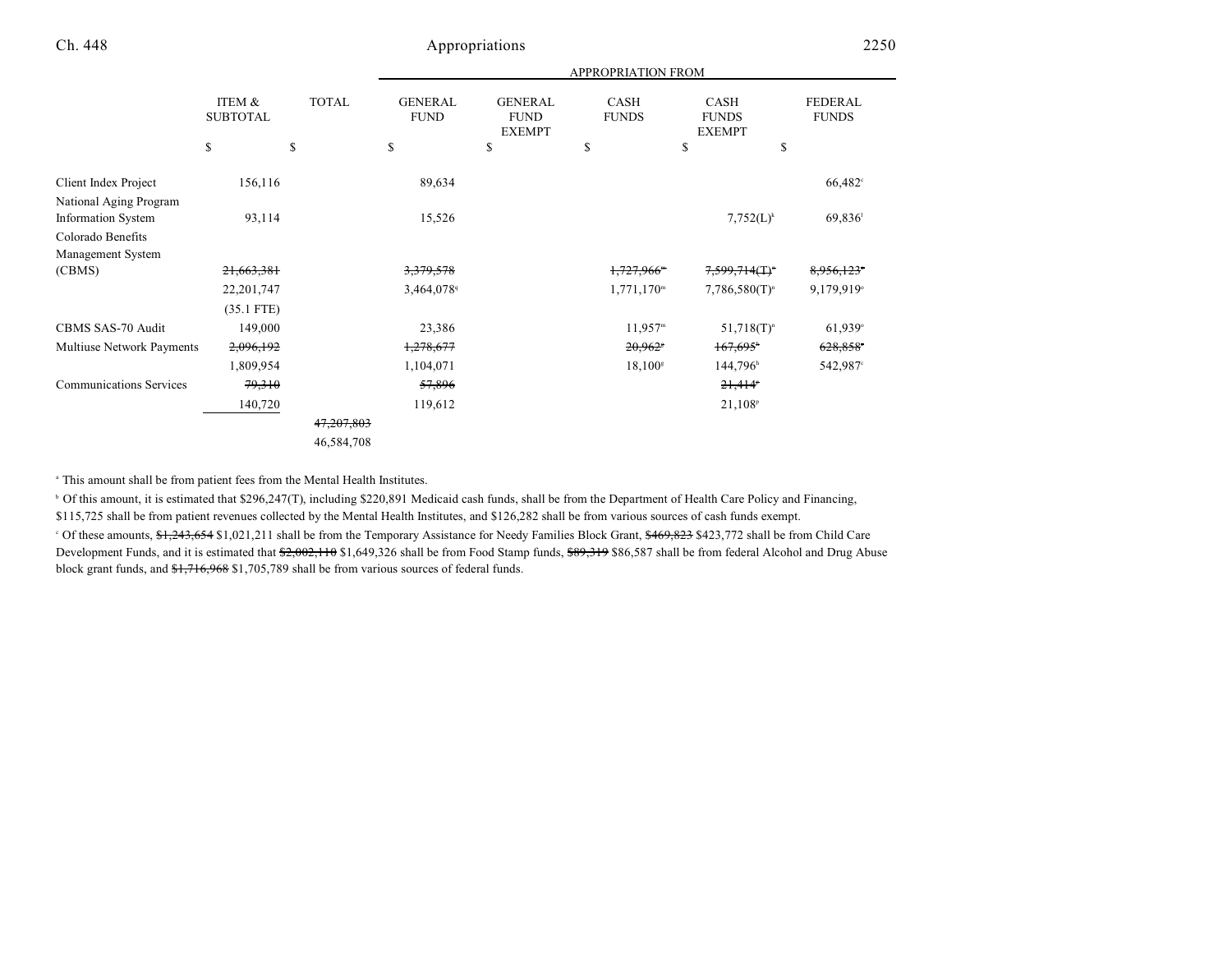<sup>d</sup> This amount shall be from Medicaid funds appropriated to the Department of Health Care Policy and Financing.

 $\degree$  Of this amount, it is estimated that \$17,930 SHALL BE FROM THE OLD AGE PENSION FUND,  $\frac{4,307}{4,307}$  \$3,510 shall be from patient fees from the Mental Health Institutes and \$2,529 \$2,060 shall be from the Records and Reports Cash Fund created in Section 19-1-307 (2.5), C.R.S.

<sup>f</sup> Of this amount, it is estimated that  $\frac{43,132}{11}$  \$2,557(T) shall be from Medicaid funds appropriated to the Department of Health Care Policy and Financing and  $\frac{4314}{11}$ \$397 shall be from various sources of cash exempt funds.

<sup>8</sup> These amounts shall be from various sources of cash funds.

<sup>h</sup> Of these amounts, it is estimated that  $$161,679$ (T) \$148,281(T) shall be Medicaid funds from the Department of Health Care Policy and Financing and \$134,663 \$125,162 shall be from various sources of cash exempt funds.

<sup>1</sup> Of this amount, it is estimated that \$2,723,329 shall be from Title IV-E of the Social Security Act, \$1,364,225 shall be from the Temporary Assistance to Needy Families Block Grant, and \$151,534 shall be from the Child Care Development Fund.

<sup>1</sup> Of this amount, it is estimated that \$106,267 shall be from Mental Health Institutes, \$12,021 shall be from the department's Regional Centers, and \$9,590 shall be from the Division of Youth Corrections.

<sup>k</sup> This amount shall be from local funds.

<sup>1</sup> This amount shall be from Title III Older Americans Act funds.

It is estimated that these amounts shall be from the Old Age Pension Fund created pursuant to Article XXIV of the State Constitution. <sup>m</sup>

" These amounts shall be transferred from the Department of Health Care Policy and Financing and shall include \$5,572,185 \$5,737,120 from Medicaid cash funds, \$1,175,146 \$1,194,909 from the Children's Basic Health program, \$778,371 \$779,120 from state medical programs, and \$125,730 \$127,151 from the Health Care Expansion Fund.

Of these amounts,  $\frac{6,190,111}{6,349,144}$  shall be from the Temporary Assistance for Needy Families Block Grant and it is estimated that  $\frac{2,827,951}{2,892,714}$ shall be from Food Stamp funds.

<sup>P</sup> This amount shall be from various cash exempt sources.

<sup>4</sup>OF THIS AMOUNT, \$68,489 IS EXEMPT FROM THE STATUTORY LIMIT ON STATE GENERAL FUND APPROPRIATIONS PURSUANT TO SECTION 24-75-201.1 (1) (a) (III) (A), C.R.S.

#### **(3) OFFICE OF OPERATIONS<sup>45</sup>**

#### **(A) Administration**

Personal Services 22,124,002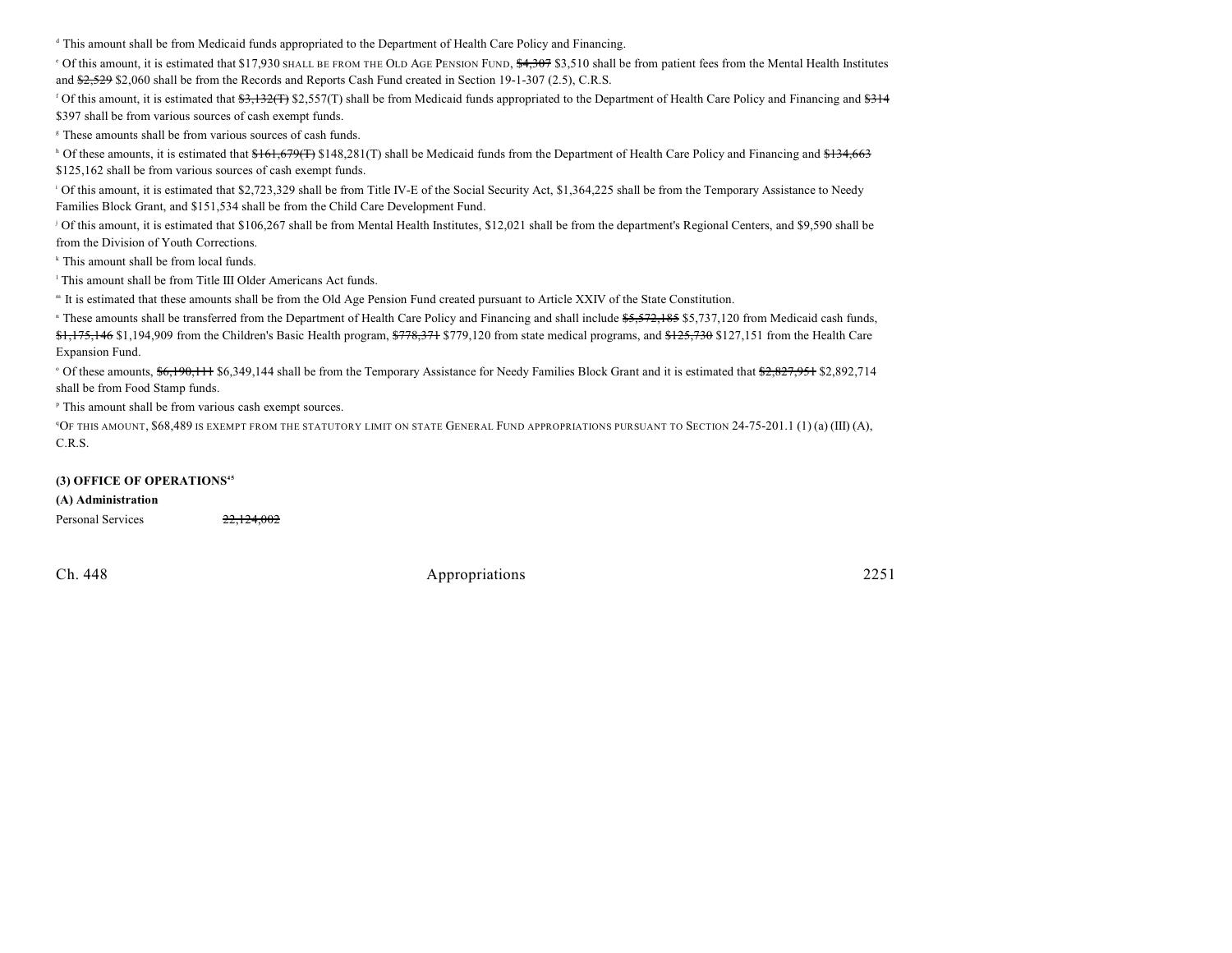|                           |                           |              |                               |                                                | <b>APPROPRIATION FROM</b> |                                              |                                |
|---------------------------|---------------------------|--------------|-------------------------------|------------------------------------------------|---------------------------|----------------------------------------------|--------------------------------|
|                           | ITEM &<br><b>SUBTOTAL</b> | <b>TOTAL</b> | <b>GENERAL</b><br><b>FUND</b> | <b>GENERAL</b><br><b>FUND</b><br><b>EXEMPT</b> | CASH<br><b>FUNDS</b>      | <b>CASH</b><br><b>FUNDS</b><br><b>EXEMPT</b> | <b>FEDERAL</b><br><b>FUNDS</b> |
|                           | \$                        | \$           | \$                            | \$                                             | \$                        | \$                                           | \$                             |
|                           | 22,141,681                |              |                               |                                                |                           |                                              |                                |
|                           | $(462.2$ FTE $)$          |              |                               |                                                |                           |                                              |                                |
|                           | $(462.8$ FTE)             |              |                               |                                                |                           |                                              |                                |
| <b>Operating Expenses</b> | 2,345,849                 |              |                               |                                                |                           |                                              |                                |
|                           | 2,356,232                 |              |                               |                                                |                           |                                              |                                |
| Vehicle Lease Payments    | 802,661                   |              |                               |                                                |                           |                                              |                                |
|                           | 651,157                   |              |                               |                                                |                           |                                              |                                |
| Leased Space              | 2,935,212                 |              |                               |                                                |                           |                                              |                                |
| Capitol Complex Leased    |                           |              |                               |                                                |                           |                                              |                                |
| Space                     | 1,103,065                 |              |                               |                                                |                           |                                              |                                |
| Utilities                 | 7,275,195                 |              |                               |                                                |                           |                                              |                                |
|                           | 7,284,587                 |              |                               |                                                |                           |                                              |                                |
|                           | 36,585,984                |              | 19,965,486(M)                 |                                                | 530,614*                  | $11,822,315$ <sup>*</sup>                    | 4,267,569°                     |
|                           | 36,471,934                |              | 19,907,671(M)                 |                                                | $530,290^{\circ}$         | 11,774,138 <sup>b</sup>                      | $4,259,835$ °                  |

<sup>a</sup> Of this amount, it is estimated that \$410,366 shall be from patient cash collected by the Mental Health Institutes, \$12,511 shall be from the Business Enterprise Program, and \$107,737 \$107,413 shall be from various sources of cash funds.

<sup>b</sup> Of this amount, it is estimated that <del>\$5,975,820(T</del>) \$5,931,827(T) shall be from Medicaid funds transferred from the Department of Health Care Policy and Financing, \$4,065,083 shall be from patient fees collected by the Mental Health Institutes, which includes \$2,915,619(T) from revenue earned from Mental Health Community Capitation, \$1,202,936(T) shall be transferred from the Department of Corrections, and \$578,476 \$574,292 shall be from various sources of cash funds exempt.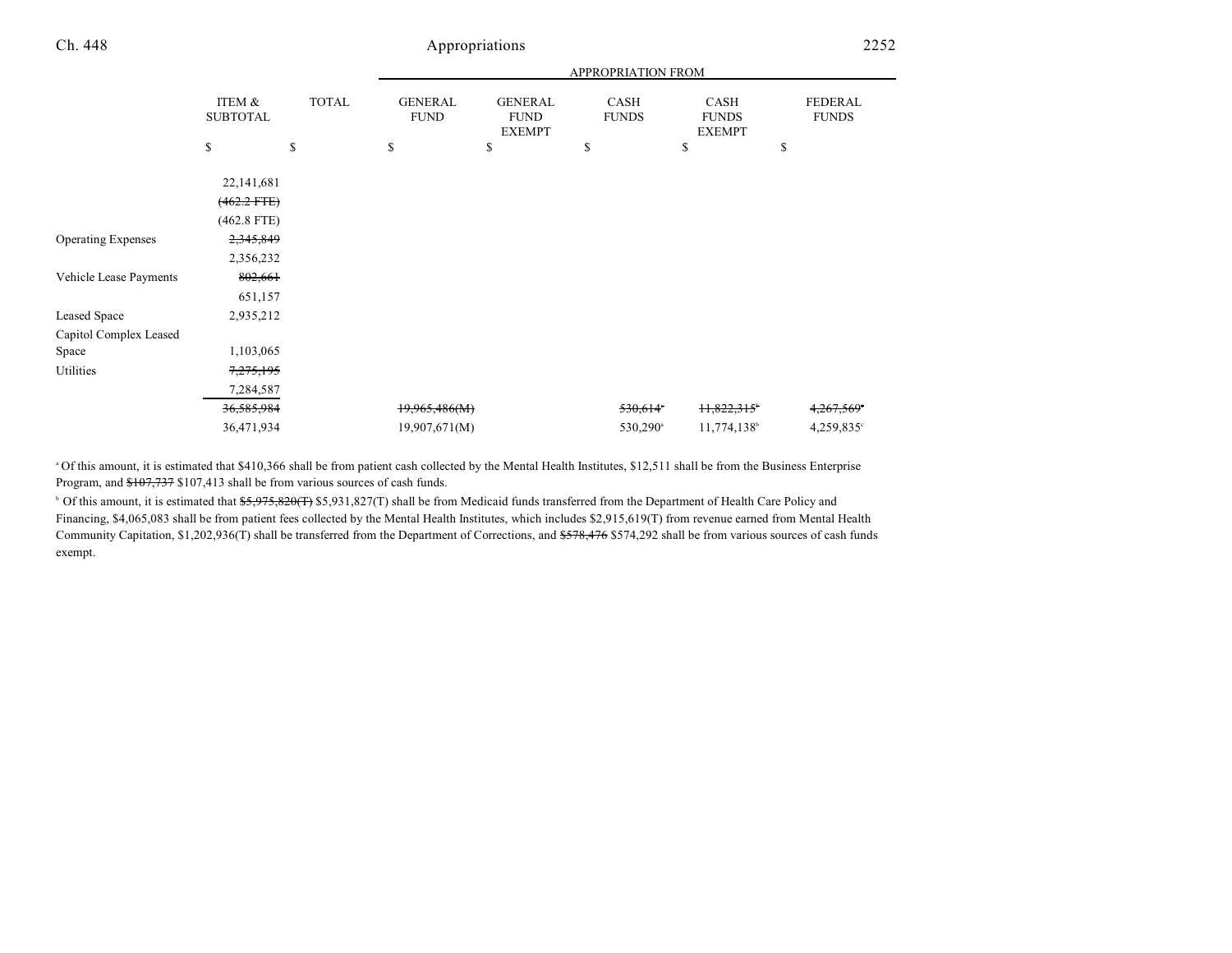Of this amount, it is estimated that \$845,500 shall be from Section 110 vocational rehabilitation funds, \$576,424 shall be from the Social Security Administration <sup>c</sup> for disability determination services, \$214,949 shall be from the Substance Abuse Prevention and Treatment Block Grant, \$70,942 shall be from the U.S. Department of Health and Human Services, Office of Refugee Resettlement, \$4,000 shall be from the Temporary Assistance for Needy Families Block Grant, and \$2,555,754 \$2,548,020 shall be from various sources of federal funds including indirect cost recoveries.

#### **(B) Special Purpose**

| Buildings and Grounds |             |                        |                      |
|-----------------------|-------------|------------------------|----------------------|
| Rental                | 897,346     | $224,261$ <sup>a</sup> | 673,085 <sup>b</sup> |
|                       | $(6.5$ FTE) |                        |                      |
| State Garage Fund     | 445,298     |                        | 445,298°             |
|                       | 618,889     |                        | 618,889 <sup>c</sup> |
|                       | $(2.1$ FTE) |                        |                      |
|                       | 1,342,644   |                        |                      |
|                       | 1,516,235   |                        |                      |

<sup>a</sup> This amount shall be from the Buildings and Grounds Fund pursuant to Section 25-1-118 (3), C.R.S.

<sup>h</sup> This amount shall be from reserves in the Buildings and Grounds Fund pursuant to Section 25-1-118 (3), C.R.S.

<sup>e</sup> This amount shall be from moneys in the State Garage Fund collected from other state agencies pursuant to Section 24-30-1104(2)(b), C.R.S.

## 37,928,628

37,988,169

#### **(4) COUNTY ADMINISTRATION**

| County Administration | <del>54,336,623</del> | 14,259,460(M) | 25,154,800*          | 14,922,363 |
|-----------------------|-----------------------|---------------|----------------------|------------|
|                       | 54,352,924            | 14,272,501(M) | $25,158,060^{\circ}$ |            |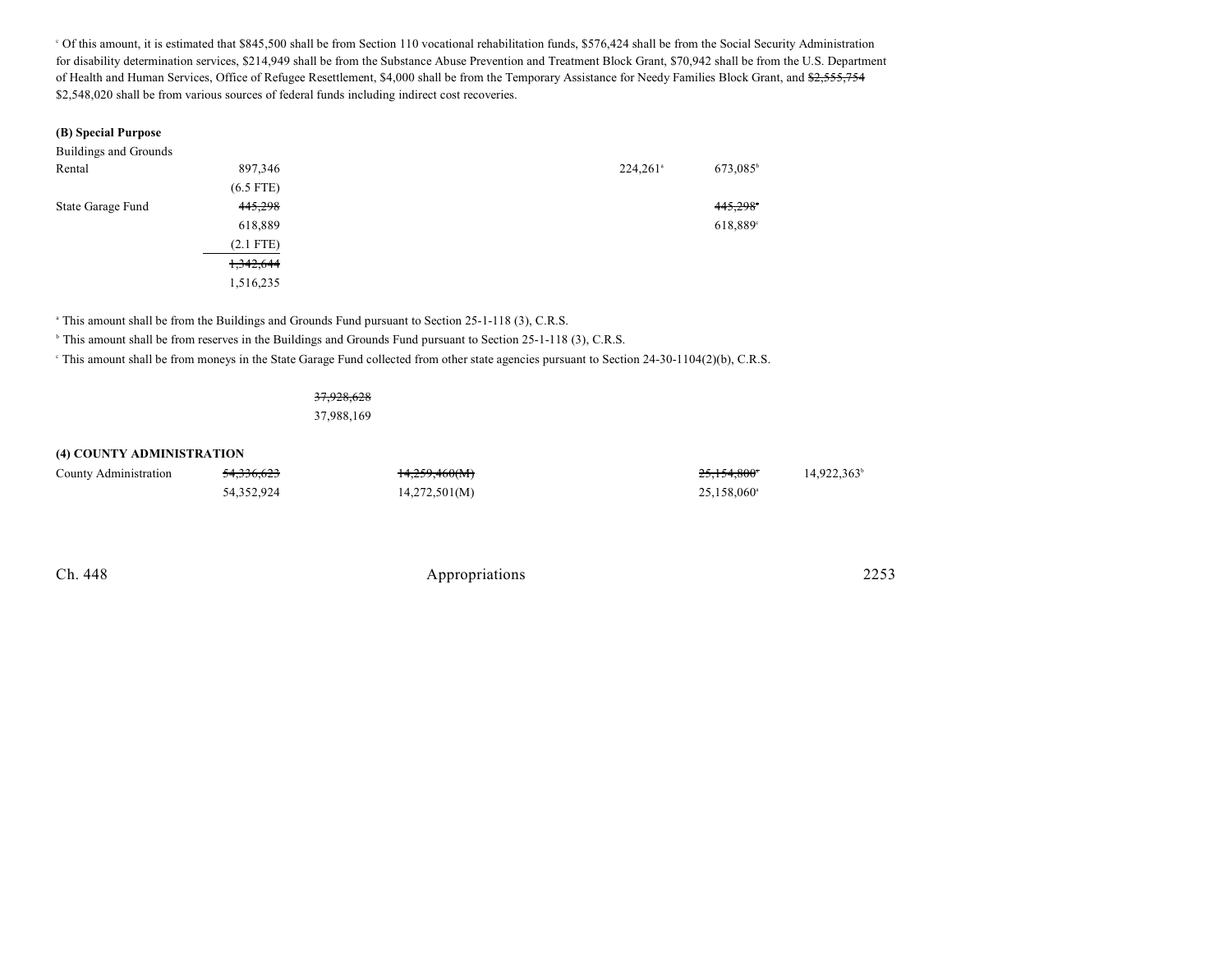|                                                                        |                           |              |                               |                                                | APPROPRIATION FROM   |                                       |                                |
|------------------------------------------------------------------------|---------------------------|--------------|-------------------------------|------------------------------------------------|----------------------|---------------------------------------|--------------------------------|
|                                                                        | ITEM &<br><b>SUBTOTAL</b> | <b>TOTAL</b> | <b>GENERAL</b><br><b>FUND</b> | <b>GENERAL</b><br><b>FUND</b><br><b>EXEMPT</b> | CASH<br><b>FUNDS</b> | CASH<br><b>FUNDS</b><br><b>EXEMPT</b> | <b>FEDERAL</b><br><b>FUNDS</b> |
|                                                                        | \$                        | \$           | \$                            | \$                                             | \$                   | \$                                    | \$                             |
| County Contingency<br>Payments pursuant to<br>Section 26-1-126, C.R.S. | 11,069,321                |              | 11,069,321                    |                                                |                      |                                       |                                |
| County Share of Offsetting<br>Revenues <sup>46</sup>                   | 3,789,313                 |              |                               |                                                |                      | $3,789,313^{\circ}$                   |                                |
| County Incentive<br>Payments <sup>47</sup>                             | 3,084,361                 |              |                               |                                                |                      | $3,084,361$ <sup>d</sup>              |                                |
| <b>COUNTY CONTINGENCY</b><br><b>EMERGENCY PROPERTY TAX</b>             |                           |              |                               |                                                |                      |                                       |                                |
| RELIEF                                                                 | 1,193,877                 | 72,279,618   | 1,193,877                     |                                                |                      |                                       |                                |
|                                                                        |                           | 73,489,796   |                               |                                                |                      |                                       |                                |

<sup>a</sup> Of this amount, \$14,588,710(T) shall be from Medicaid funds appropriated to the Department of Health Care Policy and Financing, and \$10,566,090(L) \$10,569,350(L) shall be from local funds.

<sup>b</sup> Of this amount, it is estimated that \$1,969,370 shall be from the Title XX Social Services Block Grant, and \$12,952,993 shall be from various sources of federal funds.

 This amount shall be from the counties' share of offsetting cash funds exempt revenues, including retained child support collections, retained fraud refunds, state <sup>c</sup> revenue intercepts, and other refunds.

<sup>d</sup> This amount shall be from the State's share of retained child support collections and fraud refunds.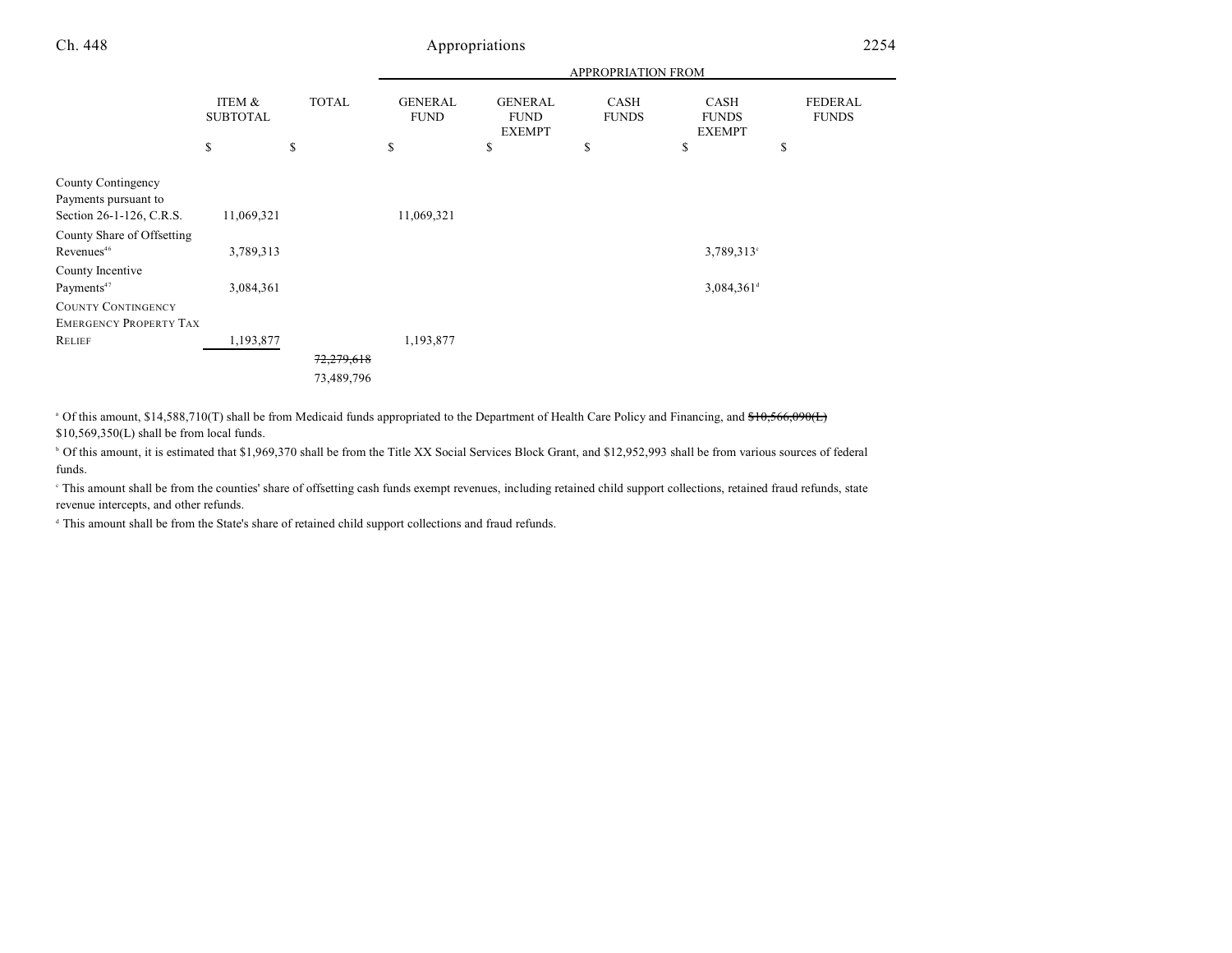| (5) DIVISION OF CHILD WELFARE <sup>48, 49</sup>                                 |                          |              |                             |                          |
|---------------------------------------------------------------------------------|--------------------------|--------------|-----------------------------|--------------------------|
| Administration                                                                  | 2,323,139                | 1,520,667(M) | $126,939(T)^{a}$            | $675,533^b$              |
|                                                                                 | $(26.0$ FTE)             |              |                             |                          |
| Training                                                                        | 4,928,419                | 2,295,012(M) | $37,230(L)$ °               | $2,596,177$ <sup>d</sup> |
| Foster and Adoptive Parent                                                      |                          |              |                             |                          |
| Recruitment, Training, and                                                      |                          |              |                             |                          |
| Support                                                                         | 329,466                  | 263,592(M)   |                             | 65,874 <sup>b</sup>      |
|                                                                                 | $(1.0$ FTE)              |              |                             |                          |
| Child Welfare Services <sup>50, 51</sup>                                        | 325,007,710°             | 151,553,247  | 78,136,424                  | 95,318,039*              |
|                                                                                 | 325,115,512 <sup>e</sup> | 151,611,826  | 78,157,370f                 | 95,346,316 <sup>s</sup>  |
| Excess Federal Title IV-E<br>Distributions for Related<br>County Administrative |                          |              |                             |                          |
| Functions                                                                       | 1,685,040                |              | 1,685,040h                  |                          |
| Excess Federal Title IV-E<br>Reimbursements <sup>52</sup>                       | 5,929,152                |              | 5,929,152 <sup>h</sup>      |                          |
| Family and Children's<br>$\rm{Programs}^{\rm 53, \, 54}$                        | 45,379,414               | 37,297,558   | 6,050,819 <sup>f</sup>      | 2,031,037                |
| Performance-based<br>Collaborative Management                                   |                          |              |                             |                          |
| Incentives                                                                      | 2,100,000                |              | 2,100,000                   |                          |
| Independent Living                                                              |                          |              |                             |                          |
| Programs                                                                        | 2,826,582                |              |                             | 2,826,582                |
| Promoting Safe and Stable                                                       |                          |              |                             |                          |
| Families Program                                                                | 4,440,032                | 46,103(M)    | $1,064,160(L)$ <sup>c</sup> | 3,329,769 <sup>k</sup>   |
|                                                                                 | $(2.0$ FTE)              |              |                             |                          |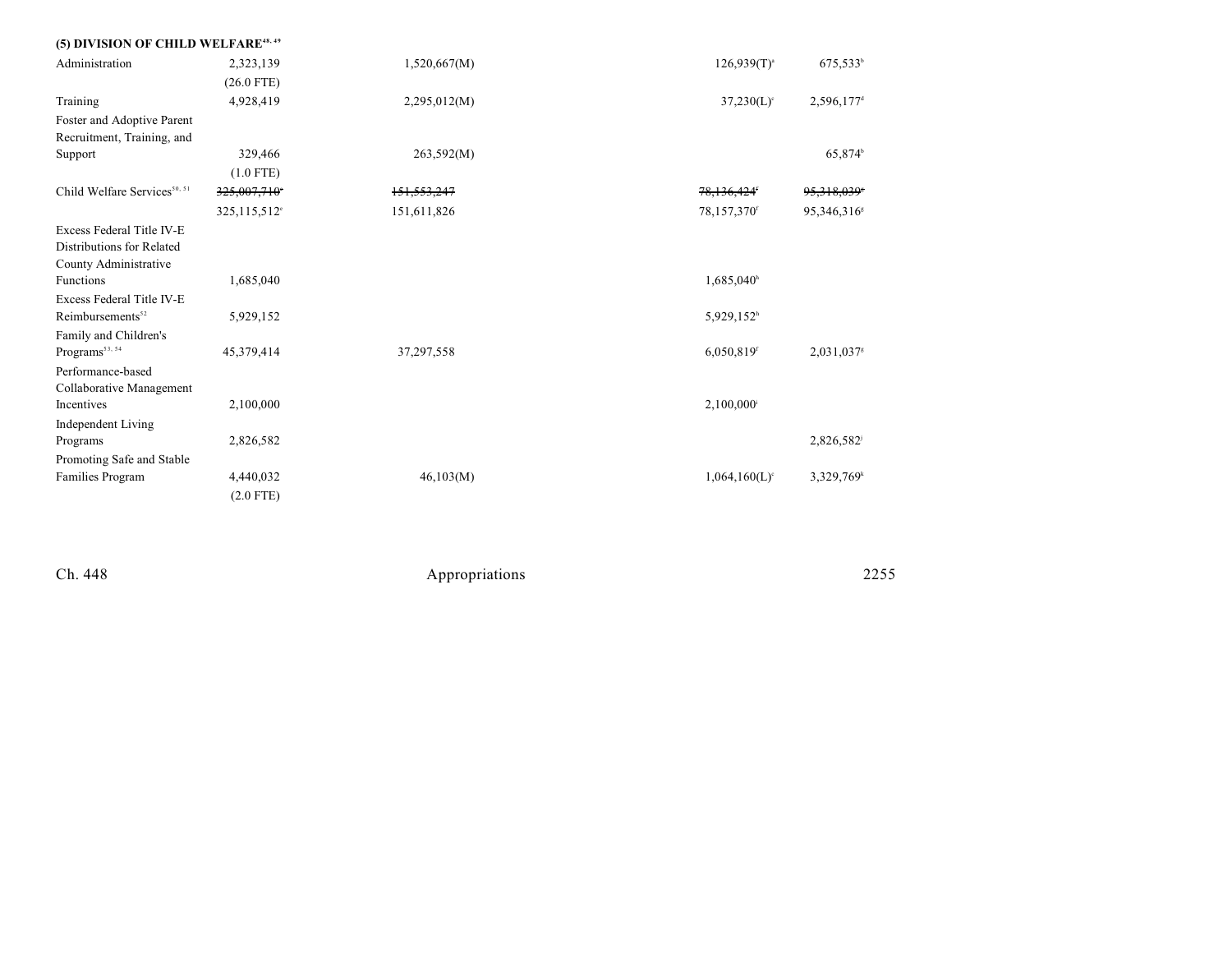| Ch. 448                                         | Appropriations            |               |                               |                                                |                      |                                       |                                | 2256 |  |
|-------------------------------------------------|---------------------------|---------------|-------------------------------|------------------------------------------------|----------------------|---------------------------------------|--------------------------------|------|--|
|                                                 |                           |               |                               | <b>APPROPRIATION FROM</b>                      |                      |                                       |                                |      |  |
|                                                 | ITEM &<br><b>SUBTOTAL</b> | <b>TOTAL</b>  | <b>GENERAL</b><br><b>FUND</b> | <b>GENERAL</b><br><b>FUND</b><br><b>EXEMPT</b> | CASH<br><b>FUNDS</b> | CASH<br><b>FUNDS</b><br><b>EXEMPT</b> | <b>FEDERAL</b><br><b>FUNDS</b> |      |  |
|                                                 | \$                        | \$            | \$                            | \$                                             | \$                   | Ф                                     | \$                             |      |  |
| Federal Child Abuse<br>Prevention and Treatment |                           |               |                               |                                                |                      |                                       |                                |      |  |
| Act Grant                                       | 905,260                   |               |                               |                                                |                      |                                       | 905,260                        |      |  |
|                                                 |                           |               |                               |                                                |                      |                                       | $(3.0$ FTE)                    |      |  |
|                                                 |                           | 395, 854, 214 |                               |                                                |                      |                                       |                                |      |  |
|                                                 |                           | 395,962,016   |                               |                                                |                      |                                       |                                |      |  |

<sup>a</sup> This amount shall be from Medicaid funds appropriated to the Department of Health Care Policy and Financing.

<sup>b</sup> These amounts shall be from Title IV-E of the Social Security Act.

 $\degree$  These amounts shall be from local funds.

 $\textdegree$  Of this amount, \$2,340,461 shall be from Title IV-E of the Social Security Act and \$255,716 shall be from the Title XX Social Services Block Grant.

 For informational purposes, this amount includes \$4,605,011 that is anticipated to be initially held out from state and federal funds that are allocated to county e departments of social services for the administration and provision of child welfare services, including the following estimated amounts: \$3,208,511 for parental fee reimbursements to counties pursuant to Section 26-5-104 (2), C.R.S., \$950,000 for tribal placements of Native American children, \$346,500 for a statewide insurance policy for county-administered foster homes, and \$100,000 for contractual services related to the allocation of funds among counties. The remaining \$320,402,699 \$320,510,501 includes the following amounts: \$242,286,275 \$242,394,077 in state and federal funds to be allocated to county departments of social services pursuant to Section 26-5-104, C.R.S., \$52,211,665 to represent the estimated local share of child welfare services expenditures, and \$25,904,759 in federal Medicaid funds estimated to be available to county departments of social services for certain expenditures.

<sup>f</sup> Of these amounts,  $$57,277,804$ (L)  $$57,298,750$ (L) shall be from local funds, and  $$26,909,439$ (T) shall be from Medicaid funds appropriated to the Department of Health Care Policy and Financing.

<sup>8</sup> Of these amounts, \$70,639,214 \$70,667,491 shall be from Title IV-E of the Social Security Act, \$22,690,313 shall be from the Title XX Social Services Block Grant, and \$4,019,549 shall be from Title IV-B, Subpart 1, of the Social Security Act.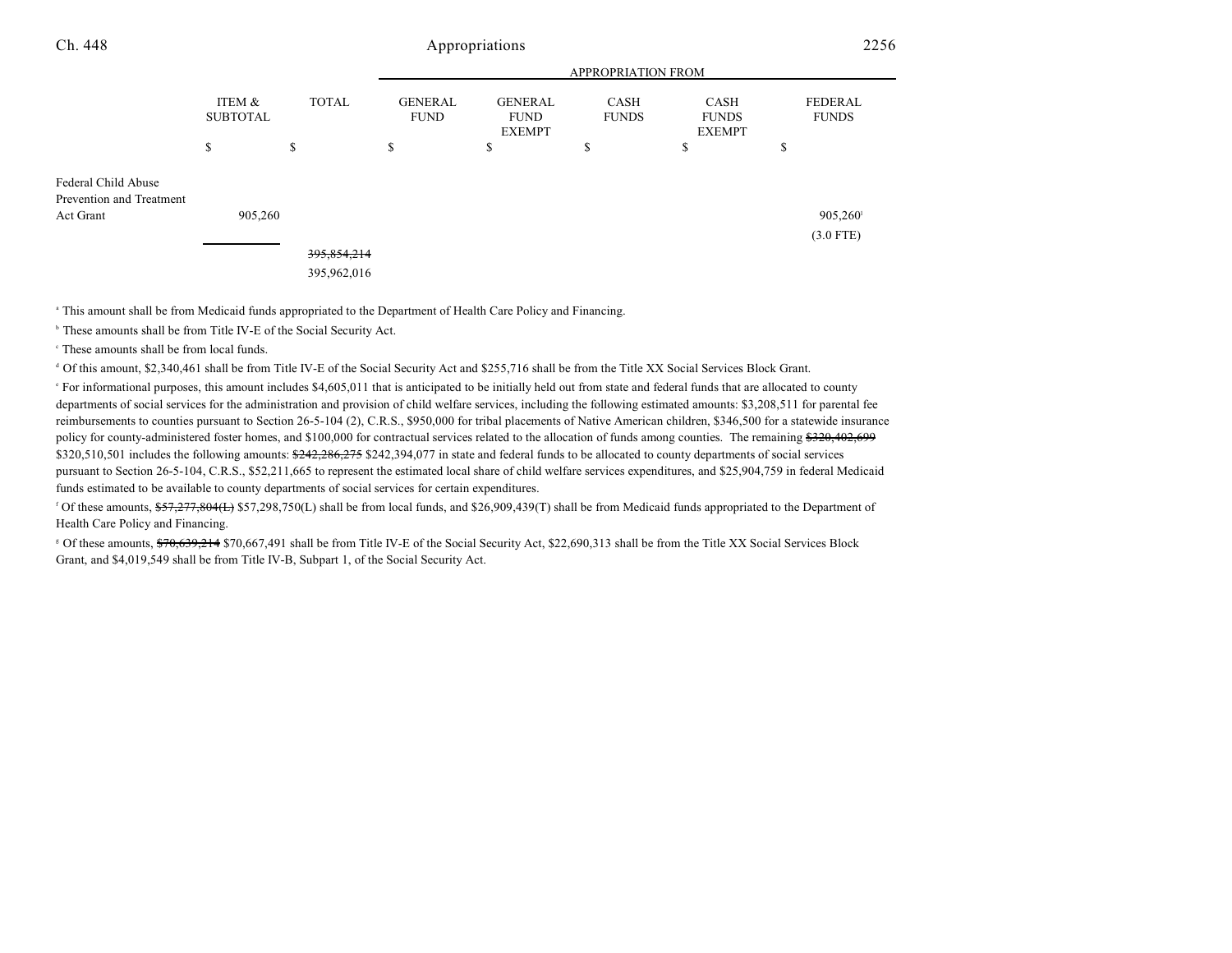$\text{``These amounts shall be from the Excess Federal Title IV-E Reinbursements Cash Fund created in Section 26-1-111 (2) (d) (II) (C), C.R.S.}$ 

This amount shall be from reserves in the Performance-based Collaborative Management Incentive Cash Fund created in Section 24-1.9-104 (1), C.R.S.

<sup>j</sup> This amount shall be from Title IV-E of the Social Security Act. This amount includes an estimated \$2,106,894 for the Chafee Foster Care Independence Program and \$719,688 for the Education and Training Voucher Program.

<sup>k</sup> This amount shall be from Title IV-B, Subpart 2, of the Social Security Act.

<sup>1</sup> This amount shall be from the Child Abuse Prevention and Treatment Act state grant.

#### **(6) DIVISION OF CHILD CARE**

| Child Care Licensing and    |              |              |                      |                           |                          |
|-----------------------------|--------------|--------------|----------------------|---------------------------|--------------------------|
| Administration              | 6,183,138    | 2,242,527(M) | 680,648 <sup>a</sup> |                           | 3,259,963 <sup>b</sup>   |
|                             | $(62.5$ FTE) |              |                      |                           |                          |
| Fines Assessed Against      |              |              |                      |                           |                          |
| Licensees                   | 18,000       |              | $18,000^{\circ}$     |                           |                          |
| Child Care Assistance       |              |              |                      |                           |                          |
| Program                     | 79,871,761   | 16,376,389   |                      | $9,710,598(L)^4$          | 53,784,774°              |
|                             | 74,739,133   | 13,876,389   |                      | 9,184,636(L) <sup>d</sup> | 51,678,108°              |
| Grants to Improve the       |              |              |                      |                           |                          |
| Quality and Availability of |              |              |                      |                           |                          |
| Child Care                  | 300,000      |              |                      |                           | 300,000f                 |
| Federal Discretionary Child |              |              |                      |                           |                          |
| Care Funds Earmarked for    |              |              |                      |                           |                          |
| Certain Purposes            | 3,173,633    |              |                      |                           | $3,173,633$ <sup>f</sup> |
| Pilot Program for           |              |              |                      |                           |                          |
| Community Consolidated      |              |              |                      |                           |                          |
| Child Care Services         | 972,438      |              |                      |                           | 972,438f                 |
| School-readiness Child Care |              |              |                      |                           |                          |
| Subsidization Program       | 2,225,775    |              |                      |                           | 2,225,775 <sup>f</sup>   |
|                             |              |              |                      |                           | $(1.0$ FTE)              |
|                             |              |              |                      |                           |                          |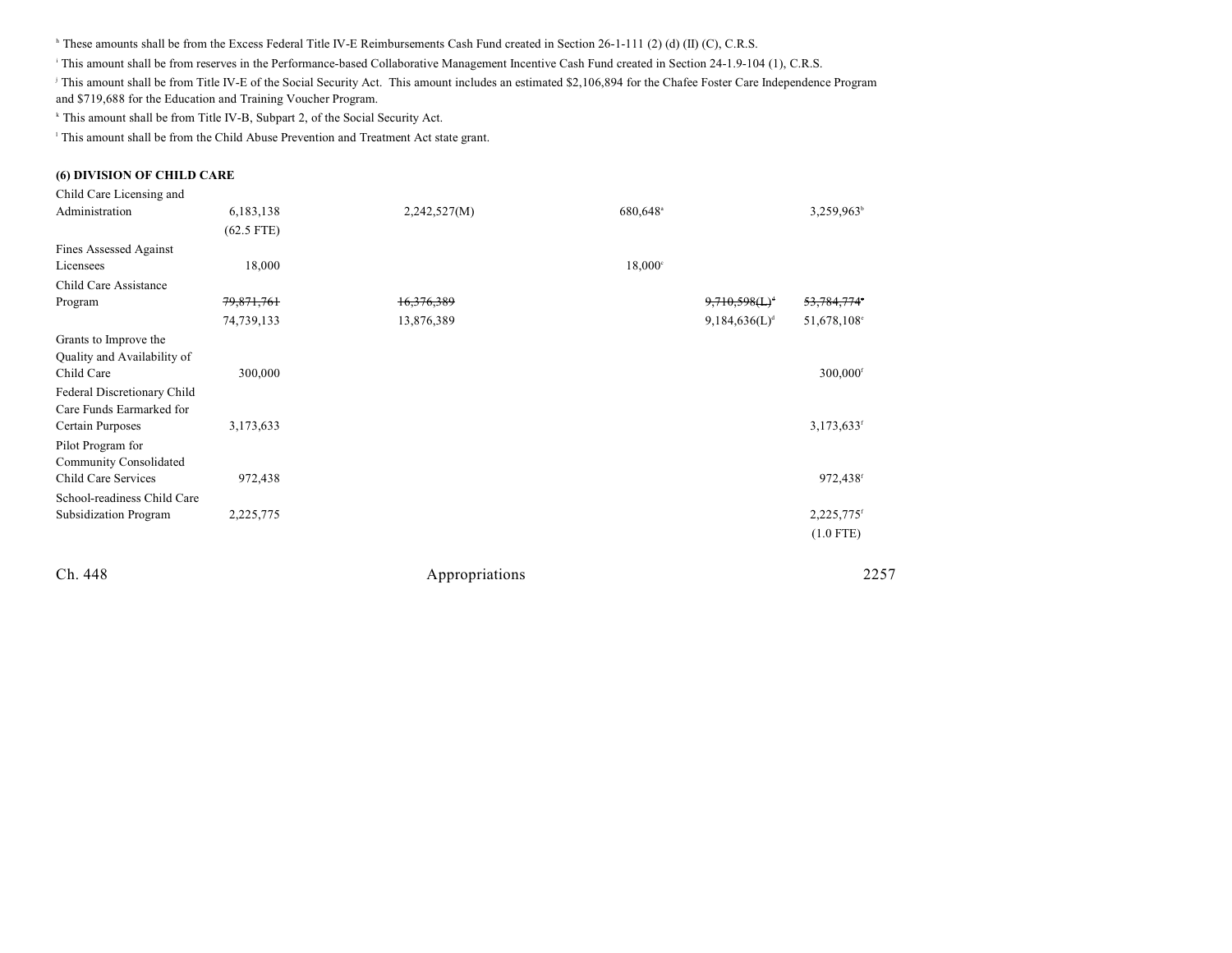|                                                                                                                                                                      |                           | <b>APPROPRIATION FROM</b> |                               |                                                |                             |                                              |                                |
|----------------------------------------------------------------------------------------------------------------------------------------------------------------------|---------------------------|---------------------------|-------------------------------|------------------------------------------------|-----------------------------|----------------------------------------------|--------------------------------|
|                                                                                                                                                                      | ITEM &<br><b>SUBTOTAL</b> | <b>TOTAL</b>              | <b>GENERAL</b><br><b>FUND</b> | <b>GENERAL</b><br><b>FUND</b><br><b>EXEMPT</b> | <b>CASH</b><br><b>FUNDS</b> | <b>CASH</b><br><b>FUNDS</b><br><b>EXEMPT</b> | <b>FEDERAL</b><br><b>FUNDS</b> |
|                                                                                                                                                                      | ъ                         | \$                        | D.                            | <sup>\$</sup>                                  | ъ                           | J.                                           | ъ                              |
| Early Childhood<br>Professional Loan<br>Repayment Program <sup>41</sup>                                                                                              | 5.000                     |                           |                               |                                                |                             |                                              | $5.000$ <sup>f</sup>           |
| Early Childhood and School                                                                                                                                           |                           |                           |                               |                                                |                             |                                              |                                |
| Readiness Commission                                                                                                                                                 | 76,100                    |                           |                               |                                                |                             | $26.100^{s}$                                 | $50,000$ <sup>f</sup>          |
| (Governor lined through this provision. See L. 2006, p. 2910. The affected subtotals, totals, and grand totals have been adjusted to reflect the Governor's action.) |                           |                           |                               |                                                |                             |                                              |                                |
|                                                                                                                                                                      |                           | 92,749,745                |                               |                                                |                             |                                              |                                |

87,617,117

<sup>a</sup> This amount shall be from the Child Care Licensing Cash Fund established pursuant to Section 26-6-105 (4), C.R.S.

<sup>b</sup> Of this amount, \$3,089,572 shall be from Child Care Development Funds and \$170,391 shall be from Title IV-E of the Social Security Act.

This amount shall be from the Child Care Cash Fund established pursuant to Section 26-6-114 (5), C.R.S.

<sup>d</sup> This amount shall be from local funds. This amount includes \$1,700,000 that is estimated to be the local share of the costs of administering the Child Care Assistance Program.

Of this amount, \$<del>52,784,774</del> \$50,678,108 shall be from Child Care Development Funds and \$1,000,000 shall be from the Title XX Social Services Block Grant.

<sup>f</sup> These amounts shall be from Child Care Development Funds.

<sup>8</sup> This amount shall be from the Early Childhood and School Readiness Cash Fund, pursuant to Section 26-6-306.5 (2), C.R.S.

#### **(7) OFFICE OF SELF SUFFICIENCY**

#### **(A) Administration**

Personal Services 1,540,166 1,542,212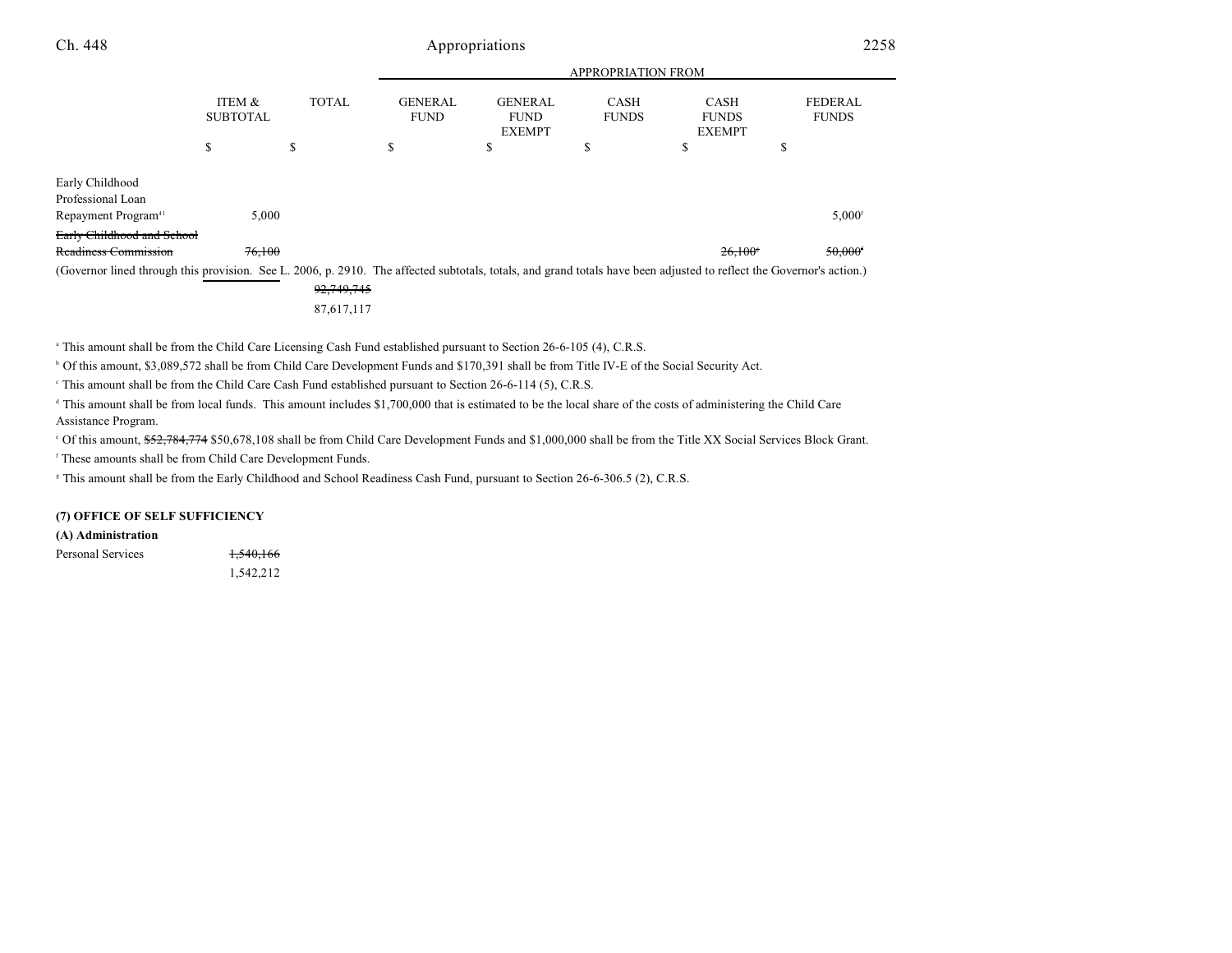| <b>Operating Expenses</b>                                                | $(19.0$ FTE)<br>69,735<br>1,609,901<br>1,611,947 | 614,607 |                         | 995,294*<br>997,340 <sup>a</sup> |  |
|--------------------------------------------------------------------------|--------------------------------------------------|---------|-------------------------|----------------------------------|--|
| <sup>a</sup> This amount shall be from various sources of federal funds. |                                                  |         |                         |                                  |  |
| (B) Colorado Works Program <sup>54a</sup>                                |                                                  |         |                         |                                  |  |
| Administration                                                           | 1,069,221                                        |         |                         | $1,069,221$ <sup>a</sup>         |  |
|                                                                          |                                                  |         |                         | $(13.0$ FTE)                     |  |
| County Block Grants <sup>47, 55, 56</sup>                                | 154,441,672                                      | 627,726 | 25,323,033 <sup>b</sup> | 128,490,913*                     |  |
|                                                                          | 159,451,278                                      |         |                         | 133,500,519 <sup>a</sup>         |  |
| Reimbursement to Counties<br>for Prior Year Expenditures                 |                                                  |         |                         |                                  |  |
| Due to Reduction in Federal<br>Maintenance of Effort                     |                                                  |         |                         |                                  |  |
| Requirement                                                              | 5,524,726                                        |         |                         | 5,524,726 <sup>a</sup>           |  |
| Short-term Works                                                         |                                                  |         |                         |                                  |  |
| <b>Emergency Fund</b>                                                    | 1,000,000                                        |         |                         | $1,000,000$ <sup>a</sup>         |  |
| <b>County Reserve Accounts</b>                                           | 35,471,635                                       |         |                         | 35,471,635                       |  |
|                                                                          | 51,539,912                                       |         |                         | 51,539,912 <sup>a</sup>          |  |
| <b>County Training</b>                                                   | 390,134                                          |         |                         | 390,134 <sup>a</sup>             |  |
|                                                                          |                                                  |         |                         | $(1.0$ FTE)                      |  |
| Domestic Violence Training                                               | 124,336                                          |         |                         | $124,336^{\circ}$                |  |
|                                                                          |                                                  |         |                         | $(1.0$ FTE)                      |  |
| Domestic Abuse Program                                                   | 1,000,000                                        |         | 350,000°                | 650,000 <sup>a</sup>             |  |
|                                                                          | $(2.0$ FTE)                                      |         |                         |                                  |  |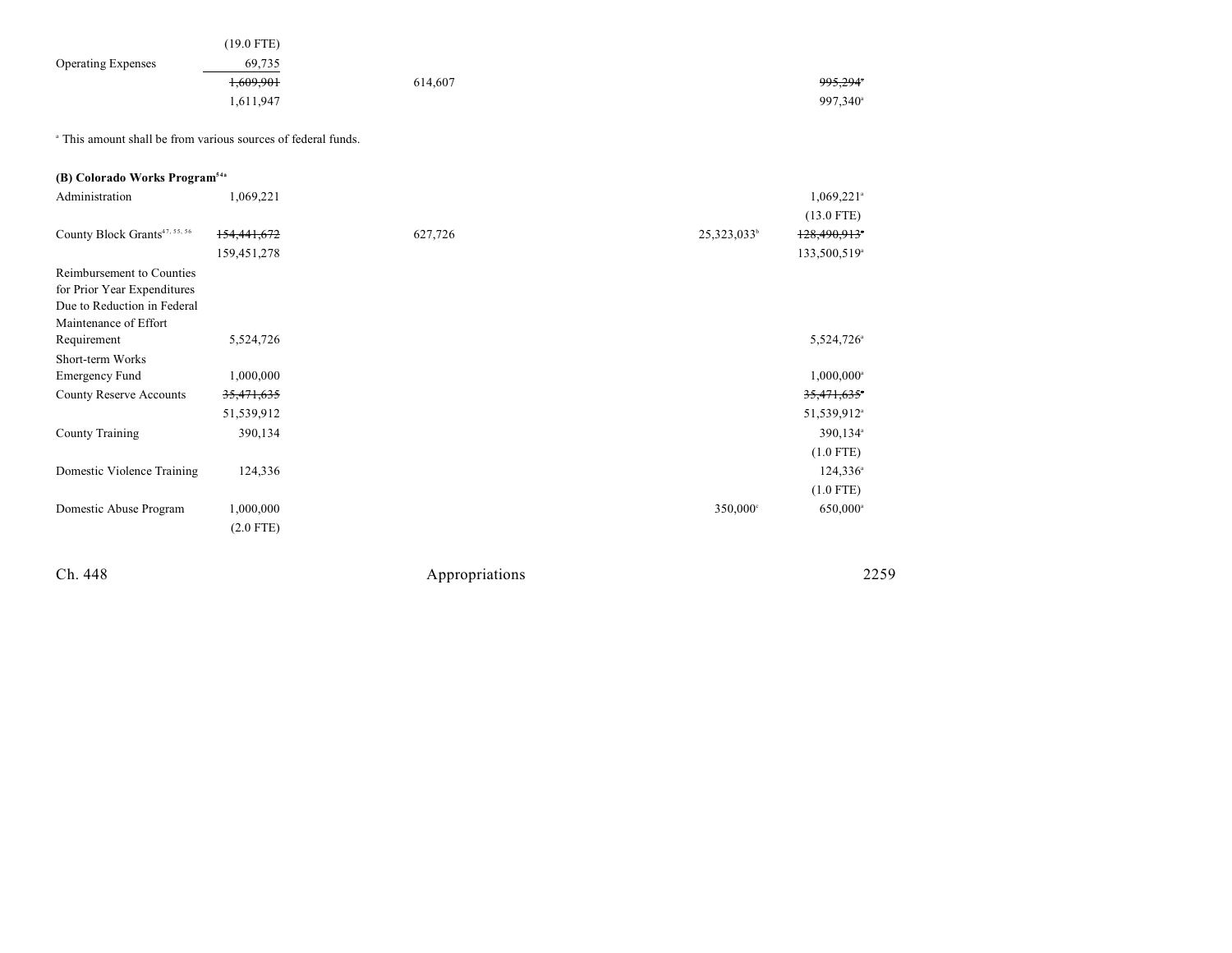|                                                                                 |                           |              |                               |                                                | <b>APPROPRIATION FROM</b> |                                       |                                |
|---------------------------------------------------------------------------------|---------------------------|--------------|-------------------------------|------------------------------------------------|---------------------------|---------------------------------------|--------------------------------|
|                                                                                 | ITEM &<br><b>SUBTOTAL</b> | <b>TOTAL</b> | <b>GENERAL</b><br><b>FUND</b> | <b>GENERAL</b><br><b>FUND</b><br><b>EXEMPT</b> | CASH<br><b>FUNDS</b>      | CASH<br><b>FUNDS</b><br><b>EXEMPT</b> | <b>FEDERAL</b><br><b>FUNDS</b> |
|                                                                                 | \$                        | \$           | \$                            | \$                                             | \$                        | \$                                    | \$                             |
| Works Program Evaluation<br>Workforce Development                               | 500,000                   |              |                               |                                                |                           |                                       | 500,000 <sup>a</sup>           |
| Council                                                                         | 65,000                    |              |                               |                                                |                           |                                       | $65,000$ <sup>*</sup>          |
|                                                                                 | 76,813                    |              |                               |                                                |                           |                                       | $76,813$ <sup>a</sup>          |
| <b>TANF FEDERAL REPORTING</b><br><b>CBMS MAINTENANCE</b><br><b>FEDERAL TANF</b> | 108,720                   |              |                               |                                                |                           |                                       | $108,720$ <sup>a</sup>         |
| REAUTHORIZATION CBMS                                                            |                           |              |                               |                                                |                           |                                       |                                |
| <b>CHANGES</b>                                                                  | 100,000                   |              |                               |                                                |                           |                                       | $100,000^{\circ}$              |
|                                                                                 | 199,586,724               |              |                               |                                                |                           |                                       |                                |
|                                                                                 | 220,885,140               |              |                               |                                                |                           |                                       |                                |

<sup>a</sup> These amounts shall be from the Temporary Assistance for Needy Families Block Grant.

<sup>b</sup> Of this amount, \$22,238,672(L) shall be from local funds and \$3,084,361 is estimated to be from the State's share of cash funds exempt revenues, including retained child support collections, retained fraud refunds, state revenue intercepts, and other refunds. Of the amount appropriated from local funds, \$3,789,313 is estimated to be from the local share of cash funds exempt revenues, including retained child support collections, fraud refunds, state revenue intercepts, and other refunds. This amount shall be from donations to the Colorado Domestic Abuse Program and from reserves in the Colorado Domestic Abuse Program Fund, established <sup>c</sup> pursuant to Section 39-22-802, C.R.S.

#### **(C) Special Purpose Welfare Programs**

(1) Low Income Energy Assistance Program 33,717,592 31,567,592 31,567,592 31,567,592 31,567,592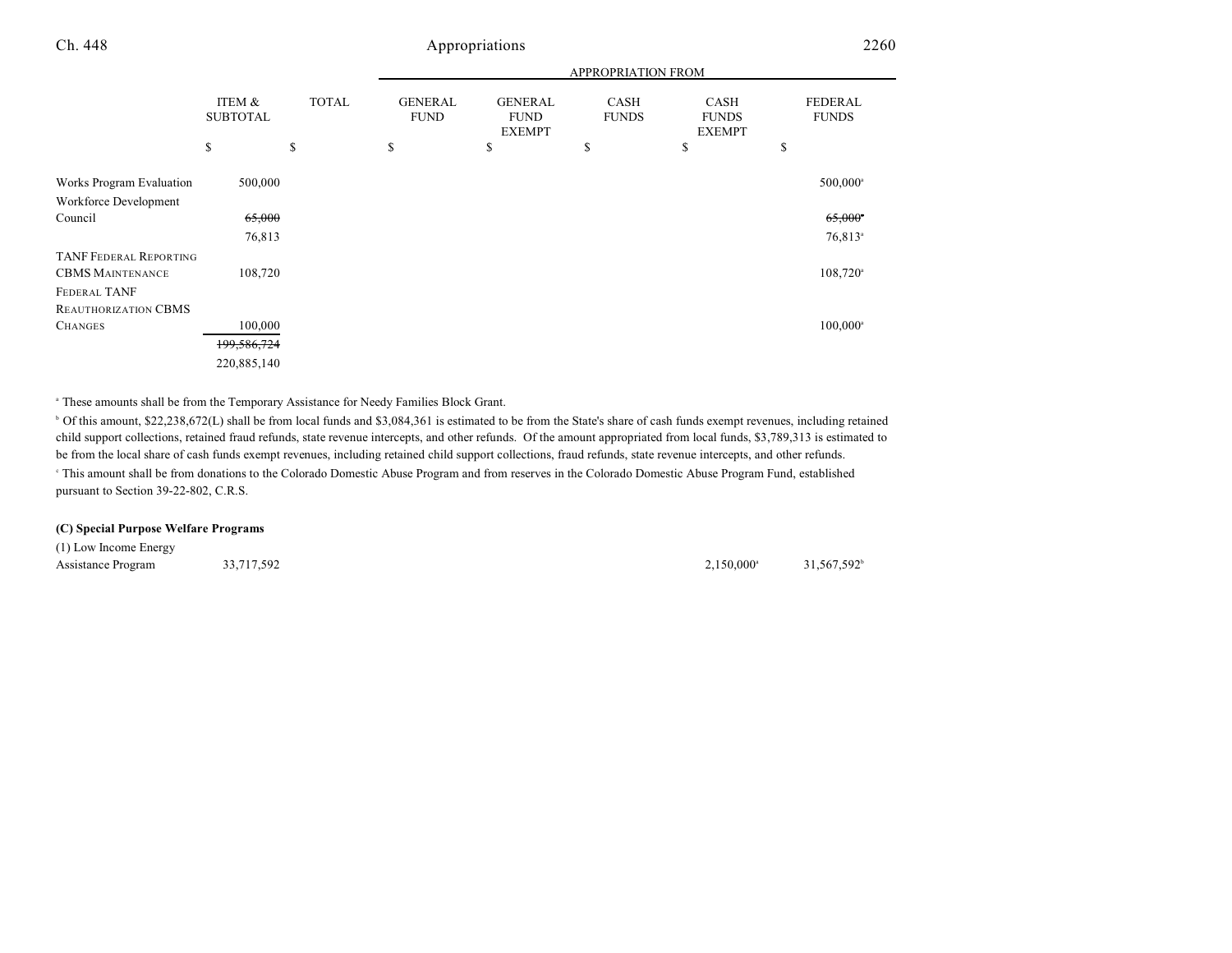|                                    | $(6.6$ FTE) |          |                       |                           |                        |
|------------------------------------|-------------|----------|-----------------------|---------------------------|------------------------|
| (2) Food Stamp Job Search<br>Units |             |          |                       |                           |                        |
| Program Costs                      | 2,017,049   | 157,243  |                       | $409,382^{\circ}$         | 1,450,424 <sup>d</sup> |
|                                    | $(6.2$ FTE) |          |                       |                           |                        |
| <b>Supportive Services</b>         | 261,452     | 78,435   |                       | $52,291^{\circ}$          | $130,726$ <sup>d</sup> |
|                                    | 2,278,501   |          |                       |                           |                        |
| (3) Food Distribution              |             |          |                       |                           |                        |
| Program                            | 524,507     | 42,470   | 225,379°              |                           | 256,658 <sup>d</sup>   |
|                                    | $(6.5$ FTE) |          |                       |                           |                        |
| (4) Low-Income Telephone           |             |          |                       |                           |                        |
| Assistance Program                 | 60,114      |          | $60,114$ <sup>f</sup> |                           |                        |
|                                    | $(0.9$ FTE) |          |                       |                           |                        |
| (5) Income Tax Offset              | 4,128       | 2,064(M) |                       |                           | $2,064^d$              |
| (6) Electronic Benefits            |             |          |                       |                           |                        |
| <b>Transfer Service</b>            | 3,182,491   | 822,707  | 253,696 <sup>s</sup>  | $634,993(L)$ <sup>h</sup> | 1,471,095 <sup>i</sup> |
|                                    | $(5.0$ FTE) |          |                       |                           |                        |
| (7) Refugee Assistance             | 3,657,025   |          |                       |                           | 3,657,025              |
|                                    |             |          |                       |                           | $(10.0$ FTE)           |
| (8) Systematic Alien               |             |          |                       |                           |                        |
| Verification for Eligibility       | 49,912      | 10,646   |                       | $28,620(T)^*$             | 10,646                 |
|                                    |             | 6,800    | $1,360^{\rm m}$       | $34,000(T)^k$             | $7,752$ <sup>1</sup>   |
|                                    | $(1.0$ FTE) |          |                       |                           |                        |
|                                    | 43,474,270  |          |                       |                           |                        |

<sup>a</sup> This amount shall be from the Energy Outreach Colorado.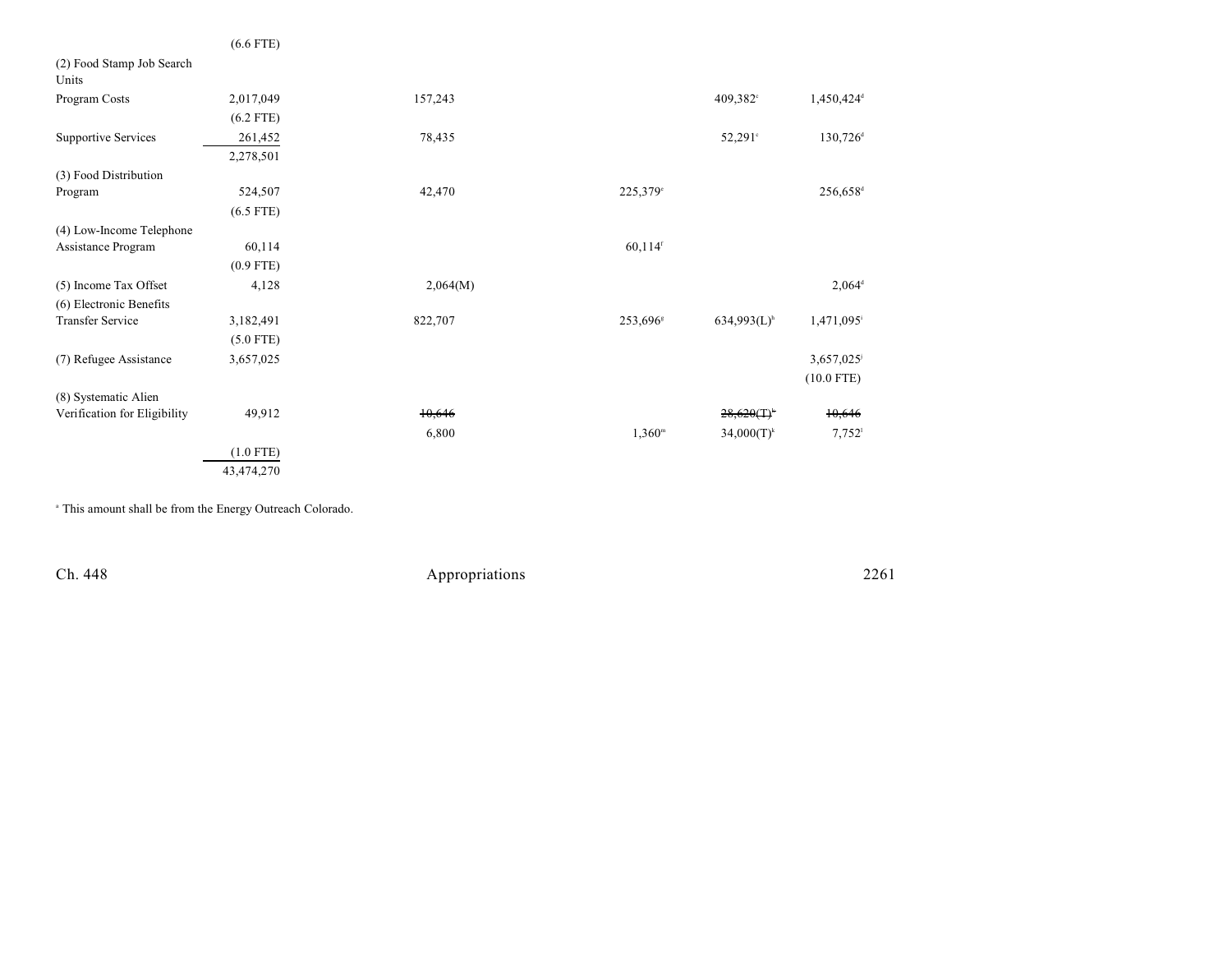|                 |       |             | APPROPRIATION FROM |              |               |                |  |  |
|-----------------|-------|-------------|--------------------|--------------|---------------|----------------|--|--|
|                 |       |             |                    |              |               |                |  |  |
| ITEM &          | TOTAL | GENERAL     | GENERAL            | CASH         | CASH          | <b>FEDERAL</b> |  |  |
| <b>SUBTOTAL</b> |       | <b>FUND</b> | <b>FUND</b>        | <b>FUNDS</b> | <b>FUNDS</b>  | <b>FUNDS</b>   |  |  |
|                 |       |             | <b>EXEMPT</b>      |              | <b>EXEMPT</b> |                |  |  |
|                 |       |             |                    |              |               |                |  |  |

<sup>b</sup> Of this amount, \$30,067,592 shall be from the federal Office of Energy Assistance and \$1,500,000 shall be from the Temporary Assistance for Needy Families Block Grant.

Of these amounts, \$261,673(L) shall be from county matching funds and \$200,000 shall be from in-kind donations. <sup>c</sup>

 $\alpha$ <sup>d</sup> These amounts shall be from the U.S. Department of Agriculture.

<sup>e</sup> This amount shall be from recipient agencies.

<sup>r</sup> This amount shall from the Low-income Telephone Assistance Fund created in Section 40-3.4-108 (2) (a), C.R.S.

<sup>8</sup> It is estimated that this amount shall be from the Old Age Pension Fund pursuant to Article XXIV, Section 1 of the Colorado Constitution. For purposes of complying with the limitation on state fiscal year spending imposed by Article X, Section 20 of the State Constitution these moneys are included for informational purposes as they are continuously appropriated by Article XXIV of the State Constitution.

<sup>h</sup> This amount shall be from local funds.

Of this amount, \$204,679 shall be from the Temporary Assistance for Needy Families Block Grant, \$35,575 shall be from the Child Care Development Fund, and \$1,230,841 shall be from various sources of federal funds.

<sup>j</sup> Of this amount, \$3,199,893 shall be from the Refugee Assistance Act of 1980 and \$457,132 shall be from the Temporary Assistance for Needy Families Block Grant.

 $k$  This amount shall be transferred from the Department of Health Care Policy and Financing.

<sup>1</sup>OF THESE AMOUNTS, \$952 SHALL BE FROM THE TEMPORARY ASSISTANCE FOR NEEDY FAMILIES BLOCK GRANT, AND \$6,800 SHALL BE FROM VARIOUS SOURCES OF FEDERAL FUNDS.

"This amount shall be from the Old Age Pension Fund.

#### **(D) Child Support Enforcement**

Automated Child Support

Enforcement System 11,444,928 3,746,266(M) 145,010 281,489 281,489 7,272,163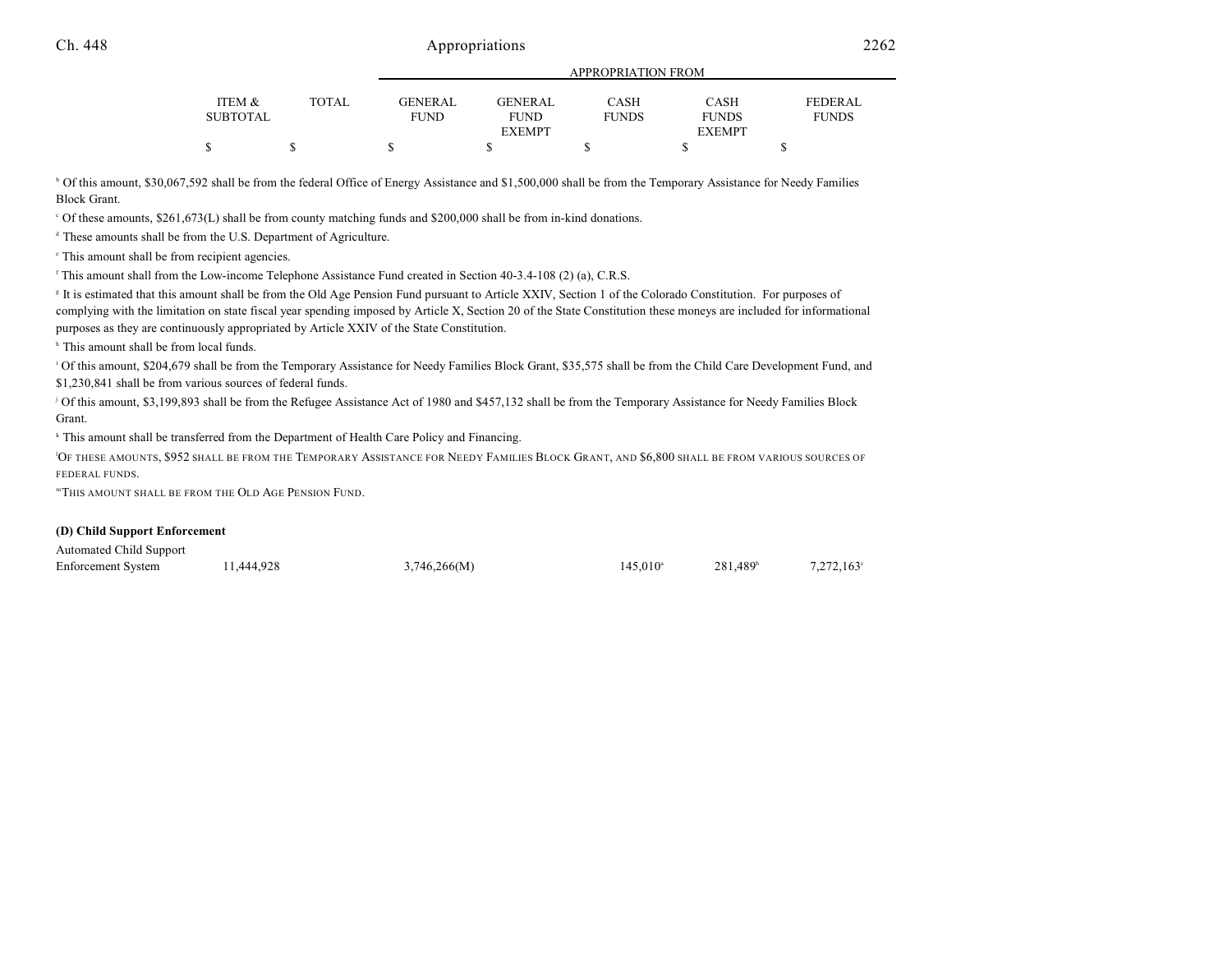<sup>a</sup> This amount shall be from the State's share of revenues earned on funds in the Family Support Registry.

<sup>b</sup> This amount shall be from the federal government's share of revenues earned on funds in the Family Support Registry.

<sup>c</sup> These amounts shall be from Title IV-D of the Social Security Act.

### **(E) Disability Determination Services**

| Program Costs | 16,263,740    | $16,263,740$ <sup>a</sup> |
|---------------|---------------|---------------------------|
|               | $(134.5$ FTE) |                           |

<sup>a</sup> This amount shall be from Titles II and XVI of the Social Security Act.

274,379,729 295,680,191

#### **(8) MENTAL HEALTH AND ALCOHOL AND DRUG ABUSE SERVICES**

| (A) Administration              |              |            |                      |                      |
|---------------------------------|--------------|------------|----------------------|----------------------|
| Personal Services <sup>57</sup> | 1,510,054    | 424,366(M) | 389,205 <sup>a</sup> | 696,483              |
|                                 | 1,567,276    | 602,790(M) |                      | 575,281 <sup>b</sup> |
|                                 | $(16.6$ FTE) |            |                      |                      |
| <b>Operating Expenses</b>       | 33,690       | 20,431     | 11.274 <sup>a</sup>  | $1.985^{\circ}$      |
|                                 | 34,190       | 20,931     |                      |                      |
| Federal Programs and Grants     | 1,688,497    |            |                      | 1,688,497            |

| Ch. 448 | Appropriations | 2263 |
|---------|----------------|------|
|         |                |      |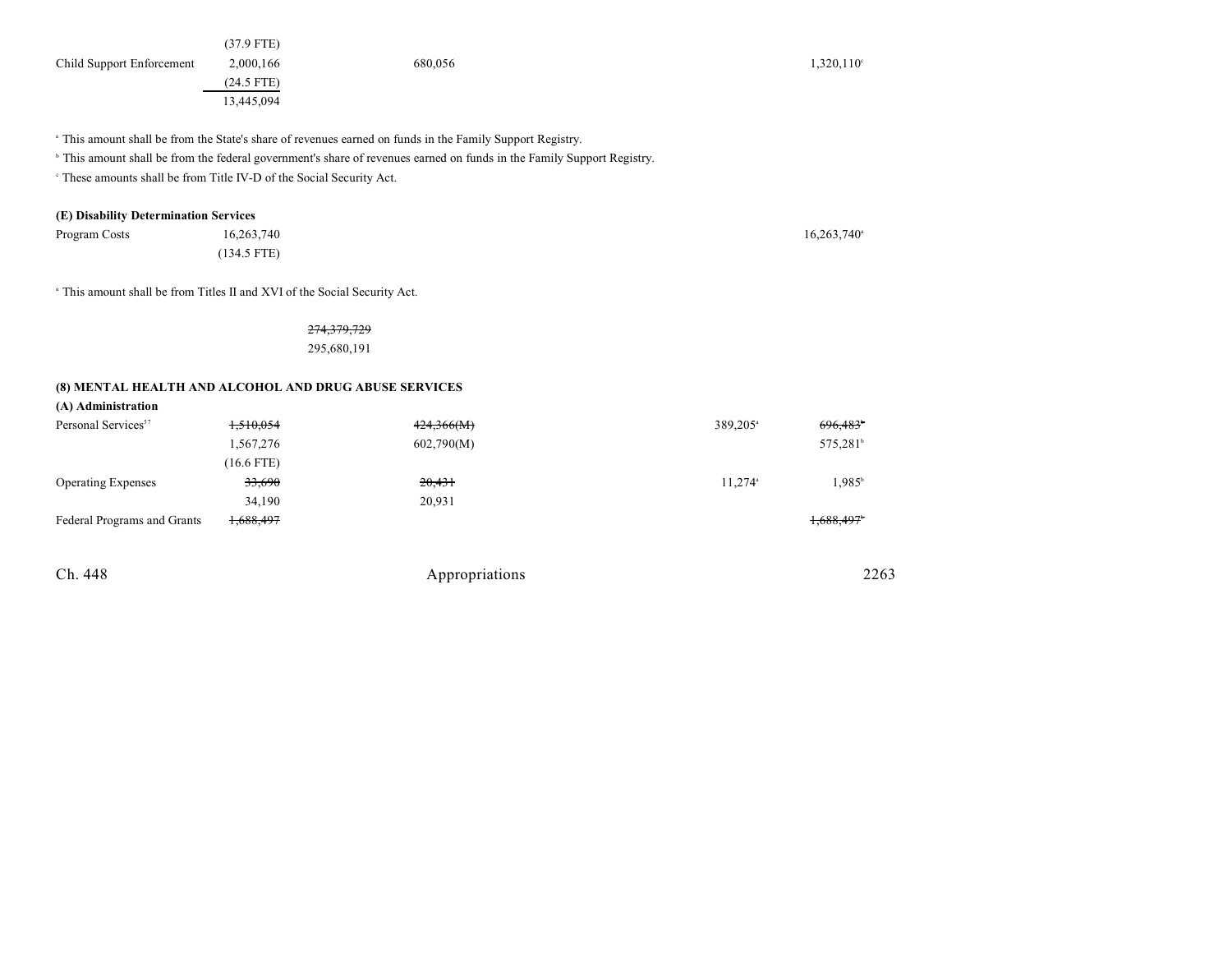Traumatic Brain Injury Trust

(20.0 FTE)

| Ch. 448                | Appropriations            |              |                               |                                                |                      |                                       | 2264                           |  |
|------------------------|---------------------------|--------------|-------------------------------|------------------------------------------------|----------------------|---------------------------------------|--------------------------------|--|
|                        |                           |              | APPROPRIATION FROM            |                                                |                      |                                       |                                |  |
|                        | ITEM &<br><b>SUBTOTAL</b> | <b>TOTAL</b> | <b>GENERAL</b><br><b>FUND</b> | <b>GENERAL</b><br><b>FUND</b><br><b>EXEMPT</b> | CASH<br><b>FUNDS</b> | CASH<br><b>FUNDS</b><br><b>EXEMPT</b> | <b>FEDERAL</b><br><b>FUNDS</b> |  |
|                        | <sup>\$</sup>             | \$           | \$                            | \$                                             | \$                   | Φ                                     | \$                             |  |
|                        | 2,473,913                 |              |                               |                                                |                      |                                       | 2,473,913 <sup>b</sup>         |  |
|                        | $(7.0$ FTE)               |              |                               |                                                |                      |                                       |                                |  |
|                        | $(11.0$ FTE)              |              |                               |                                                |                      |                                       |                                |  |
| Supportive Housing and |                           |              |                               |                                                |                      |                                       |                                |  |
| Homeless Program       | 15,656,900                |              |                               |                                                |                      |                                       | 15,656,900                     |  |
|                        | 20,205,076                |              |                               |                                                |                      |                                       | 20,205,076                     |  |
|                        | $(13.5$ FTE)              |              |                               |                                                |                      |                                       |                                |  |

Fund 1,967,016 1,505,318 461,698 (1.0 FTE) 20,856,157 26,247,471

<sup>a</sup> Of these amounts, \$307,351(T) shall be from Medicaid funds transferred from the Department of Health Care Policy and Financing, and \$93,128 shall be from patient revenues earned by the Mental Health Institutes.

<sup>b</sup> Of these amounts, \$15,656,900 \$20,205,076 shall be from the U.S. Department of Housing and Urban Development, \$533,609 shall be from the Mental Health Services Block Grant, \$121,202 shall be from the Substance Abuse Prevention and Treatment Block Grant, and \$1,732,154 \$2,517,570 shall be from various sources of federal funds.

This amount shall be from the Colorado Traumatic Brain Injury Trust Fund, created pursuant to Section 26-1-309 (1), C.R.S.

<sup>d</sup> This amount shall be from reserves in the Colorado Traumatic Brain Injury Trust Fund, created pursuant to Section 26-1-309 (1), C.R.S.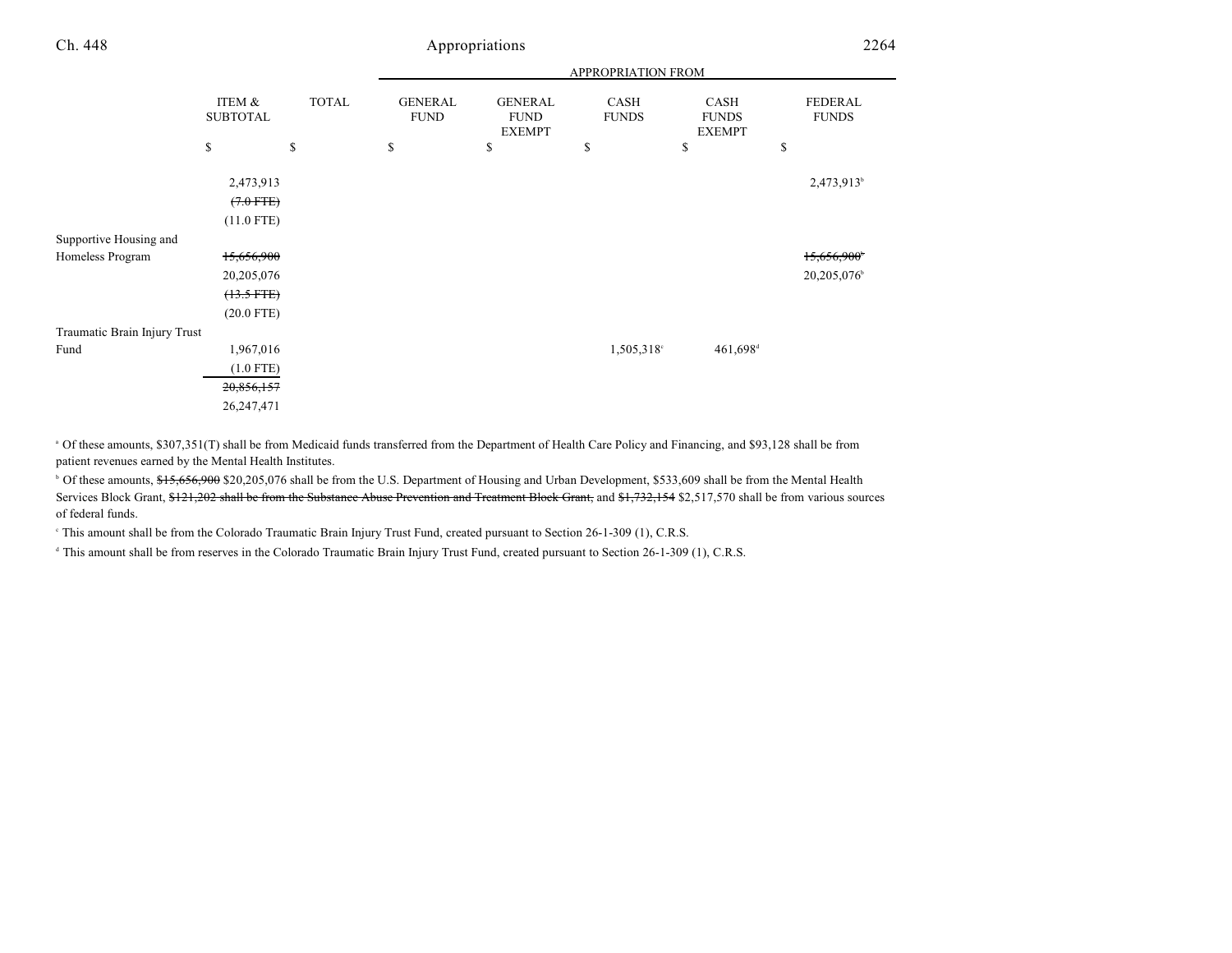| (B) Mental Health Community Programs                   |              |            |                           |
|--------------------------------------------------------|--------------|------------|---------------------------|
| (1) Mental Health Services                             |              |            |                           |
| for the Medically Indigent                             |              |            |                           |
| Services for 9,225 Indigent                            |              |            |                           |
| Mentally Ill Clients <sup>58, 59, 60</sup>             | 28, 742, 467 | 22,759,259 | 5,983,208 <sup>a</sup>    |
|                                                        | 36,210,178   | 30,065,061 | $161,909(T)$ <sup>c</sup> |
| Early Childhood Mental                                 |              |            |                           |
| <b>Health Services</b>                                 | 1,135,750    | 1,135,750  |                           |
| <b>Assertive Community</b>                             |              |            |                           |
| Treatment Programs <sup>58</sup>                       | 1,278,102    | 639,051    | $639.051(L)^{6}$          |
| Alternatives to Inpatient                              |              |            |                           |
| Hospitalization at the                                 |              |            |                           |
| Mental Health Institute at                             |              |            |                           |
| Pueblo <sup>58</sup>                                   | 942,433      | 942,433    |                           |
| Alternatives to Inpatient                              |              |            |                           |
| Hospitalization at the                                 |              |            |                           |
| Mental Health Institute at<br>Fort Logan <sup>58</sup> | 1,543,743    | 1,543,743  |                           |
| Alternatives to the Fort                               |              |            |                           |
| Logan Aftercare Program <sup>58</sup>                  | 188,267      | 188,267    |                           |
| <b>Enhanced Mental Health</b>                          |              |            |                           |
| Pilot Services for Detained                            |              |            |                           |
| Youth <sup>58</sup>                                    | 493,019      | 493,019    |                           |
| Juvenile Mental Health Pilot                           |              |            |                           |
| $(H.B. 00-1034)^{58,61}$                               | 369,024      | 184,512    | $184,512(L)^{b}$          |
| Alternatives to Inpatient                              |              |            |                           |
| Hospitalization for Youth <sup>58</sup>                | 259,372      | 259,372    |                           |
|                                                        |              |            |                           |
|                                                        |              |            |                           |

Ch. 448

Appropr iat

ions 2265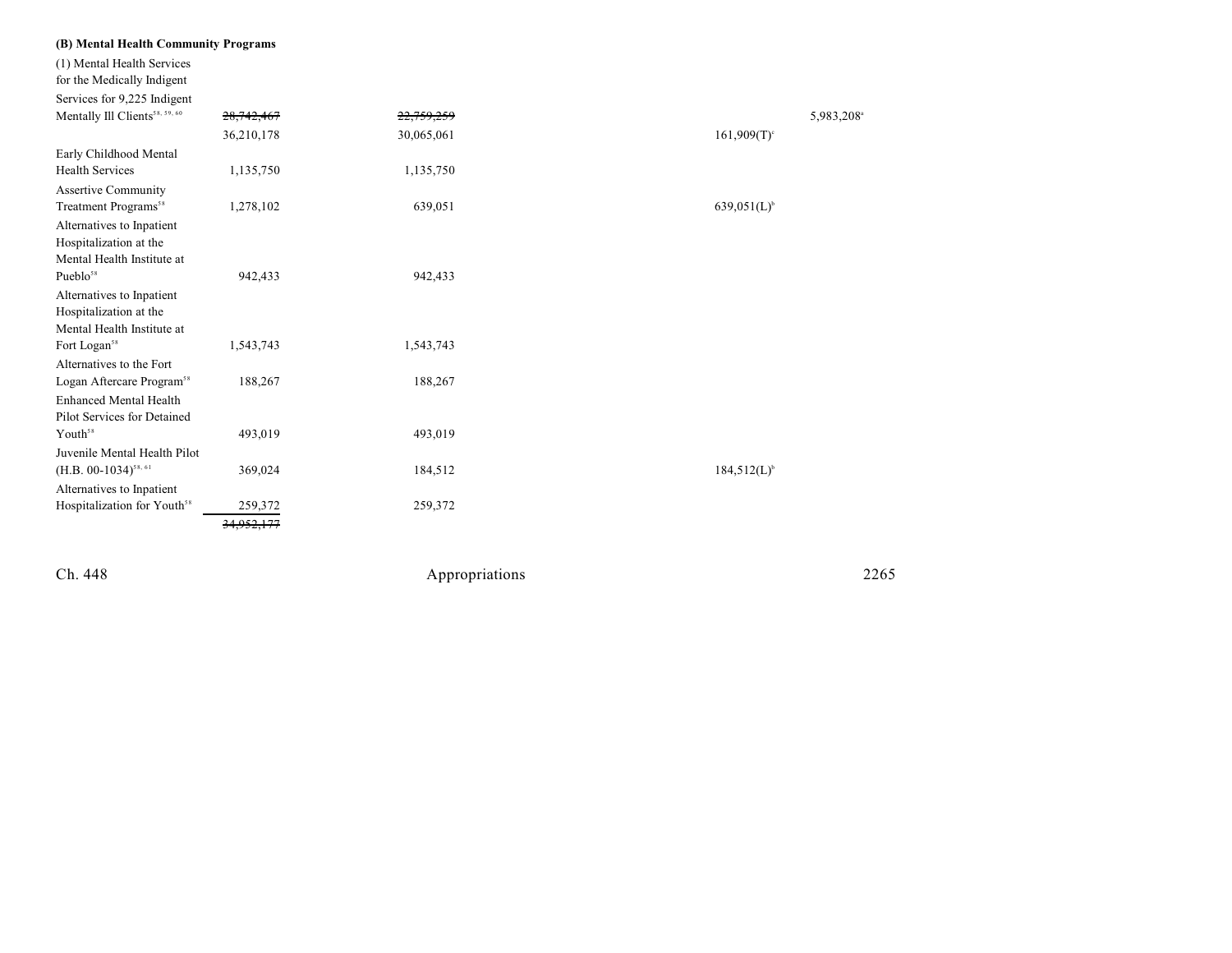| Ch. 448                                                                                                                                                                                                                                                                                                                                       |                           |              | Appropriations                |                                                |                             |                                              | 2266                           |
|-----------------------------------------------------------------------------------------------------------------------------------------------------------------------------------------------------------------------------------------------------------------------------------------------------------------------------------------------|---------------------------|--------------|-------------------------------|------------------------------------------------|-----------------------------|----------------------------------------------|--------------------------------|
|                                                                                                                                                                                                                                                                                                                                               |                           |              |                               |                                                | APPROPRIATION FROM          |                                              |                                |
|                                                                                                                                                                                                                                                                                                                                               | ITEM &<br><b>SUBTOTAL</b> | <b>TOTAL</b> | <b>GENERAL</b><br><b>FUND</b> | <b>GENERAL</b><br><b>FUND</b><br><b>EXEMPT</b> | <b>CASH</b><br><b>FUNDS</b> | <b>CASH</b><br><b>FUNDS</b><br><b>EXEMPT</b> | <b>FEDERAL</b><br><b>FUNDS</b> |
|                                                                                                                                                                                                                                                                                                                                               | \$                        | \$           | \$                            | \$                                             | \$                          | \$                                           | \$                             |
|                                                                                                                                                                                                                                                                                                                                               | 42,419,888                |              |                               |                                                |                             |                                              |                                |
| <sup>a</sup> Of this amount, it is estimated that \$5,209,448 shall be from the Mental Health Services Block Grant and \$773,760 shall be from the Homeless Prevention Block<br>Grant.<br><sup>b</sup> These amounts shall be from local matching funds.<br><sup>e</sup> THIS AMOUNT SHALL BE FROM THE DIVISION OF VOCATIONAL REHABILITATION. |                           |              |                               |                                                |                             |                                              |                                |
| $(2)$ Goebel Lawsuit                                                                                                                                                                                                                                                                                                                          |                           |              |                               |                                                |                             |                                              |                                |
| Goebel Lawsuit                                                                                                                                                                                                                                                                                                                                |                           |              |                               |                                                |                             |                                              |                                |
| Settlement <sup>58, 62</sup>                                                                                                                                                                                                                                                                                                                  | 19.051.716                |              | 6.614.726<br>$(2.0$ FTE)      |                                                |                             |                                              |                                |
| Of this amount, \$12,275,081 shall be from Medicaid funds transferred from the Department of Health Care Policy and Financing, and \$161,909 shall be from the<br>Division of Vocational Rehabilitation.                                                                                                                                      |                           |              |                               |                                                |                             |                                              |                                |
| (3) Residential Treatment                                                                                                                                                                                                                                                                                                                     |                           |              |                               |                                                |                             |                                              |                                |
| for Youth (H.B. 99-1116) <sup>58</sup>                                                                                                                                                                                                                                                                                                        | 784,666                   |              | 206,500                       |                                                |                             | 578,166 <sup>°</sup>                         |                                |
|                                                                                                                                                                                                                                                                                                                                               | 1,073,713                 |              | 626,149                       |                                                |                             | 447,564 <sup>a</sup>                         |                                |

<sup>a</sup> Of this amount, \$487,777(T) \$226,572(T) shall be from Medicaid funds transferred from the Department of Health Care Policy and Financing and \$90,389 \$220,992 shall be from the Tobacco Litigation Settlement Cash Fund created in Section 24-22-115 (1), C.R.S., pursuant to Section 24-75-1104.5 (1) (k), C.R.S.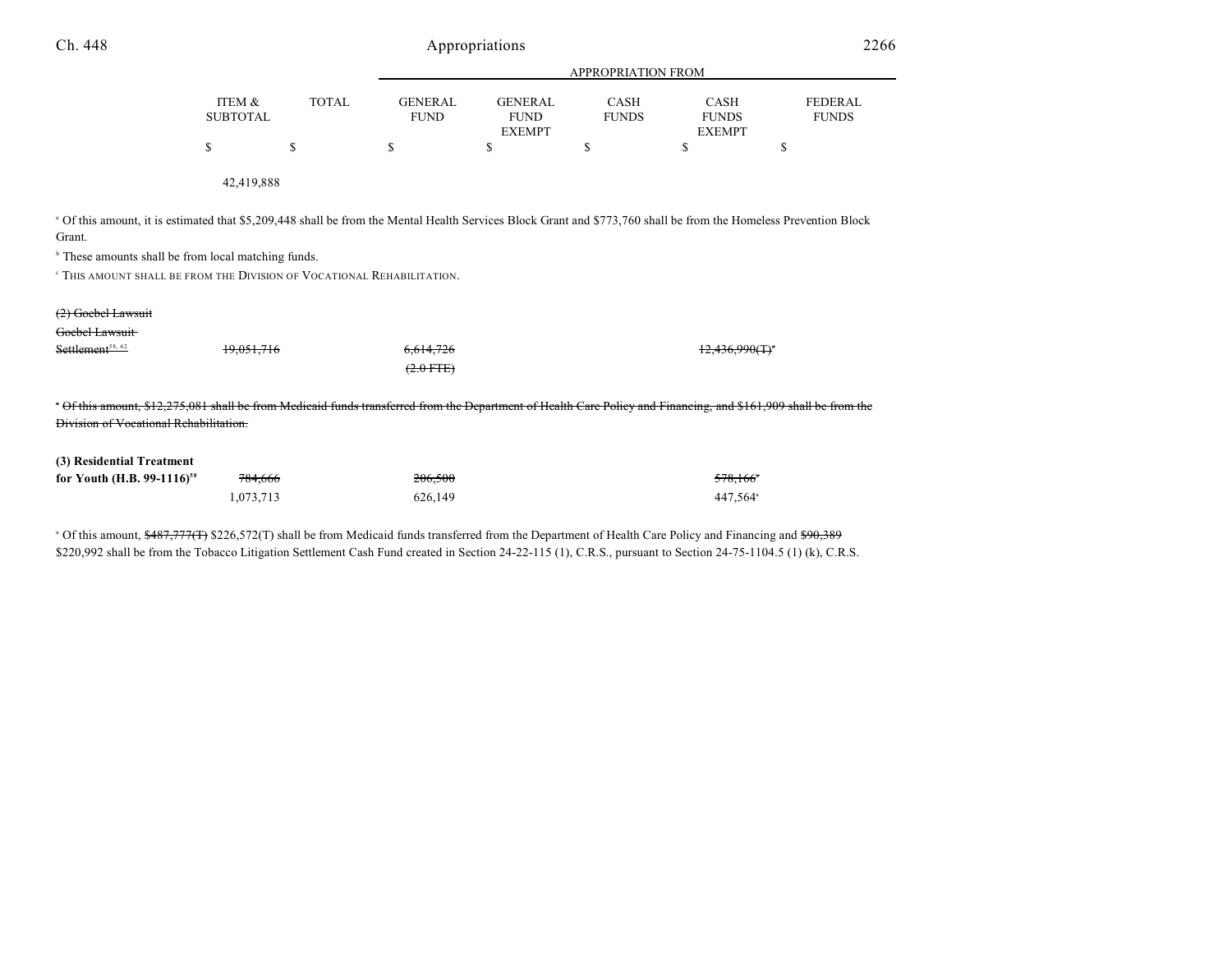| (C) Mental Health Institutes <sup>63</sup> |                 |            |                        |                         |
|--------------------------------------------|-----------------|------------|------------------------|-------------------------|
| Mental Health Institutes                   | 83,211,459      |            |                        |                         |
|                                            | 84,647,751      |            |                        |                         |
|                                            | $(1,195.2$ FTE) |            |                        |                         |
|                                            | $(1,215.1$ FTE) |            |                        |                         |
| Services to Sol Vista DYC                  |                 |            |                        |                         |
| Facility                                   | 367,279         |            |                        |                         |
|                                            | $(3.8$ FTE)     |            |                        |                         |
| Department of Corrections                  |                 |            |                        |                         |
| La Vista Facility Services                 | 277,685         |            |                        |                         |
|                                            | $(2.6$ FTE)     |            |                        |                         |
| General Hospital                           | 3,166,203       |            |                        |                         |
|                                            | 3,226,086       |            |                        |                         |
|                                            | $(36.0$ FTE)    |            |                        |                         |
| <b>Educational Programs</b>                | 675,553         |            |                        |                         |
|                                            | $(15.0$ FTE)    |            |                        |                         |
|                                            | 87,698,179      | 65,163,670 | 3,770,454°             | 18,764,055              |
|                                            | 89,194,354      | 66,659,845 | 4,288,838 <sup>a</sup> | 18,245,671 <sup>b</sup> |

<sup>o</sup> Of this amount, \$3,379,623 shall be from patient revenues, \$200,057 shall be from school districts, and <del>\$190,774</del> \$709,158 shall be from counties. <sup>b</sup> Of this amount, \$14,880,196 \$14,361,812 shall be from patient revenues, \$3,249,465(T) shall be from the Department of Corrections including \$277,685 for services for the La Vista Facility, \$367,279(T) shall be from the Division of Youth Corrections for services to the Sol Vista Facility, \$255,115(T) shall be from the Department of Education, and \$12,000(T) shall be from Regional Centers. For informational purposes only, of the patient revenues, \$6,778,943 is estimated to be from Medicare and other sources of patient revenues, \$4,946,108(T) \$4,268,338(T) is estimated to be from Medicaid funds transferred from the Department of Health Care Policy and Financing, \$2,256,029 is estimated to be from revenue earned from Medicaid behavioral health organizations, and \$899,116(T) \$1,058,502(T) is estimated to be from the Division of Youth Corrections and the Department of Health Care Policy and Financing.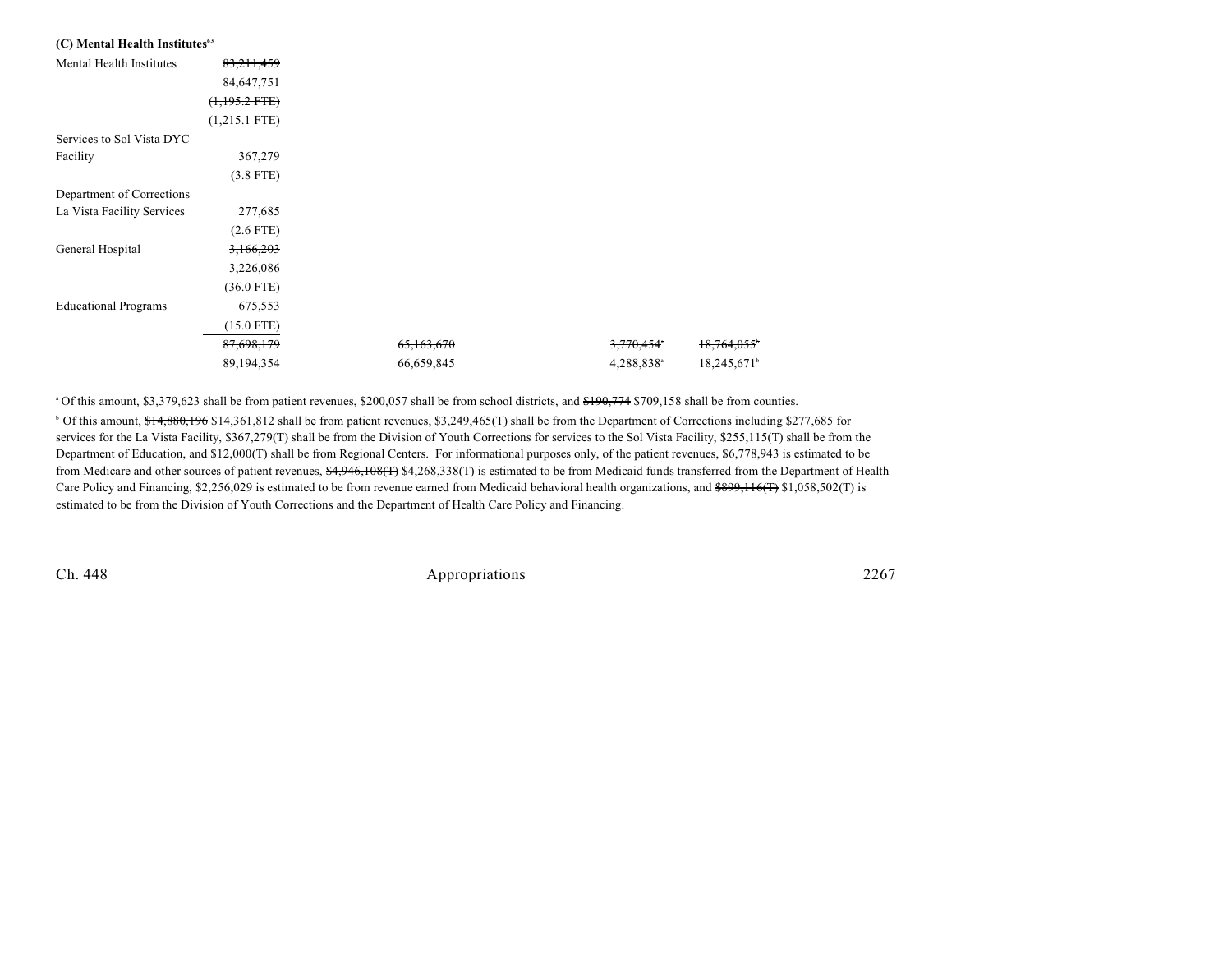|                                                  |                           |              | APPROPRIATION FROM            |                                                |                             |                                       |                                |  |
|--------------------------------------------------|---------------------------|--------------|-------------------------------|------------------------------------------------|-----------------------------|---------------------------------------|--------------------------------|--|
|                                                  | ITEM &<br><b>SUBTOTAL</b> | <b>TOTAL</b> | <b>GENERAL</b><br><b>FUND</b> | <b>GENERAL</b><br><b>FUND</b><br><b>EXEMPT</b> | <b>CASH</b><br><b>FUNDS</b> | CASH<br><b>FUNDS</b><br><b>EXEMPT</b> | <b>FEDERAL</b><br><b>FUNDS</b> |  |
|                                                  | \$                        | \$           | \$                            | \$                                             | \$                          | \$                                    | \$                             |  |
| (D) Alcohol and Drug Abuse Division <sup>4</sup> |                           |              |                               |                                                |                             |                                       |                                |  |
| (1) Administration                               |                           |              |                               |                                                |                             |                                       |                                |  |
| <b>Personal Services</b>                         | 1,872,809                 |              | 51,545                        |                                                | 37,805                      | 358,487                               | 1,424,972                      |  |
|                                                  | 2,018,998                 |              |                               |                                                | $62,792$ <sup>a</sup>       | $502,261^{\circ}$                     | $1,402,400^{\circ}$            |  |
|                                                  | $(28.0$ FTE)              |              |                               |                                                |                             |                                       |                                |  |
|                                                  | $(30.0$ FTE)              |              |                               |                                                |                             |                                       |                                |  |
| <b>Operating Expenses</b>                        | 189,902                   |              |                               |                                                | $H,788$ <sup>*</sup>        | 155,774                               | $22,340^{\circ}$               |  |
|                                                  | 195,790                   |              |                               |                                                | $17,676$ <sup>a</sup>       | $12,000^{\rm b}$                      | $166, 114$ °                   |  |
| Other Federal Grants                             | 126,500                   |              |                               |                                                |                             |                                       | $126,500$ <sup>t</sup>         |  |
|                                                  | 457,383                   |              |                               |                                                |                             |                                       | 457,383 <sup>d</sup>           |  |
| <b>Indirect Cost Assessment</b>                  | 243,723                   |              |                               |                                                | $3,280$ <sup>a</sup>        |                                       | 240,443°                       |  |
|                                                  | 2,432,934                 |              |                               |                                                |                             |                                       |                                |  |
|                                                  | 2,915,894                 |              |                               |                                                |                             |                                       |                                |  |

<sup>a</sup> Of these amounts, it is estimated that \$45,799 SHALL BE FROM THE PERSISTENT DRUNK DRIVER CASH FUND CREATED PURSUANT TO SECTION 42-3-303, C.R.S., \$27,774 shall be from the Law Enforcement Assistance Fund, pursuant to Section 43-4-402 (2), C.R.S., \$14,924 shall be from various cash funds, \$5,175 shall be from the Controlled Substances Program Fund, pursuant to Section 12-22-306, C.R.S., and \$5,000 shall be from the Addiction Counselor Training Fund, pursuant to Section 25-1-211, C.R.S.

<sup>b</sup> Of these amounts, \$440,993(T) shall be from funds transferred from the Judicial Department for the Alcohol and Drug Driving Safety Program, \$54,088(T) shall be from Medicaid funds appropriated to the Department of Health Care Policy and Financing, \$10,172 shall be from reserves in the Law Enforcement Assistance Fund, pursuant to Section 43-4-402 (2), C.R.S., and \$9,008 shall be from the Addiction Counselor Training Fund pursuant to Section 25-1-211 (2), C.R.S.

These amounts shall be from the Substance Abuse Prevention and Treatment Block Grant.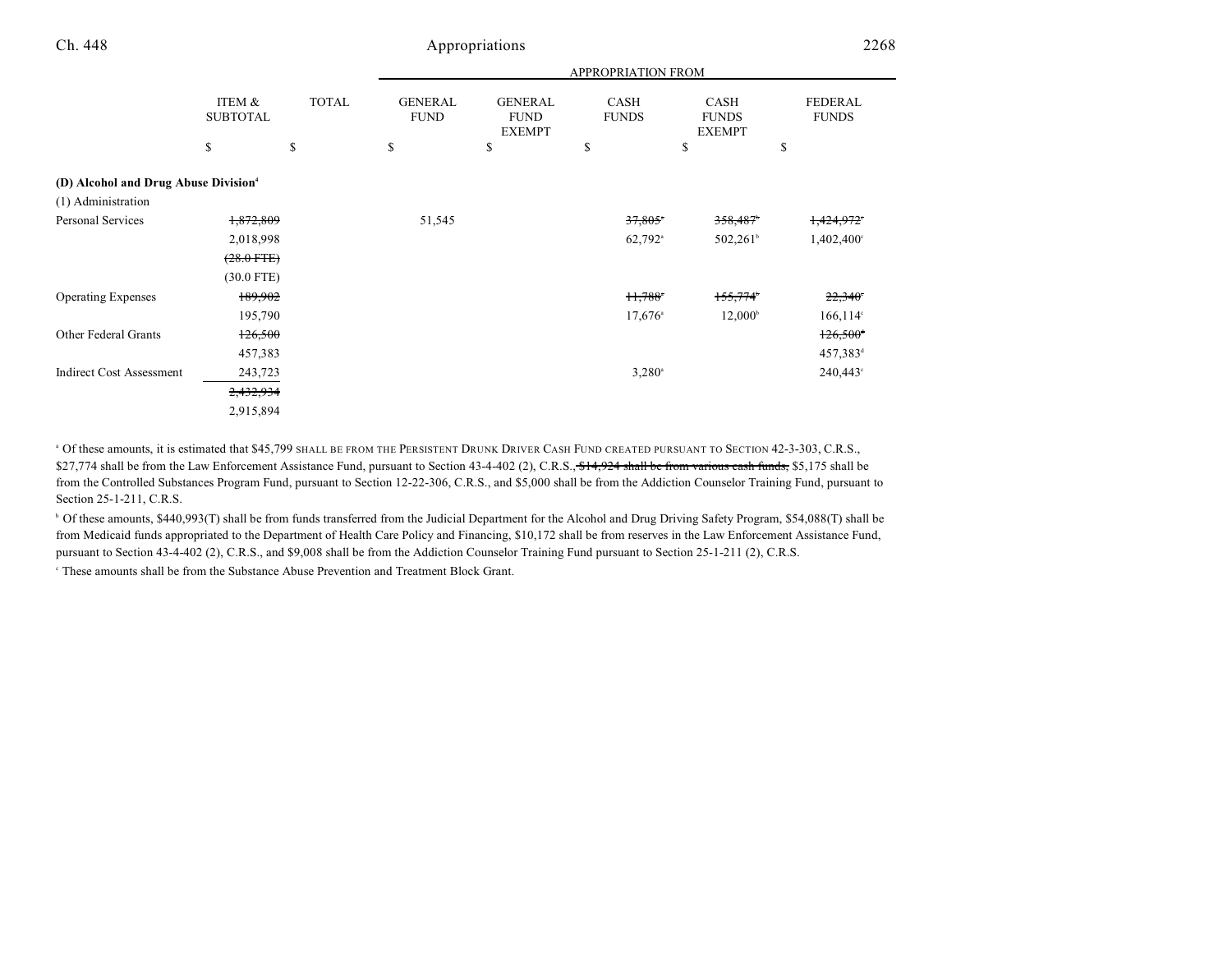<sup>d</sup> This amount shall be from various federal substance abuse and treatment grants.

| (2) Community Programs                      |            |            |                          |                                     |
|---------------------------------------------|------------|------------|--------------------------|-------------------------------------|
| (a) Treatment Services                      |            |            |                          |                                     |
| Treatment and                               |            |            |                          |                                     |
| Detoxification Contracts <sup>58, 63a</sup> | 22,828,944 | 11,187,675 | $1,002,616$ <sup>a</sup> | 290,706 <sup>b</sup><br>10,347,947° |
| Case Management for                         |            |            |                          |                                     |
| Chronic Detoxification                      |            |            |                          |                                     |
| Clients <sup>58</sup>                       | 369,288    | 2,405      |                          | 366,883 <sup>c</sup>                |
| High Risk Pregnant Women                    |            |            |                          |                                     |
| Program <sup>58</sup>                       | 983,958    |            |                          | $983,958(T)^d$                      |
|                                             | 24,182,190 |            |                          |                                     |

<sup>a</sup> Of this amount, \$752,616 shall be from the Drug Offender Surcharge Fund, pursuant to Section 18-19-103 (4), C.R.S., and \$250,000 shall be from various cash funds.

<sup>b</sup> Of this sum, \$275,706(T) shall be from moneys transferred from the Department of Public Safety, Community Corrections, Substance Abuse Treatment Program, and \$15,000 shall be from reserves in the Persistent Drunk Driver Cash Fund created pursuant to Section 42-3-303, C.R.S.

These amounts shall be from the Substance Abuse Prevention and Treatment Block Grant.

<sup>d</sup> This amount shall be from Medicaid funds transferred from the Department of Health Care Policy and Financing.

(b) Prevention and Intervention

| <b>Prevention Contracts</b> | 3,877,084 | 33,329 | $5.000^{\circ}$        | $12,525^{\circ}$ | $3,826,230^{\circ}$ |
|-----------------------------|-----------|--------|------------------------|------------------|---------------------|
| Persistent Drunk Driver     |           |        |                        |                  |                     |
| Programs                    | 486,041   |        | $466.041$ <sup>*</sup> | $20,000^{\circ}$ |                     |
|                             | 513,221   |        | $493.221$ <sup>d</sup> |                  |                     |
| Law Enforcement             |           |        |                        |                  |                     |
| Assistance Fund Contracts   | 255,000   |        | $250,000$ <sup>f</sup> | $5,000^\circ$    |                     |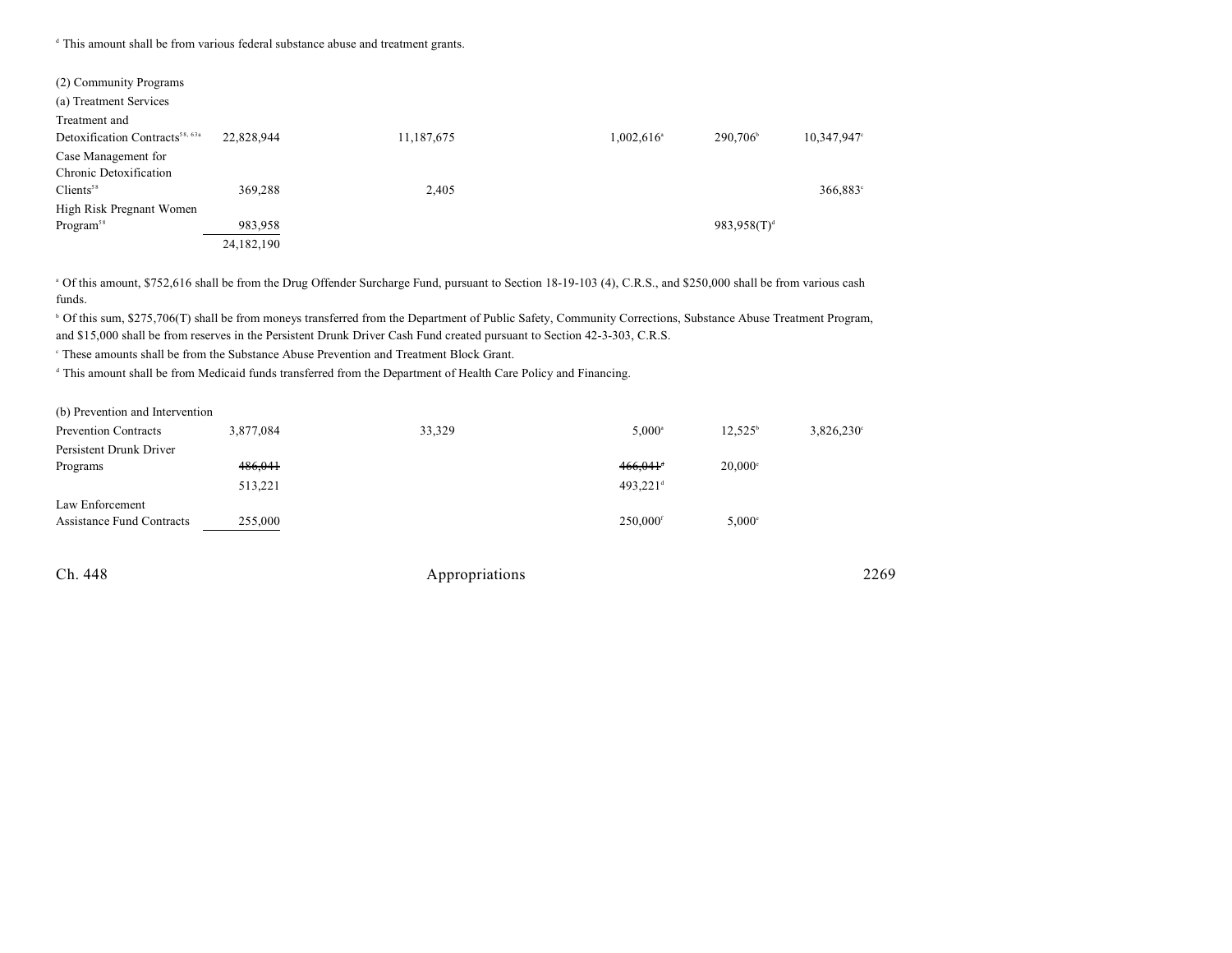|          |              |                | APPROPRIATION FROM |              |               |              |  |  |  |
|----------|--------------|----------------|--------------------|--------------|---------------|--------------|--|--|--|
| ITEM &   | <b>TOTAL</b> | <b>GENERAL</b> | <b>GENERAL</b>     | CASH         | <b>CASH</b>   | FEDERAL      |  |  |  |
| SUBTOTAL |              | <b>FUND</b>    | <b>FUND</b>        | <b>FUNDS</b> | <b>FUNDS</b>  | <b>FUNDS</b> |  |  |  |
|          |              |                | <b>EXEMPT</b>      |              | <b>EXEMPT</b> |              |  |  |  |
| \$       |              |                |                    |              |               |              |  |  |  |
|          |              |                |                    |              |               |              |  |  |  |
|          |              |                |                    |              |               |              |  |  |  |

4,618,125

4,645,305

<sup>a</sup> This amount shall be from the Tobacco Use Prevention Fund, pursuant to Section 24-35-507, C.R.S.

<sup>b</sup> This amount shall be from reserves in the Tobacco Use Prevention Fund, pursuant to Section 24-35-507, C.R.S.

It is anticipated that this amount shall be from the Substance Abuse Prevention and Treatment Block Grant.

<sup>d</sup> This amount shall be from the Persistent Drunk Driver Cash Fund created pursuant to Section 42-3-303, C.R.S.

These amounts shall be from reserves in the Law Enforcement Assistance Fund, created in Section 43-4-401, C.R.S. <sup>e</sup>

<sup>f</sup> This amount shall be from the Law Enforcement Assistance Fund, created in Section 43-4-401, C.R.S. If cash revenues from this source are insufficient to cover this appropriation, reserves in the Law Enforcement Assistance Fund may be used to cover the balance of the appropriation.

| (c) Other Programs                 |            |         |                             |
|------------------------------------|------------|---------|-----------------------------|
| <b>Federal Grants</b>              | 921.291    |         | 725,791<br>$195,500(T)^{a}$ |
|                                    | 5,063,429  |         | 4,867,929                   |
| Balance of Substance Abuse         |            |         |                             |
| Block Grant Programs <sup>58</sup> | 6,019,588  | 184,196 | 5,835,392                   |
|                                    | 6,940,879  |         |                             |
|                                    | 11,083,017 |         |                             |
|                                    |            |         |                             |

<sup>a</sup> This amount reflects federal funds estimated to be transferred from the Department of Public Safety.

<sup>b</sup> This amount includes estimated receipts for various federal substance abuse prevention and treatment grants.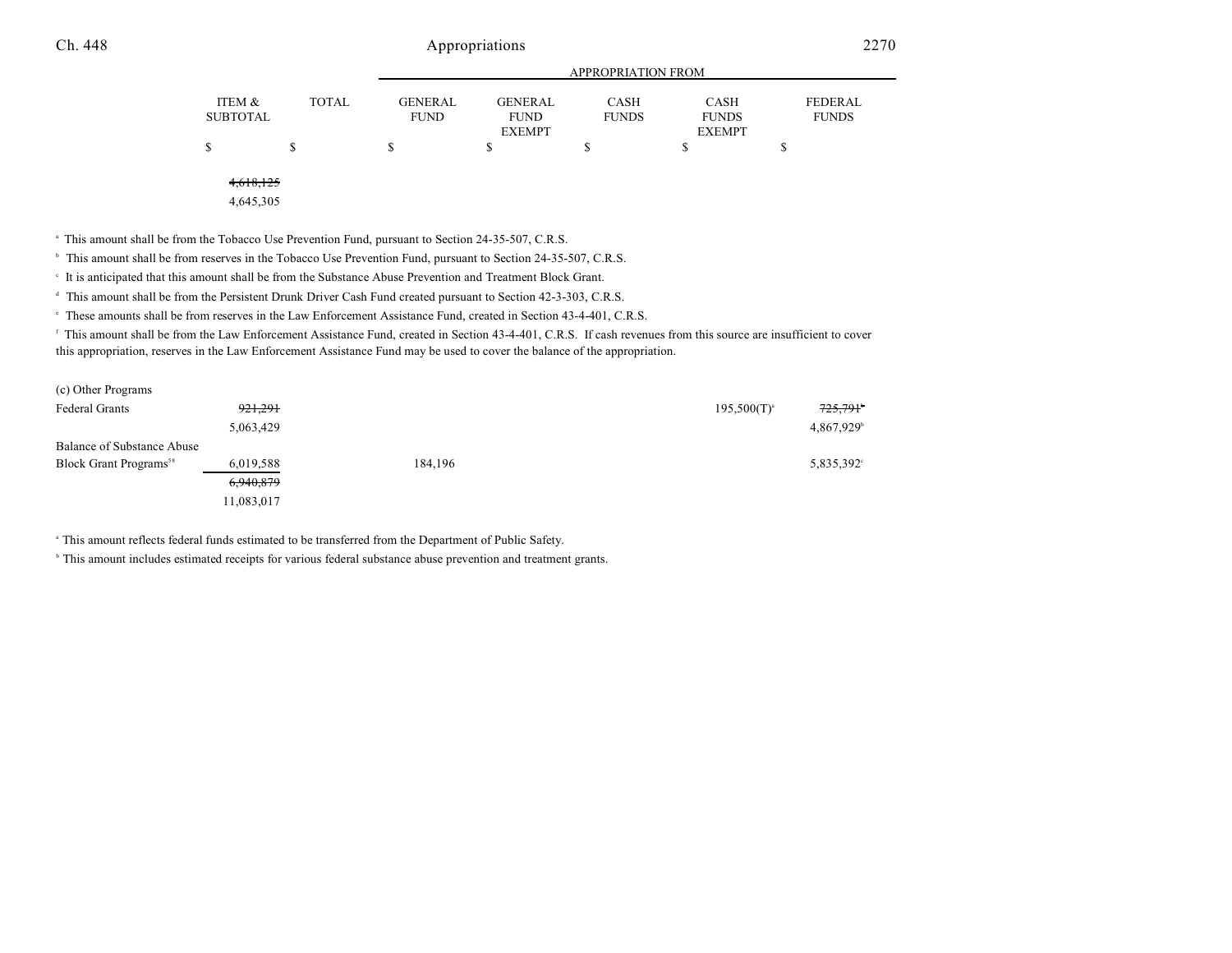It is anticipated that this amount shall be from the Substance Abuse Prevention and Treatment Block Grant.

# 201,517,023

201,761,832

| (9) SERVICES FOR PEOPLE WITH DISABILITIES |                        |            |                               |
|-------------------------------------------|------------------------|------------|-------------------------------|
| (A) Developmental Disability Services     |                        |            |                               |
| (1) Community Services <sup>64</sup>      |                        |            |                               |
| Personal Services                         | 2,545,466              | 258,652    | $2,286,814(T)^{3}$            |
|                                           | $(32.4$ FTE)           |            |                               |
| <b>Operating Expenses</b>                 | 151,317                |            | $151,317(T)^3$                |
| Community and Contract                    |                        |            |                               |
| Management System                         |                        |            |                               |
| Replacement <sup>65</sup>                 | 301,675                | 59,058     | $242,617(T)^{3}$              |
| Adult Program Costs <sup>66, 67, 68</sup> | 294,358,936            | 12,438,159 | 281,920,777                   |
|                                           | 306,656,384            | 17,003,167 | 289, 653, 217 <sup>b</sup>    |
| Federally-matched Local                   |                        |            |                               |
| Program Costs                             | 24,281,838             |            | $24,281,838($ T) <sup>.</sup> |
|                                           | 12,324,307             |            | 12,324,307(T)                 |
| Preventive Dental Hygiene <sup>69</sup>   | 62,449                 | 58,842     | 3,607(L)                      |
| <b>MEDICAID WAIVER</b>                    |                        |            |                               |
| <b>TRANSITION COSTS</b>                   | 1,440,468              | 788,703    | $651,765(T)^{3}$              |
|                                           | <del>321,701,681</del> |            |                               |
|                                           | 323,482,066            |            |                               |
|                                           |                        |            |                               |

<sup>a</sup> These amounts shall be from Medicaid cash funds transferred from the Department of Health Care Policy and Financing.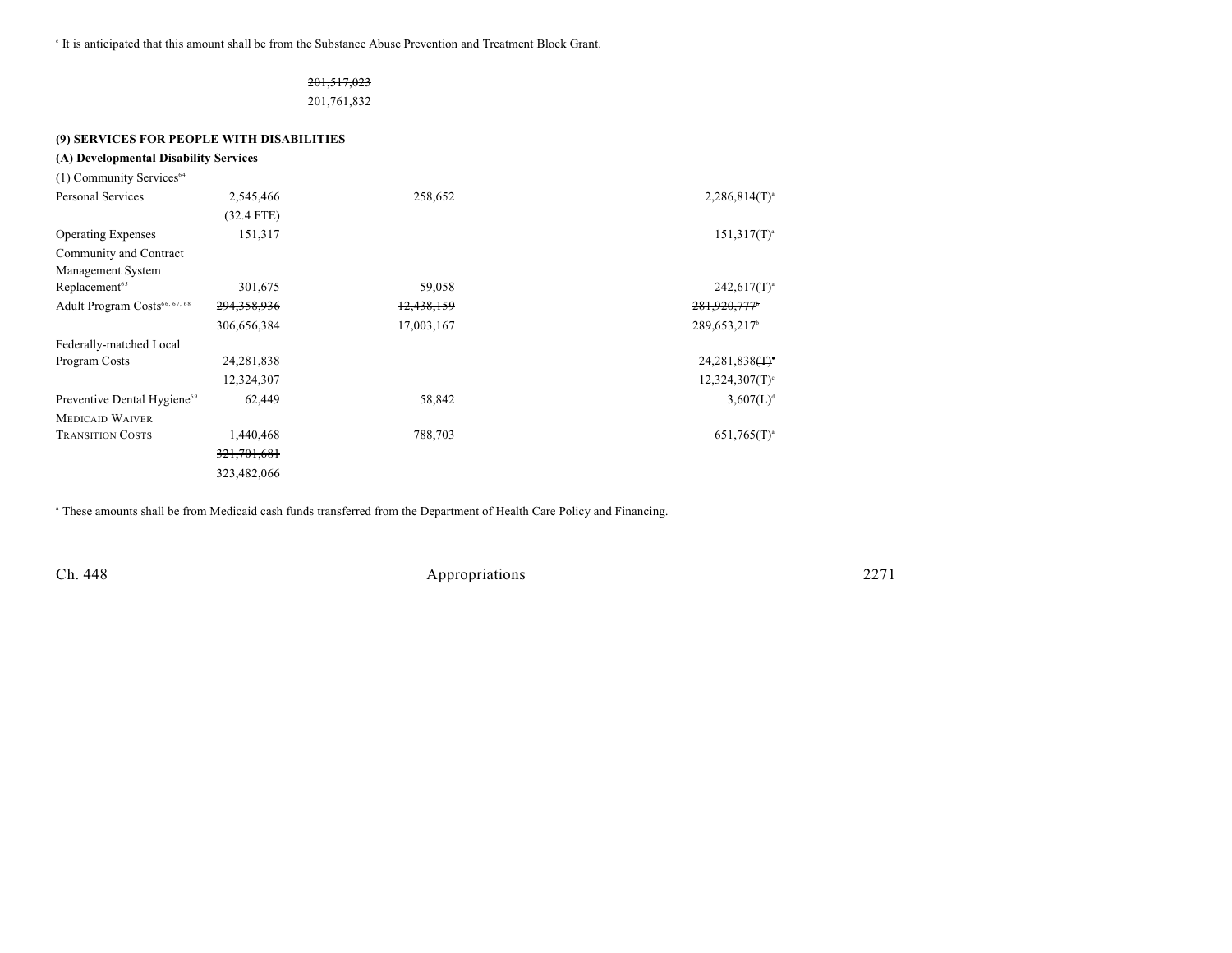|          |              |                |                              | <b>APPROPRIATION FROM</b> |                               |                |
|----------|--------------|----------------|------------------------------|---------------------------|-------------------------------|----------------|
| ITEM &   | <b>TOTAL</b> | <b>GENERAL</b> | GENERAL                      | <b>CASH</b>               | CASH                          | <b>FEDERAL</b> |
| SUBTOTAL |              | <b>FUND</b>    | <b>FUND</b><br><b>EXEMPT</b> | <b>FUNDS</b>              | <b>FUNDS</b><br><b>EXEMPT</b> | <b>FUNDS</b>   |
|          |              |                |                              |                           |                               |                |

<sup>b</sup> Of this amount, \$247,952,288(T) \$255,684,728(T) shall be from Medicaid funds transferred from the Department of Health Care Policy and Financing, \$25,855,778 shall be from client cash sources, \$7,621,397(L) shall be from local matching funds, and \$491,314(T) shall be from the Division of Vocational Rehabilitation. Up to 3.0 percent of the Medicaid funds appropriated, if not expended prior to July 1, 2007, shall be rolled forward for expenditure in FY 2007-08. These amounts reflect the assumption that \$2,432,000 shall be received by community centered boards from consumers associated with post-eligibility treatment of income assessments. This amount shall be from Medicaid cash funds transferred from the Department of Health Care Policy and Financing that originate as local cash funds exempt and <sup>c</sup> federal funds. Up to 3.0 percent of the Medicaid funds appropriated, if not expended prior to July 1, 2007, shall be rolled forward for expenditure in FY 2007-08. <sup>d</sup> This amount shall be from local funds.

| (2) Regional Centers      |               |         |                        |                              |
|---------------------------|---------------|---------|------------------------|------------------------------|
| <b>Personal Services</b>  | 40, 117, 878  |         |                        |                              |
|                           | 40,355,748    |         |                        |                              |
|                           | $(887.4$ FTE) |         |                        |                              |
| <b>Operating Expenses</b> | 2,198,203     |         |                        |                              |
|                           | 2,204,793     |         |                        |                              |
| Capital Outlay - Patient  |               |         |                        |                              |
| Needs                     | 80,249        |         |                        |                              |
| Leased Space              | 200,209       |         |                        |                              |
| Resident Incentive        |               |         |                        |                              |
| Allowance                 | 138,176       |         |                        |                              |
| Purchase of Services      | 262,661       |         |                        |                              |
|                           | 42,997,376    |         | 2,608,448 <sup>a</sup> | $40,388,928(T)$ <sup>b</sup> |
|                           | 43,241,836    | 244,460 |                        |                              |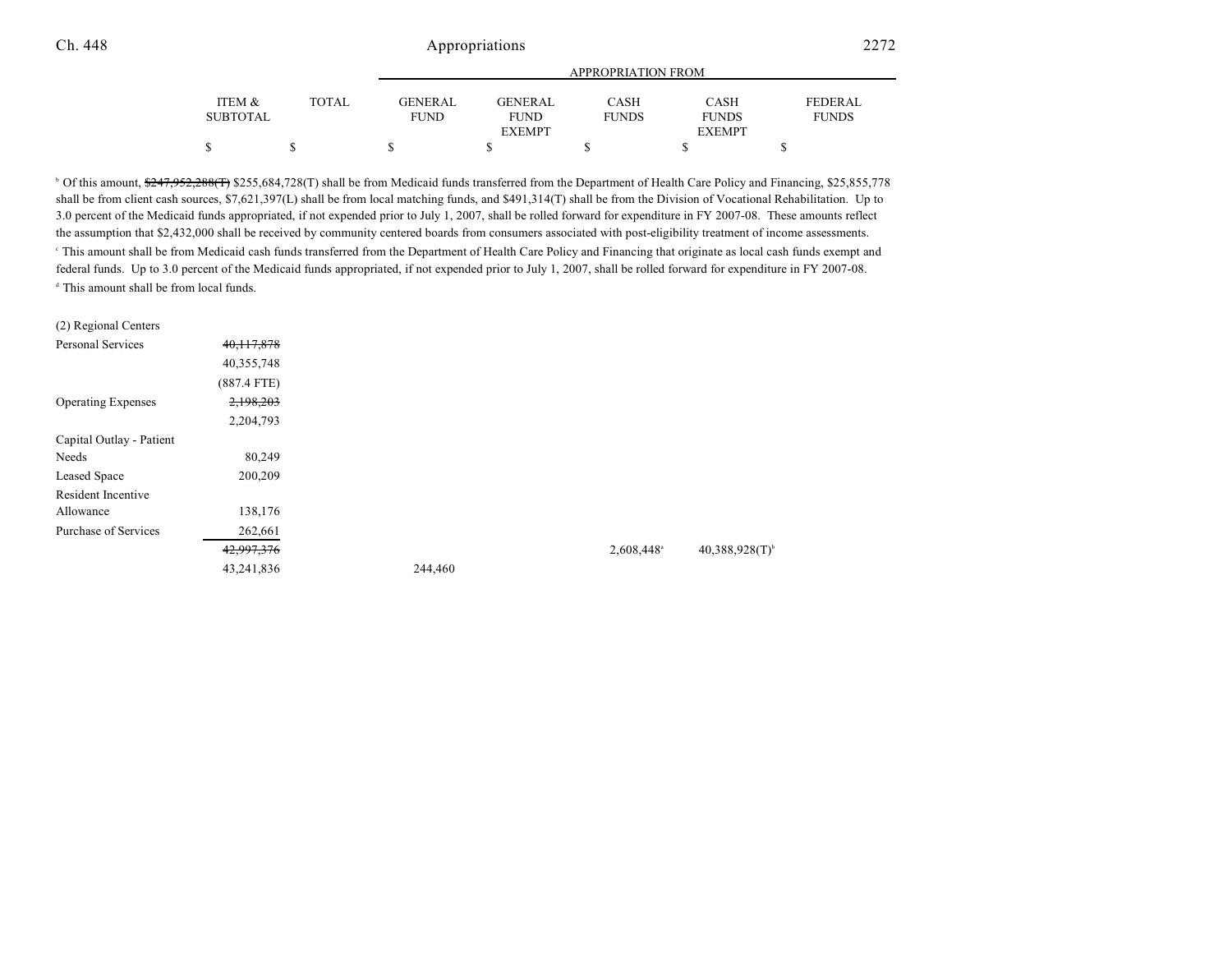<sup>a</sup> This amount shall be from client cash revenues.

<sup>b</sup> This amount shall be from Medicaid funds transferred from the Department of Health Care Policy and Financing and shall include \$742,997 for facility fees pursuant to Section  $26-4-410(1)(d)(I)$ , C.R.S.

| (3) Services for Children and Families       |            |            |                        |
|----------------------------------------------|------------|------------|------------------------|
| Program Funding <sup>11, 68, 70</sup>        | 24,848,720 | 16,699,924 | 8,148,796 <sup>a</sup> |
|                                              | 25,030,962 | 16,882,166 |                        |
| Federal Special Education                    |            |            |                        |
| Grant for Infants, Toddlers,                 |            |            |                        |
| and Their Families (Part $C$ ) <sup>71</sup> | 6,906,967  |            | 6,906,967              |
|                                              |            |            | $(6.5$ FTE)            |
| <b>CHILD FIND</b>                            | 000,000    | 1,000,000  |                        |
|                                              | 31,755,687 |            |                        |
|                                              | 32,937,929 |            |                        |
|                                              |            |            |                        |

 Of this amount, \$6,913,658(T) shall be from Medicaid funds transferred from the Department of Health Care Policy and Financing and \$1,235,138(L) shall be from <sup>a</sup> local funds. Up to 3.0 percent of the Medicaid funds appropriated, if not expended prior to July 1, 2007, shall be rolled forward for expenditure in FY 2007-08.

| (4) Work Therapy Program |             |                      |         |
|--------------------------|-------------|----------------------|---------|
| Program Costs            | 464,900     | 324.846 <sup>a</sup> | 140.054 |
|                          | $(1.5$ FTE) |                      |         |

<sup>a</sup> This amount shall be from the Work Therapy Cash Fund, authorized pursuant to Section 27-10-118, C.R.S.

<sup>b</sup> This amount shall be from reserves in the Work Therapy Cash Fund, pursuant to Section 27-10-118, C.R.S., and various sources of cash funds exempt.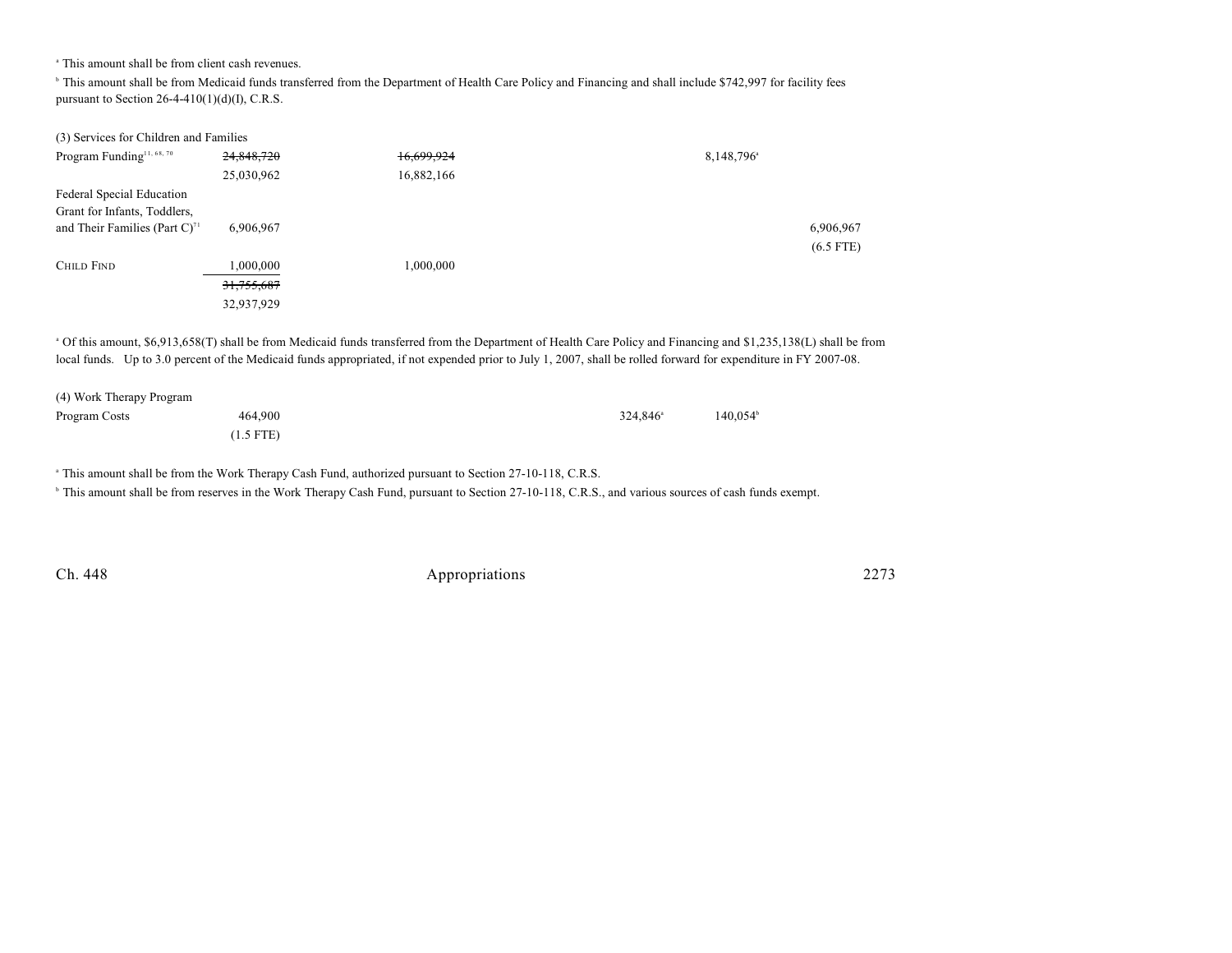|                                           | ITEM &<br><b>SUBTOTAL</b> |              | APPROPRIATION FROM            |                                                |                      |                                       |                                |
|-------------------------------------------|---------------------------|--------------|-------------------------------|------------------------------------------------|----------------------|---------------------------------------|--------------------------------|
|                                           |                           | <b>TOTAL</b> | <b>GENERAL</b><br><b>FUND</b> | <b>GENERAL</b><br><b>FUND</b><br><b>EXEMPT</b> | CASH<br><b>FUNDS</b> | CASH<br><b>FUNDS</b><br><b>EXEMPT</b> | <b>FEDERAL</b><br><b>FUNDS</b> |
|                                           | \$                        | \$           | \$                            | \$                                             | \$                   | \$<br>\$                              |                                |
| (B) Division of Vocational Rehabilitation |                           |              |                               |                                                |                      |                                       |                                |
| Rehabilitation Programs -                 |                           |              |                               |                                                |                      |                                       |                                |
| General Fund Match                        | 23,459,836                |              | 4,990,045(M)                  |                                                |                      |                                       | 18,469,791 <sup>a</sup>        |
|                                           | $(224.7$ FTE)             |              |                               |                                                |                      |                                       |                                |
| Rehabilitation Programs -                 |                           |              |                               |                                                |                      |                                       |                                |
| Local Funds Match <sup>64, 72</sup>       | 22,944,652                |              |                               |                                                | $92,432^b$           | 4,794,779                             | $18,057,441$ <sup>+</sup>      |
|                                           | 23,144,652                |              |                               |                                                |                      | 4,814,779°                            | 18,237,441 <sup>d</sup>        |
|                                           | $(18.0$ FTE)              |              |                               |                                                |                      |                                       |                                |
| <b>Business Enterprise Program</b>        |                           |              |                               |                                                |                      |                                       |                                |
| for People who are Blind                  | 1,771,875                 |              |                               |                                                | 139,020°             | 237,693 <sup>f</sup>                  | 1,395,162                      |
|                                           | $(6.0$ FTE)               |              |                               |                                                |                      |                                       |                                |
| <b>Business Enterprise Program</b>        |                           |              |                               |                                                |                      |                                       |                                |
| - Program Operated Stands,                |                           |              |                               |                                                |                      |                                       |                                |
| Repair Costs, and Operator                |                           |              |                               |                                                |                      |                                       |                                |
| <b>Benefits</b>                           | 659,000                   |              |                               |                                                | 242,990°             | $235,000$ <sup>f</sup>                | 181,010                        |
| <b>Independent Living Centers</b>         |                           |              |                               |                                                |                      |                                       |                                |
| and State Independent                     |                           |              |                               |                                                |                      |                                       |                                |
| Living Council <sup>73, 74</sup>          | 1,698,804                 |              | 1,249,778                     |                                                |                      | $44,902(L)^{s}$                       | 404,124                        |
| <b>Independent Living Centers</b>         |                           |              |                               |                                                |                      |                                       |                                |
| - Vocational Rehabilitation               |                           |              |                               |                                                |                      |                                       |                                |
| Program <sup>74</sup>                     | 454,789                   |              | 96,870                        |                                                |                      |                                       | 357,919                        |

÷,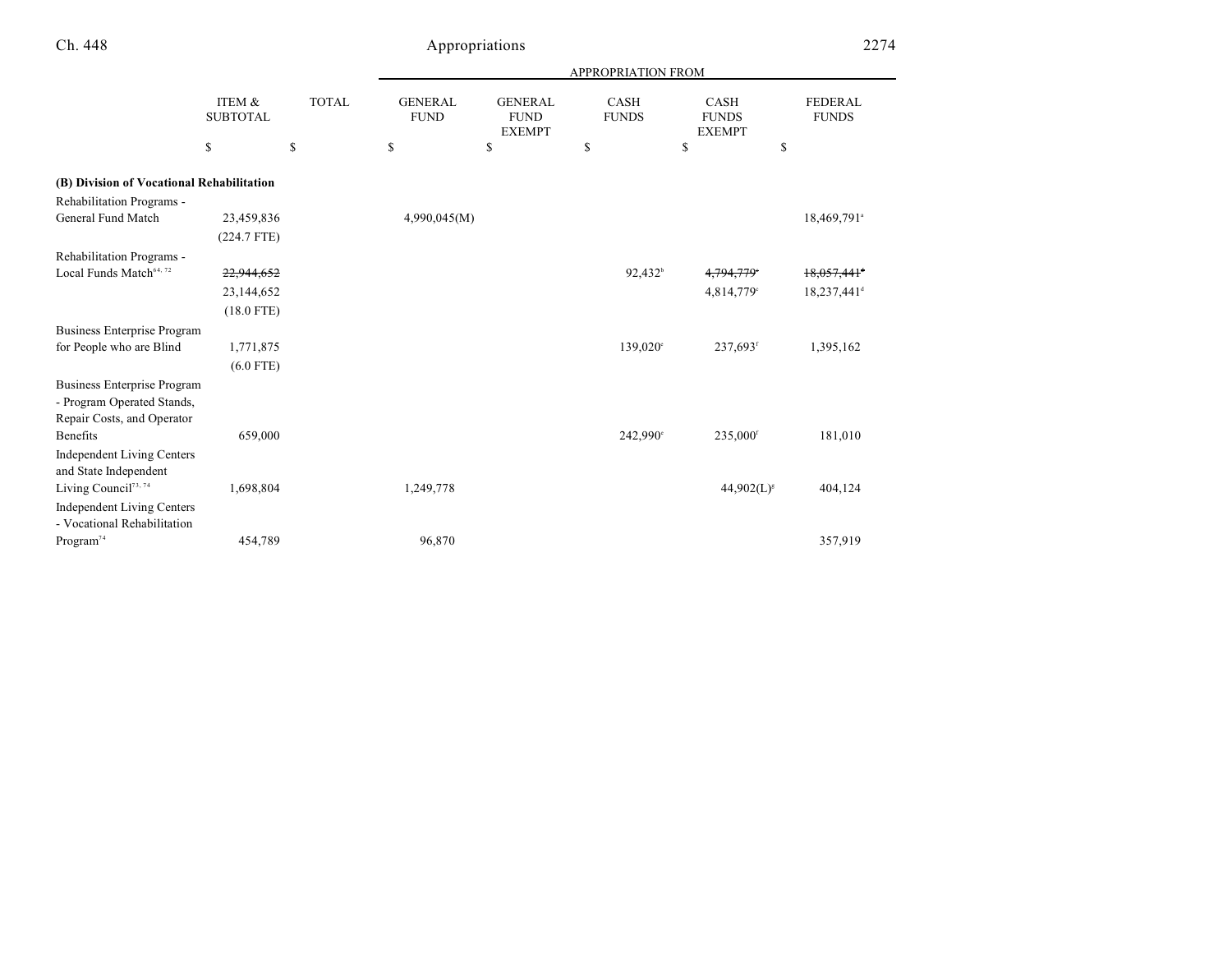| Appointment of Legal<br>Interpreters for the Hearing<br>Impaired | 64,471     | 64,471 |                  |         |
|------------------------------------------------------------------|------------|--------|------------------|---------|
| Colorado Commission for                                          |            |        |                  |         |
| the Deaf and Hard of                                             |            |        |                  |         |
| Hearing                                                          | 308,750    |        | $308,750^h$      |         |
|                                                                  |            |        | $(1.0$ FTE)      |         |
| Older Blind Grants                                               | 450,000    |        | $45,000^{\rm i}$ | 405,000 |
|                                                                  | 51,812,177 |        |                  |         |
|                                                                  | 52,012,177 |        |                  |         |

This amount shall be from Section 110 and Section 203 vocational rehabilitation funds. <sup>a</sup>

<sup>b</sup> Of this amount, it is estimated that \$67,432 shall be from counties and \$25,000 shall be from the Denver Commission to End Homelessness.

 Of this amount, it is estimated that \$4,168,850(T) shall be from the Department of Education on behalf of school districts, \$269,607(T) shall be from Mental Health <sup>c</sup> and Alcohol and Drug Abuse Services, \$256,322 shall be from community colleges, and \$100,000(T) shall be from the Division for Developmental <del>Disabilities.</del> DISABILITIES, AND \$20,000 SHALL BE FROM MONEYS RECEIVED IN PRIOR YEARS FROM VARIOUS SOURCES.

 $\triangleq$  This amount shall be from Section 110 vocational rehabilitation funds.

These amounts are estimated to be from the Business Enterprise Program Cash Fund, created in Section 26-8.5-107, C.R.S. <sup>e</sup>

<sup>f</sup> These amounts shall be from reserves in the Business Enterprise Program Cash Fund, created in Section 26-8.5-107, C.R.S.

<sup>8</sup> This amount shall be from local recipients of Independent Living Grants.

<sup>h</sup> This amount shall be from the Colorado Commission for the Deaf and Hard of Hearing Cash Fund, pursuant to Section 26-21-107, C.R.S.

<sup>i</sup> This amount shall be from recipients of Older Blind Grant funds.

#### **(C) Homelake Domiciliary and State and Veterans Nursing Homes**

(1) Homelake Domiciliary<sup>75, 76</sup> Personal Services 801,408 (16.4 FTE)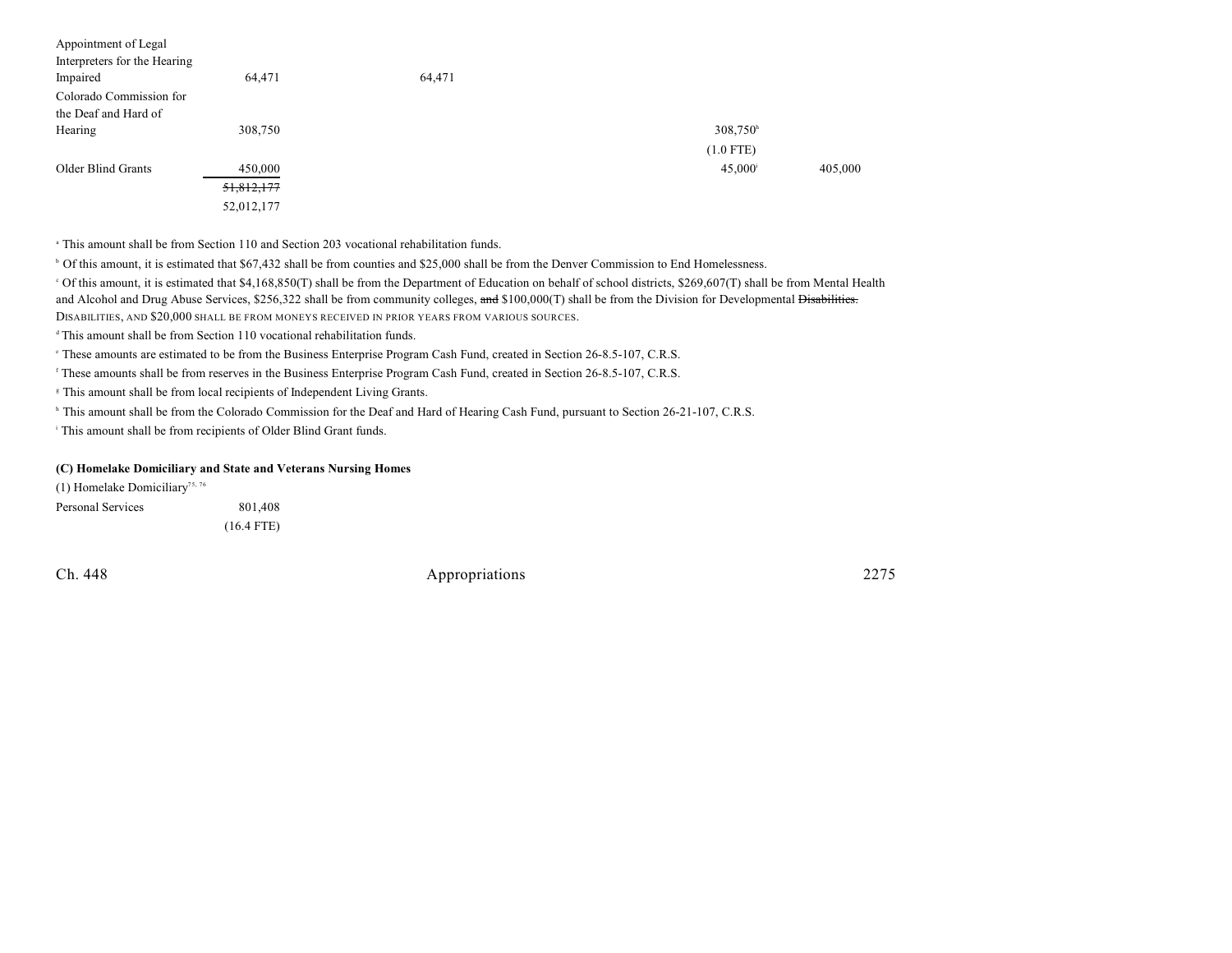| Ch. 448                                                                                        |                           | Appropriations |                               |                                                |                      | 2276                                  |                                |
|------------------------------------------------------------------------------------------------|---------------------------|----------------|-------------------------------|------------------------------------------------|----------------------|---------------------------------------|--------------------------------|
|                                                                                                |                           |                |                               |                                                | APPROPRIATION FROM   |                                       |                                |
|                                                                                                | ITEM &<br><b>SUBTOTAL</b> | <b>TOTAL</b>   | <b>GENERAL</b><br><b>FUND</b> | <b>GENERAL</b><br><b>FUND</b><br><b>EXEMPT</b> | CASH<br><b>FUNDS</b> | CASH<br><b>FUNDS</b><br><b>EXEMPT</b> | <b>FEDERAL</b><br><b>FUNDS</b> |
|                                                                                                | \$                        | \$             | \$                            | \$                                             | \$                   | \$                                    | \$                             |
| <b>Operating Expenses</b>                                                                      | 313,523                   |                |                               |                                                |                      |                                       |                                |
| Utilities                                                                                      | 138,839                   |                |                               |                                                |                      |                                       |                                |
|                                                                                                | 1,253,770                 |                | 176,154                       |                                                |                      | 661,992 <sup>a</sup>                  | 415,624 <sup>b</sup>           |
| <sup>a</sup> This amount shall be from receipts for resident care.                             |                           |                |                               |                                                |                      |                                       |                                |
| <sup>b</sup> This amount reflects anticipated federal per diem payments for veteran residents. |                           |                |                               |                                                |                      |                                       |                                |
| (2) State and Veterans Nursing Homes                                                           |                           |                |                               |                                                |                      |                                       |                                |
| Legislative Oversight                                                                          |                           |                |                               |                                                |                      |                                       |                                |
| Committee on the State and                                                                     |                           |                |                               |                                                |                      |                                       |                                |
| <b>Veterans Nursing Homes</b>                                                                  | 36,600                    |                |                               |                                                |                      | $36,600$ <sup>a</sup>                 |                                |
| Nursing Home Consulting                                                                        |                           |                |                               |                                                |                      |                                       |                                |
| Services <sup>77</sup>                                                                         | 391,253                   |                | 391,253                       |                                                |                      |                                       |                                |
| Program Costs                                                                                  | 42,162,574                |                |                               |                                                |                      | 32,043,556 <sup>b</sup>               | $10,119,018$ <sup>c</sup>      |
|                                                                                                | (673.4 FTE)               |                |                               |                                                |                      |                                       |                                |
|                                                                                                | 42,590,427                |                |                               |                                                |                      |                                       |                                |

<sup>a</sup> This amount shall be from the Evaluation of State and Veterans Nursing Homes Cash Fund pursuant to Section 26-12-305, C.R.S.

<sup>b</sup> This amount is shown for informational purposes only and reflects estimated operating costs for the nursing homes that are funded with resident payments for care that are deposited to the Central Fund for State Nursing Homes. The six state and veterans nursing homes are enterprises that have continuous spending authority pursuant to Sections 26-12-108 and 110, C.R.S.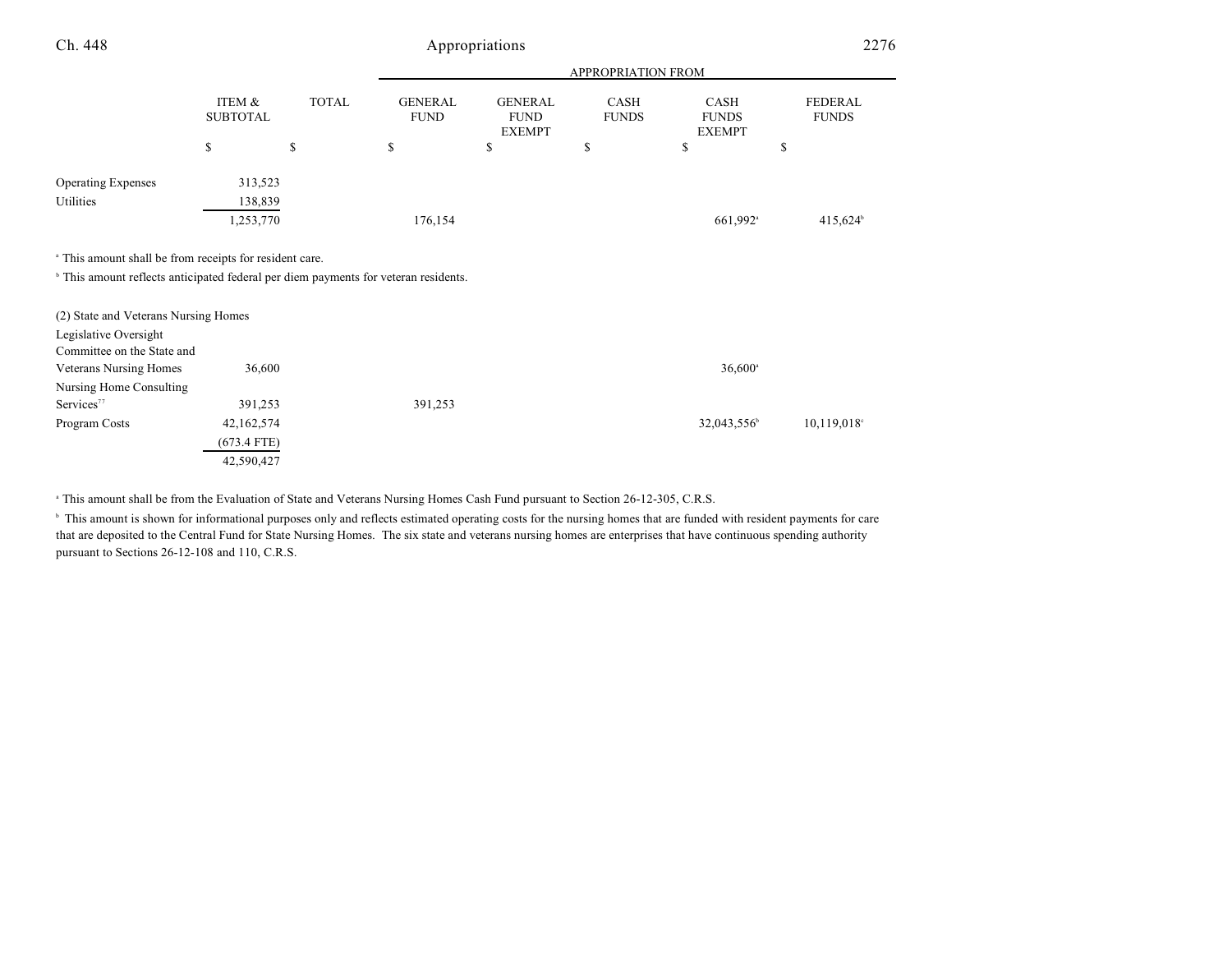This amount is shown for informational purposes only and reflects estimated operating costs for the nursing homes that are funded by federal per diem payments for <sup>c</sup> veteran residents that are deposited to the Central Fund for State Nursing Homes. The six state and veterans nursing homes are enterprises that have continuous spending authority pursuant to Sections 26-12-108 and 110, C.R.S.

## 492,576,018

495,983,105

|                    | (10) ADULT ASSISTANCE PROGRAMS |        |                     |                      |
|--------------------|--------------------------------|--------|---------------------|----------------------|
| (A) Administration | 479.808                        | 37,540 | 94.773 <sup>a</sup> | 347.495 <sup>b</sup> |
|                    | $(5.0$ FTE)                    |        |                     |                      |
|                    |                                |        |                     |                      |

<sup>a</sup> This amount shall be from various sources of cash funds exempt.

 $^{\circ}$  This amount shall be from federal cost allocation recoveries.

| (B) Old Age Pension Program  |              |                         |  |
|------------------------------|--------------|-------------------------|--|
| Cash Assistance Programs     | 74,472,421   | 74,472,421 <sup>a</sup> |  |
| Refunds                      | 588,362      | 588,362 <sup>b</sup>    |  |
| <b>Burial Reimbursements</b> | 918,364      | 918,364 <sup>a</sup>    |  |
| <b>State Administration</b>  | 1,055,984    | 1,055,984 <sup>a</sup>  |  |
|                              | (14.0 FTE)   |                         |  |
| County Administration        | 2,361,993    | 2,361,993*              |  |
|                              | 2,410,908    | 2,410,908 <sup>a</sup>  |  |
|                              | 79, 397, 124 |                         |  |
|                              | 79,446,039   |                         |  |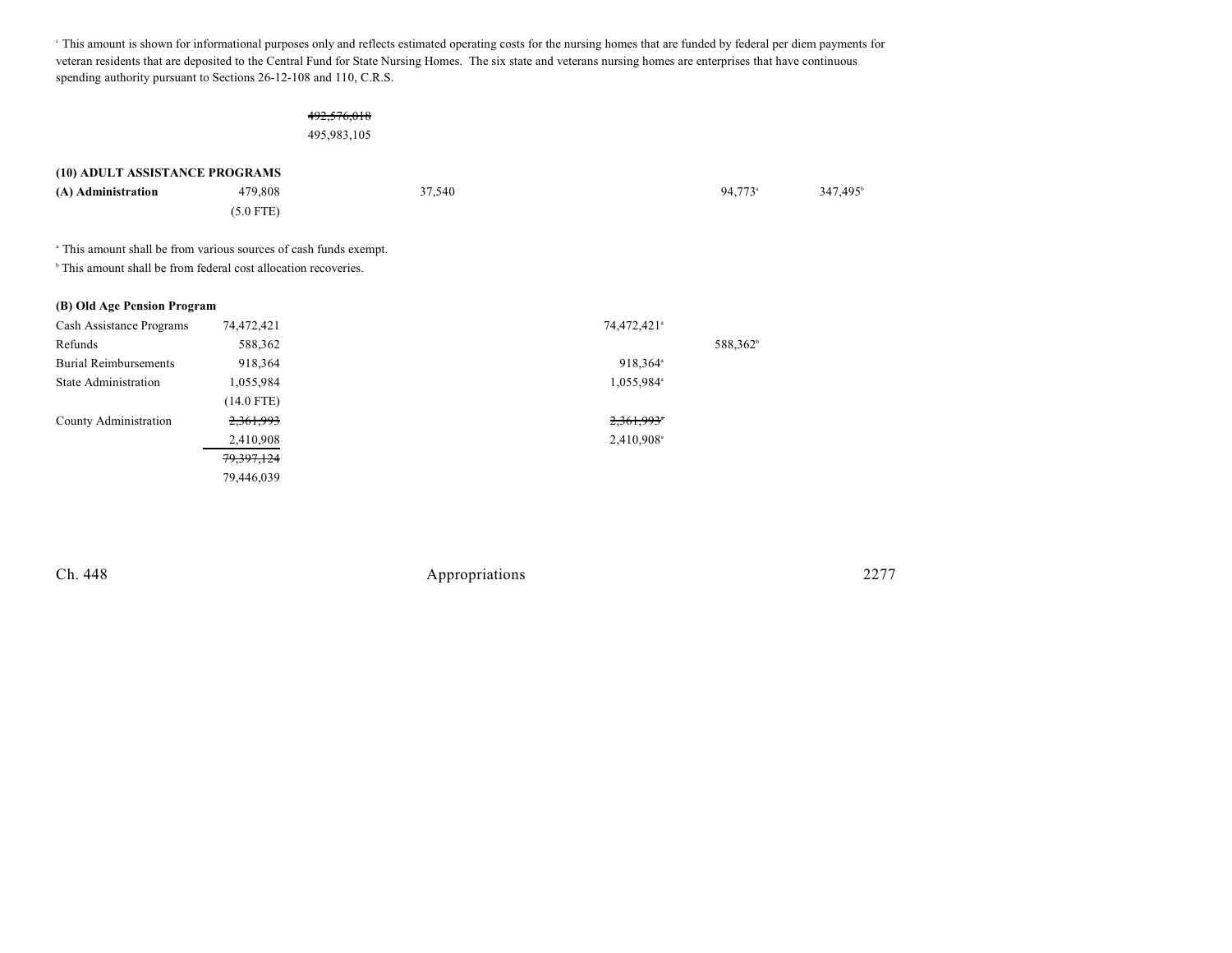|          |              |             | APPROPRIATION FROM |              |               |                |
|----------|--------------|-------------|--------------------|--------------|---------------|----------------|
| ITEM &   | <b>TOTAL</b> | GENERAL     | <b>GENERAL</b>     | CASH         | CASH          | <b>FEDERAL</b> |
| SUBTOTAL |              | <b>FUND</b> | <b>FUND</b>        | <b>FUNDS</b> | <b>FUNDS</b>  | <b>FUNDS</b>   |
|          |              |             | <b>EXEMPT</b>      |              | <b>EXEMPT</b> |                |
|          |              |             |                    |              |               |                |

<sup>a</sup> These amounts shall be from the Old Age Pension Fund pursuant to Article XXIV, Section 1 of the Colorado Constitution. For purposes of complying with the limitation on state fiscal year spending imposed by Article X, Section 20 of the State Constitution these moneys are included for informational purposes as they are continuously appropriated by Article XXIV of the State Constitution.

<sup>b</sup> This amount shall be from cash funds exempt revenue, including refunds and state revenue intercepts.

#### **(C) Other Grant Programs**

Aid to the Needy Disabled State Supplemental Grant Program 3,268,199 3,268,199 2,493,234 3,258 and 3,268,199 3,268,199 2,493,234 1,970,000 1,454,675 515,325<sup>a</sup> Aid to the Blind State Supplemental Grant Program  $15,275$  12,220  $3,055(L)^6$ Aid to the Needy Disabled State-only Grant Program 14,666,720 9,621,423 5,045,297<sup>c</sup> 15,306,720 9,845,376 5,461,344<sup>c</sup> Burial Reimbursements 508,000 402,985 105,015<sup>d</sup> 105,015<sup>d</sup> Home Care Allowance  $10,880,411$   $10,880,411$ Adult Foster Care 157,469 157,469(T)<sup>e</sup> 29,496,074 28,837,875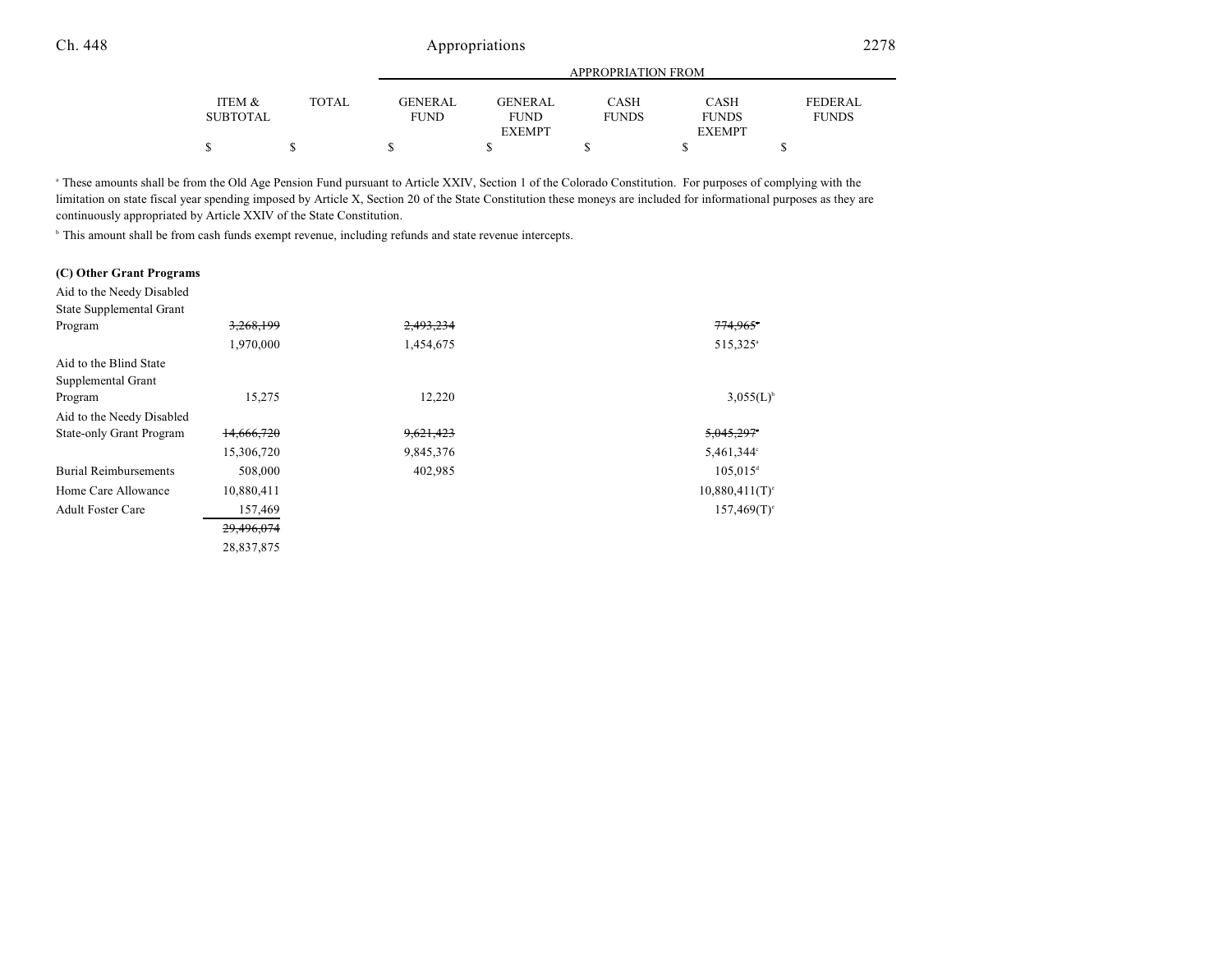<sup>a</sup> Of this amount, \$653,640(L) \$434,648(L) shall be from local funds and \$121,325 \$80,677 shall be from cash funds exempt revenues, including refunds and state revenue intercepts.

 $b$  This amount shall be from local funds.

<sup>c</sup> Of this amount, \$2,933,344(L) \$2,989,332(L) shall be from local funds, \$1,919,885 \$2,279,944 shall be from federal interim assistance reimbursement payments, and \$192,068 shall be from other refunds.

<sup>d</sup> Of this amount, \$100,744(L) shall be from local funds and \$4,271 shall be from cash funds exempt revenues, including refunds.

 $\degree$  These amounts shall be transferred from the Department of Health Care Policy and Financing.

## **(D) Community Services for the Elderly** Administration 631,610 631,610 168,001(M) 66,001 66,001 66,001 66,001 66,001 66,000 67 66,009 (7.0 FTE) Colorado Commission on Aging 25,831  $75,831$  19,506(M) (1.0 FTE) Senior Community Services Employment  $860,537$ (0.5 FTE) Older Americans Act Programs 13,421,987 **489,694(M)** 3,126,763(L) 9,805,530 **3,126,763(L)** 9,805,530  $576,747(M)$   $3,039,710(L)$ <sup>c</sup> National Family Caregiver Support Program 1,420,414 142,041 142,041 142,041 213,062(L)<sup>c</sup> 1,065,311<sup>a</sup> State Ombudsman Program 222,031 61,898(M) 1,800(T)<sup>d</sup> 158,333<sup>a</sup> State Funding for Senior Services 4,000,000 2,000,000 2,000,000<sup>e</sup> Area Agencies on Aging Administration 981,915 981,915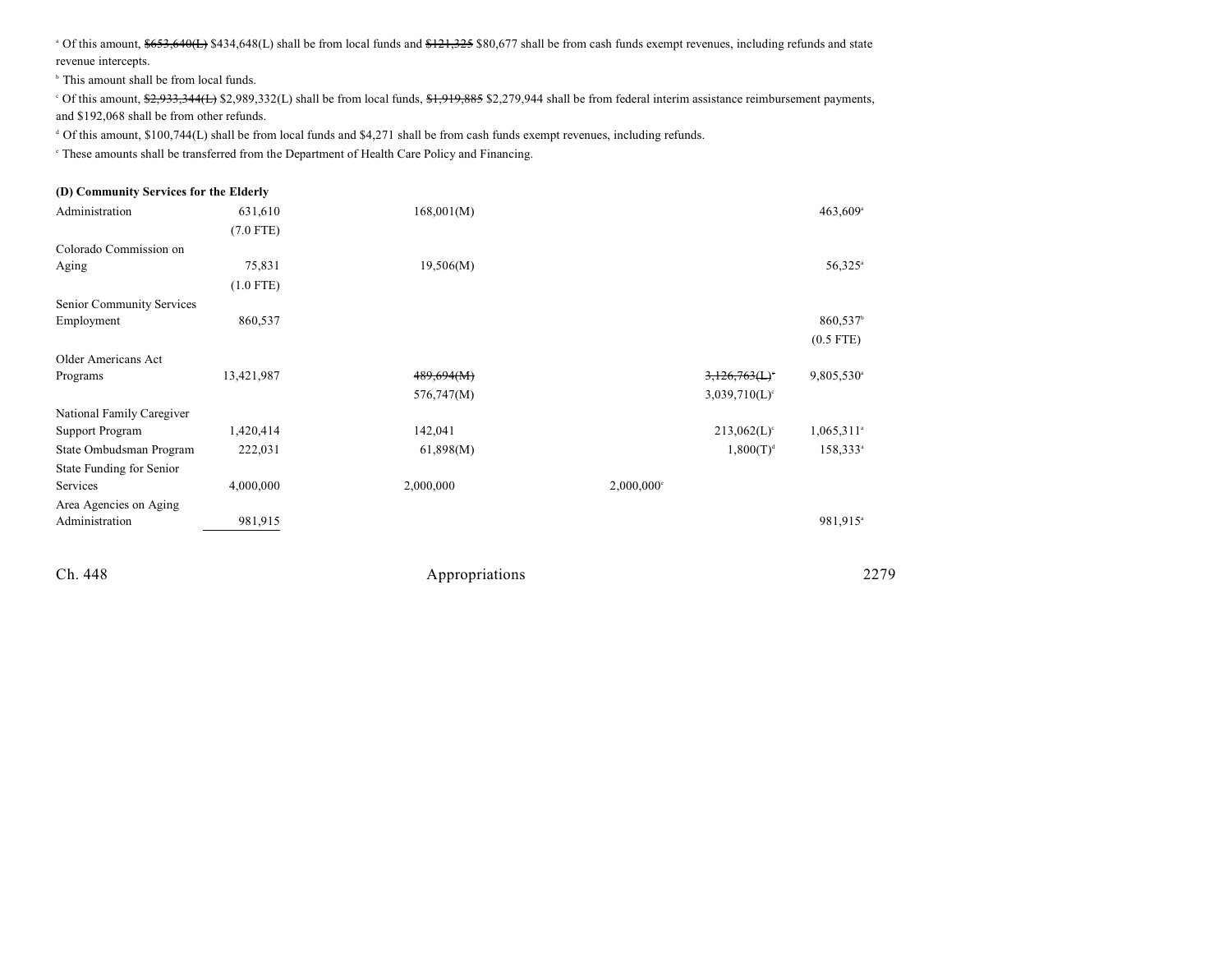|                           |              | APPROPRIATION FROM     |                        |                      |                      |                         |
|---------------------------|--------------|------------------------|------------------------|----------------------|----------------------|-------------------------|
| ITEM &<br><b>SUBTOTAL</b> | <b>TOTAL</b> | GENERAL<br><b>FUND</b> | GENERAL<br><b>FUND</b> | CASH<br><b>FUNDS</b> | CASH<br><b>FUNDS</b> | FEDERAL<br><b>FUNDS</b> |
|                           |              |                        | <b>EXEMPT</b>          |                      | <b>EXEMPT</b>        |                         |
| \$                        |              |                        |                        |                      |                      |                         |

21,614,325

<sup>a</sup> These amounts shall be from Title III of the Older Americans Act.

<sup>b</sup> This amount shall be from Title V of the Older Americans Act.

These amounts, shown for informational purposes only, shall be from local funds. <sup>c</sup>

<sup>d</sup> This amount shall be from Medicaid funds appropriated in the Department of Health Care Policy and Financing.

<sup>e</sup> This amount shall be from the Older Coloradans Cash Fund pursuant to Section 26-11-205.5 (5), C.R.S.

## 130,987,331 130,378,047

#### **(11) DIVISION OF YOUTH CORRECTIONS<sup>4</sup>**

| $(A)$ Administration <sup>78, 78a</sup> |           |              |                 |
|-----------------------------------------|-----------|--------------|-----------------|
| Personal Services                       | 1,197,566 | 1,197,566    |                 |
|                                         |           | $(15.4$ FTE) |                 |
| <b>Operating Expenses</b>               | 30,294    | 30,294       |                 |
| Victim Assistance                       | 27,335    |              | $27,335(T)^{a}$ |
|                                         |           |              | $(0.5$ FTE)     |
|                                         | 1,255,195 |              |                 |

<sup>a</sup> This amount shall be from State Victims Assistance and Law Enforcement funds appropriated to the Department of Public Safety, Division of Criminal Justice.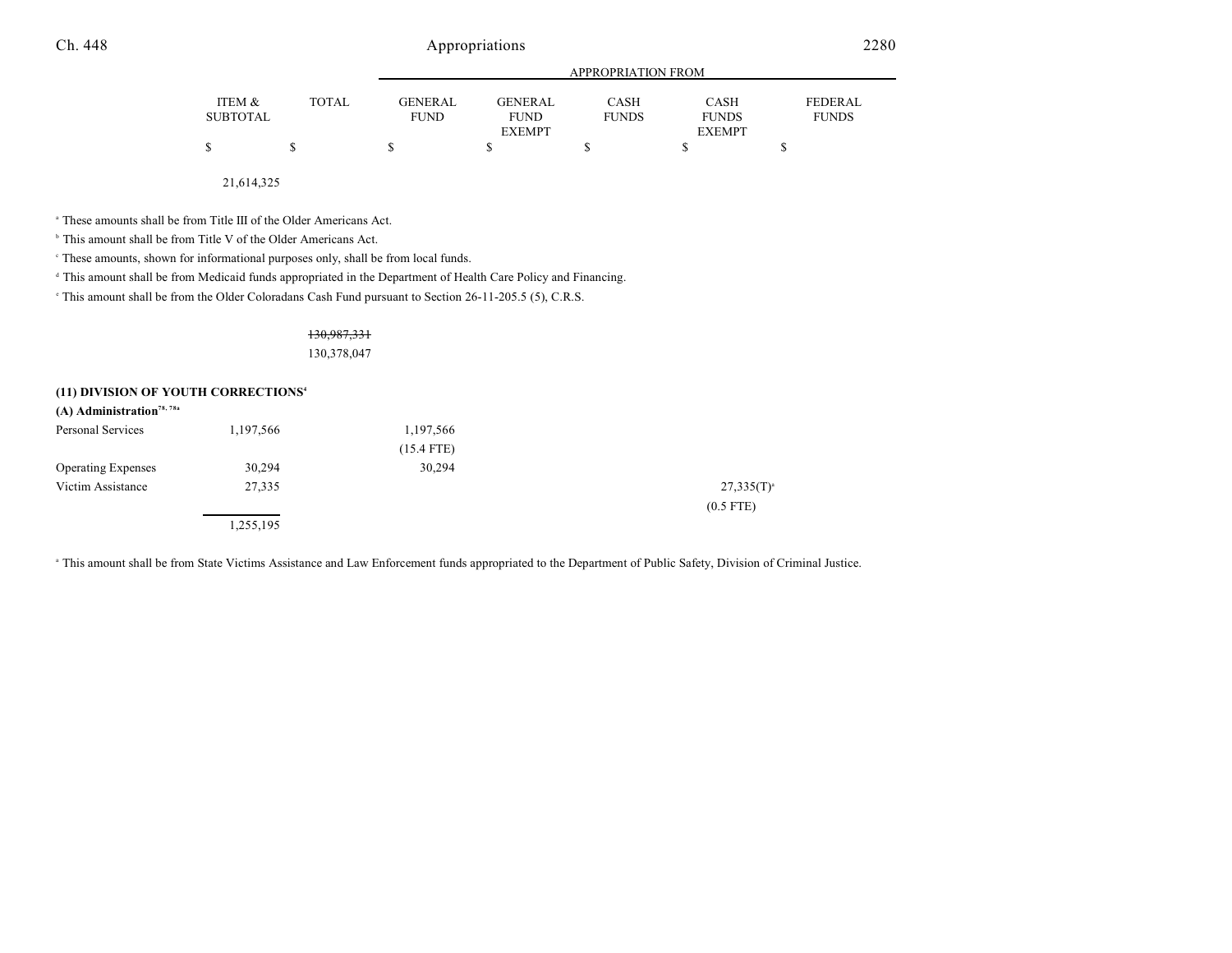| (B) Institutional Programs   |            |               |                    |
|------------------------------|------------|---------------|--------------------|
| Personal Services            | 39,043,462 | 39,043,462    |                    |
|                              |            | $(776.7$ FTE) |                    |
| <b>Operating Expenses</b>    | 3,349,352  | 2,019,152     | $1,330,200(T)^{a}$ |
| Capital Outlay               | 102,464    | 102,464       |                    |
| <b>Medical Services</b>      | 7,106,402  | 7,106,402     |                    |
|                              |            | $(38.3$ FTE)  |                    |
| Enhanced Mental Health       |            |               |                    |
| Services Pilot for Detention | 258,125    | 258,125       |                    |
| <b>Educational Programs</b>  | 5,438,407  | 5,094,514     | $343,893(T)^{6}$   |
|                              |            | $(37.3$ FTE)  | $(2.5$ FTE)        |
| Prevention/Intervention      |            |               |                    |
| Services                     | 49,943     |               | $49,943(T)$ °      |
|                              |            |               | $(1.0$ FTE)        |
|                              | 55,348,155 |               |                    |

<sup>a</sup> This amount shall be from the Department of Education for the federal school breakfast and lunch program.

 $\Phi$ . This amount shall be from the Department of Education.

 $\cdot$  This amount shall be from the Alcohol and Drug Abuse Division.

## **(C) Community Programs**

| Personal Services         | 7,254,158 | 6,915,673   | $48.728$ <sup>a</sup> | $39,757(T)^{b}$ | 250,000° |
|---------------------------|-----------|-------------|-----------------------|-----------------|----------|
|                           |           | (114.2 FTE) | $(1.0$ FTE)           |                 |          |
| <b>Operating Expenses</b> | 339,180   | 336.732     | $2.448^{\circ}$       |                 |          |
| Capital Outlay            | 8,084     | 8.084       |                       |                 |          |

| Ch. 448 | Appropriations | 2281 |
|---------|----------------|------|
|         |                |      |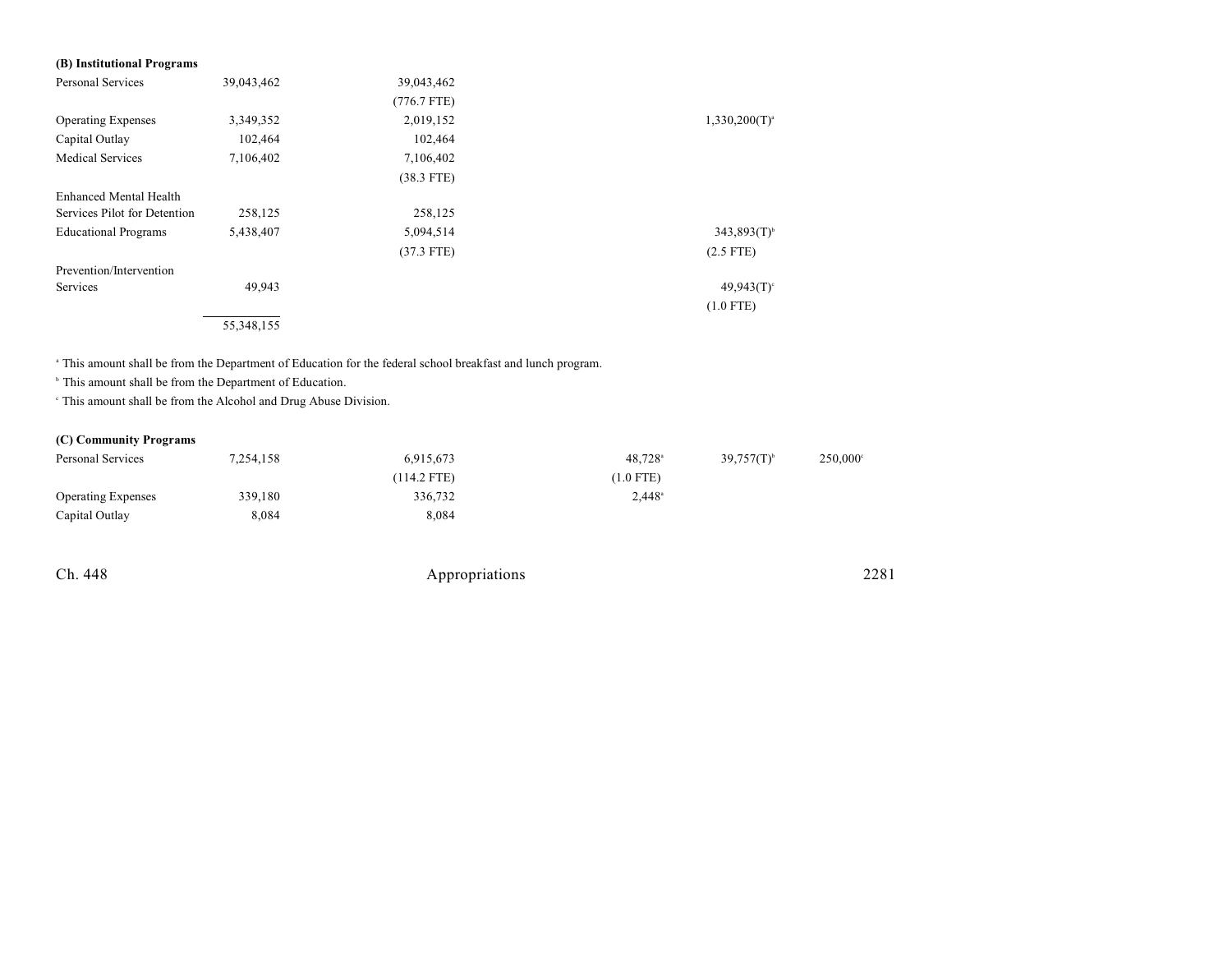|                                   | <b>APPROPRIATION FROM</b> |              |                               |                                                |                             |                                       |                                |
|-----------------------------------|---------------------------|--------------|-------------------------------|------------------------------------------------|-----------------------------|---------------------------------------|--------------------------------|
|                                   | ITEM &<br><b>SUBTOTAL</b> | <b>TOTAL</b> | <b>GENERAL</b><br><b>FUND</b> | <b>GENERAL</b><br><b>FUND</b><br><b>EXEMPT</b> | <b>CASH</b><br><b>FUNDS</b> | CASH<br><b>FUNDS</b><br><b>EXEMPT</b> | <b>FEDERAL</b><br><b>FUNDS</b> |
|                                   | \$                        | \$           | \$                            | \$                                             | \$                          | \$                                    | \$                             |
| Purchase of Contract              |                           |              |                               |                                                |                             |                                       |                                |
| Placements <sup>79</sup>          | 53,215,355                |              | 50,869,117                    |                                                |                             | $2,346,238($ T) <sup>b</sup>          |                                |
|                                   | 51,594,735                |              | 50,404,678                    |                                                |                             | $1,190,057(T)^{b}$                    |                                |
| Managed Care Pilot Project        | 1,349,648                 |              | 1,317,290                     |                                                |                             | $32,358(T)$ <sup>b</sup>              |                                |
| S.B. 91-94 Programs <sup>80</sup> | 10,422,234                |              | 10,422,234                    |                                                |                             |                                       |                                |
| Parole Program Services           | 1,361,137                 |              | 299,145                       |                                                |                             |                                       | 1,061,992 <sup>c</sup>         |
|                                   | 3,310,921                 |              | 2,248,929                     |                                                |                             |                                       |                                |
| Juvenile Sex Offender Staff       |                           |              |                               |                                                |                             |                                       |                                |
| Training                          | 38,250                    |              |                               |                                                | $38,250$ <sup>d</sup>       |                                       |                                |
|                                   | 73,988,046                |              |                               |                                                |                             |                                       |                                |
|                                   | 74,317,210                |              |                               |                                                |                             |                                       |                                |
|                                   |                           |              |                               |                                                |                             |                                       |                                |

<sup>a</sup> These amounts shall be from the contractor for the Ridge View facility pursuant to Section 19-2-411.5 (2) (e), C.R.S.

<sup>b</sup> These amounts shall be from Medicaid funds appropriated to the Department of Health Care Policy and Financing.

<sup>c</sup> These amounts shall be from Title IV-E of the Social Security Act.

 $<sup>d</sup>$  This amount shall be from the Sex Offender Surcharge Fund created in Section 18-21-103 (3), C.R.S.</sup>

130,591,396

130,920,560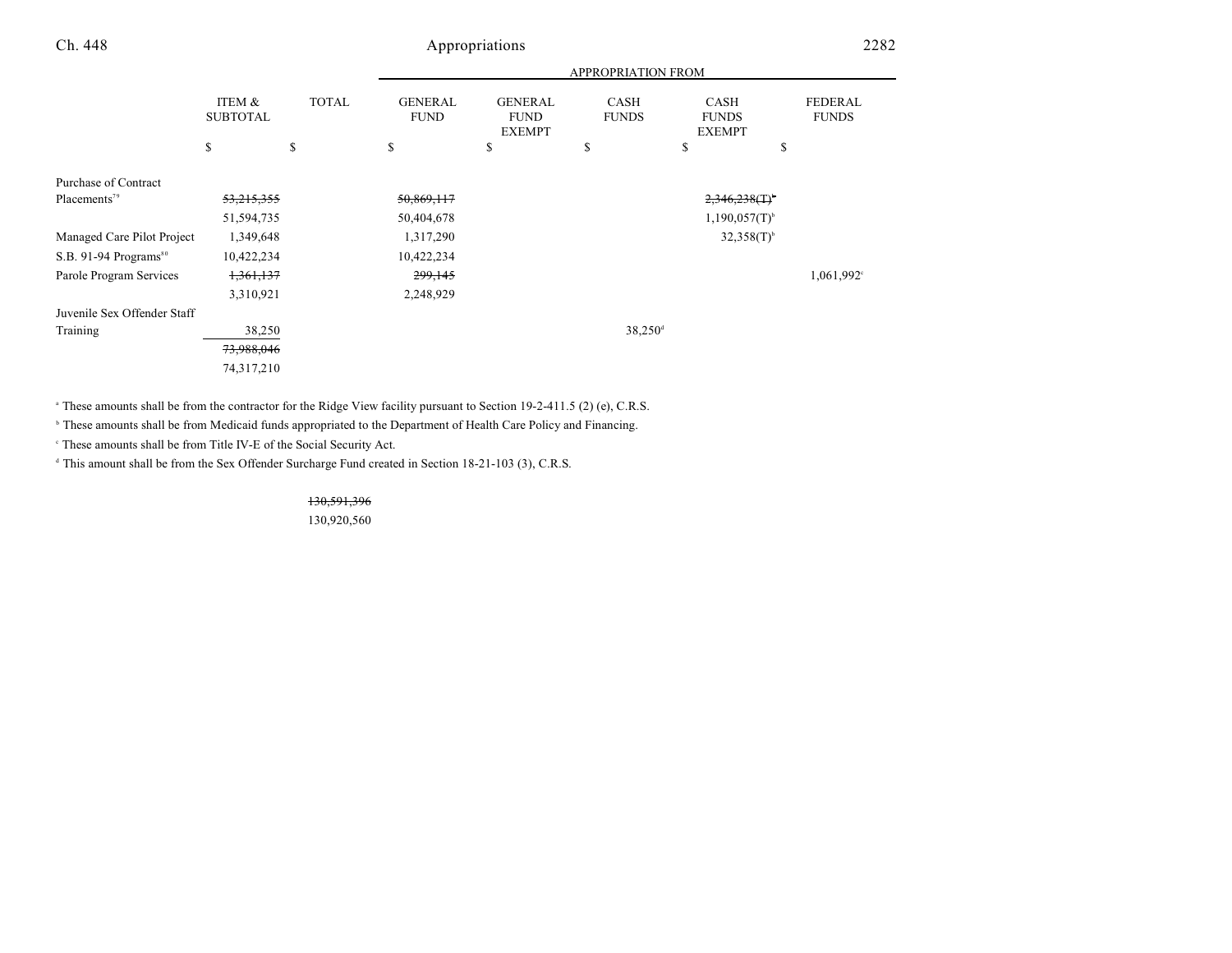| <b>TOTALS PART VII</b>                           |                               |  |              |                            |                          |
|--------------------------------------------------|-------------------------------|--|--------------|----------------------------|--------------------------|
| (HUMAN SERVICES) <sup>2, 3, 45, 81, 82, 83</sup> |                               |  | \$96,432,579 | <del>\$656.304.931</del> * | <del>\$574,595,391</del> |
|                                                  | \$1,944,911,569 \$606,021,567 |  | \$97.136.911 | \$638,176,647 <sup>a</sup> | \$603,576,444            |

<sup>a</sup> Of this amount, \$437,535,080 \$419,483,617 contains a (T) notation, and \$118,558,187 \$117,806,374 contains an (L) notation.

FOOTNOTES -- The following statements are referenced to the numbered footnotes throughout section 2.

- 2 All Departments, Totals -- The General Assembly requests that copies of all reports requested in other footnotes contained in this act be delivered to the Joint Budget Committee and the majority and minority leadership in each house of the General Assembly. Until such time as the Secretary of State publishes the code of Colorado regulations and the Colorado register in electronic form pursuant to section 24-4-103 (11) (b), C.R.S., each principal department of the state is requested to produce its rules in an electronic format that is suitable for public access through electronic means. Such rules in such format should be submitted to the Office of Legislative Legal Services for publishing on the Internet. Alternatively, the Office of Legislative Legal Services may provide links on its internet web site to such rules. It is the intent of the General Assembly that this be done within existing resources.
- 3 (Governor lined through this provision. See L. 2006, p. 2896.)
- 4 (Governor lined through this provision. See L. 2006, p. 2896.)
- 11 (Governor lined through this provision. See L. 2006, p. 2899.)
- 41 (Governor lined through this provision. See L. 2006, p. 2910.)
- 44 Department of Human Services, Executive Director's Office, General Administration, Injury Prevention Program -- The Department is requested to provide information regarding the cost-effectiveness of this program. Such information should include: Actual and planned annual expenditures for this line item, by program; the actual number of workers' compensation claims filed, by type of injury and by program; and the related costs associated with workers' compensation claims filed, by type of injury and by program. This information should be provided to the Joint Budget Committee annually on or before October 15.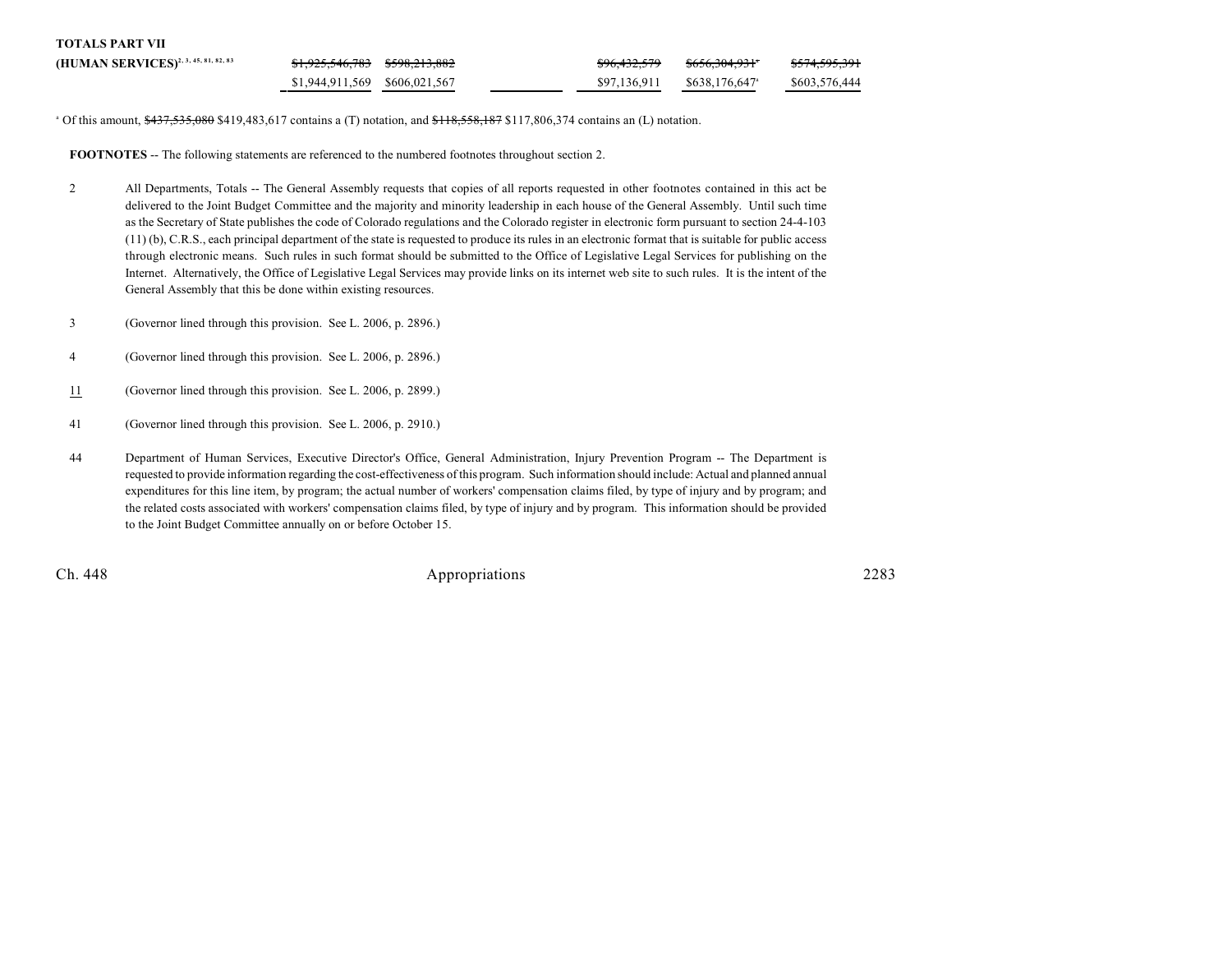45 (Governor lined through this provision. See L. 2006, p. 2911.)

- 46 Department of Human Services, County Administration, County Share of Offsetting Revenues -- It is the intent of the General Assembly that, pursuant to section 26-13-108, C.R.S., the Department utilize recoveries to offset the costs of providing public assistance. This appropriation represents an estimate of the county share of such recoveries and, if the amount of the county share of such recoveries is greater than the amount reflected in this appropriation, the Department is authorized to disburse an amount in excess of this appropriation to reflect the actual county share of such recoveries.
- 47 Department of Human Services, County Administration, County Incentive Payments; Office of Self Sufficiency, Colorado Works Program, County Block Grants -- It is the intent of the General Assembly that, pursuant to section 26-13-108 and 26-13-112.5 (2), C.R.S., the Department distribute child support incentive payments to counties. This appropriation represents an estimate of one-half of the State share of recoveries of amounts of support for public assistance recipients, as described in section 26-13-108, C.R.S. If the amount of one-half of the State share of such recoveries is greater than the amount reflected in this appropriation, the Department is authorized to distribute an amount in excess of this appropriation to reflect one-half of the actual State share of such recoveries.
- 48 Department of Human Services, Division of Child Welfare -- It is the intent of the General Assembly to encourage counties to serve children in the most appropriate and least restrictive manner. For this purpose, the Department may transfer funds among all line items in this long bill group total for the division of child welfare.
- 49 (Governor lined through this provision. See L. 2006, p. 2911.)
- 50 (Governor lined through this provision. See L. 2006, p. 2912.)
- 51 Department of Human Services, Division of Child Welfare, Child Welfare Services -- Pursuant to section 26-5-104 (6), C.R.S., counties are authorized to negotiate rates, services, and outcomes with child welfare service providers and are thus not required to provide a specific rate increase for any individual provider. This provision does not apply, however, to Medicaid treatment rates. The funding appropriated for this line item includes an increase of \$10,336,198 based on a 3.25 percent increase in funding for county staff salaries and benefits and a  $2.0$  percent 3.25 PERCENT increase in community provider rates and Medicaid treatment rates. The purpose of this increase is to provide counties and tribes with additional funds to increase community provider rates and to pay for increases in Medicaid treatment rates.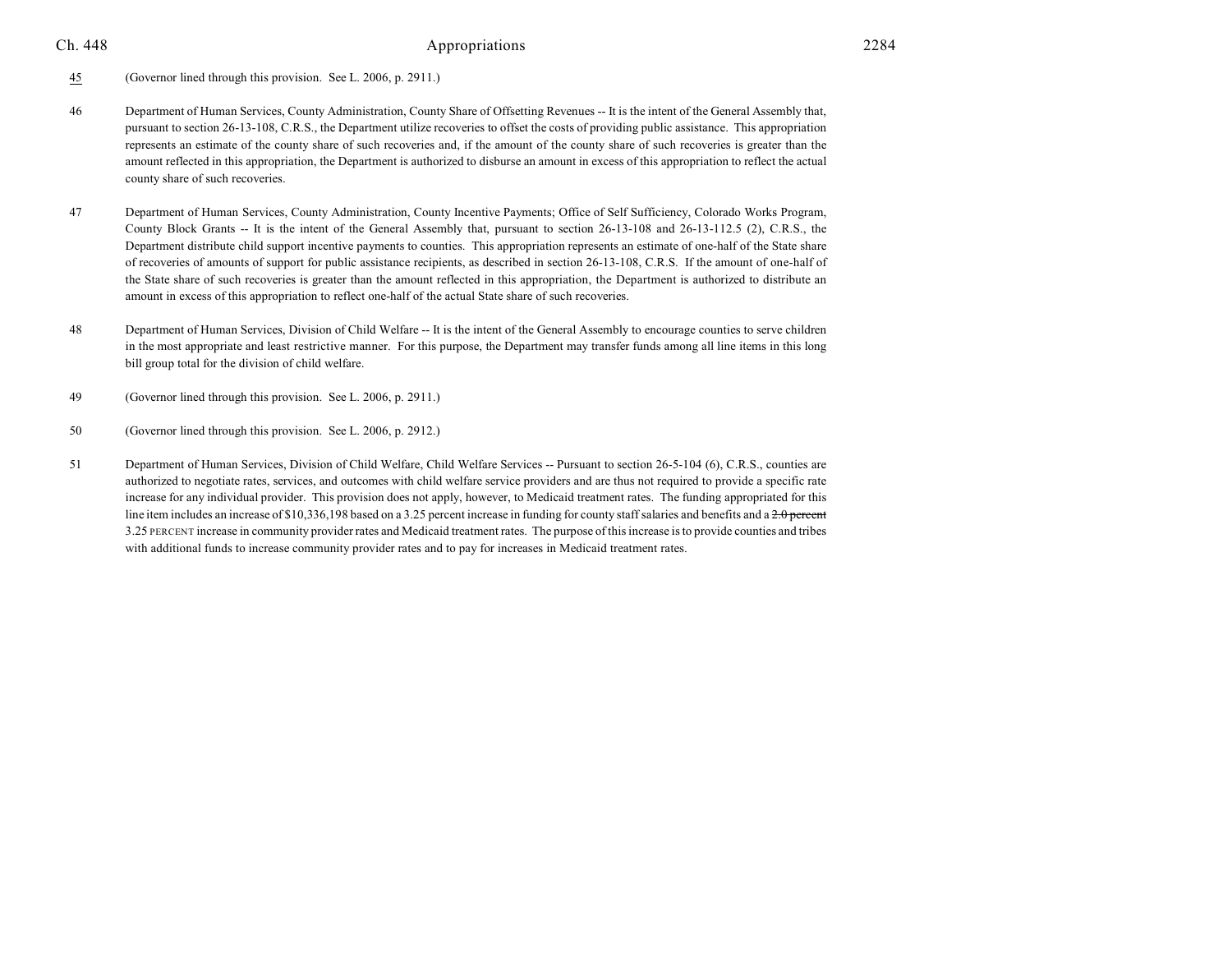- 52 Department of Human Services, Division of Child Welfare, Excess Federal Title IV-E Reimbursements -- Section 26-1-111 (2) (d) (II) (C), C.R.S., authorizes the General Assembly to annually appropriate moneys in the Excess Federal Title IV-E Reimbursements Cash Fund to the Department of Human Services for allocation to the counties for the provision of assistance, child care assistance, social services, and child welfare services. This provision also authorizes the General Assembly to specify, in the annual appropriations act, that counties shall expend such moneys in a manner that will be applied toward the state's maintenance of historic effort as specified in section 409 (a) (7) of the federal Social Security Act, as amended. Pursuant to this statutory authority, the General Assembly hereby specifies that counties shall expend \$1,000,000 of the moneys received through this line item appropriation for FY 2006-07 in a manner that will be applied toward the state's maintenance of historic effort related to the federal Temporary Assistance for Needy Families program.
- 53 (Governor lined through this provision. See L. 2006, p. 2912.)
- 54 Department of Human Services, Division of Child Welfare, Family and Children's Programs -- Pursuant to section 26-5-104 (6), C.R.S., counties are authorized to negotiate rates, services, and outcomes with child welfare service providers and are thus not required to provide a specific rate increase for any individual provider. The funding appropriated for this line item includes an increase of \$1,428,408 based on a 3.25 percent increase in funding that is allocated to counties and tribes. The purpose of this increase is to provide counties and tribes with additional funds to increase rates paid to community providers.
- 54a Department of Human Services, Office of Self Sufficiency, Colorado Works Program -- It is the intent of the General Assembly that no State services will be provided for persons who are in the United States illegally or are otherwise ineligible under federal law to receive those benefits.
- 55 (Governor lined through this provision. See L. 2006, p. 2912.)
- 56 Department of Human Services, Office of Self Sufficiency, Colorado Works Program, County Block Grants -- It is the intent of the General Assembly that the appropriation of local funds for Colorado works program county block grants may be decreased by a maximum of \$100,000 to reduce one or more small counties' fiscal year 2006-07 targeted or actual spending level, pursuant to section 26-2-714 (8), C.R.S.
- 57 (Governor lined through this provision. See L. 2006, p. 2913.)
- 58 Department of Human Services, Mental Health and Alcohol and Drug Abuse Services, Mental Health Community Programs, Mental Health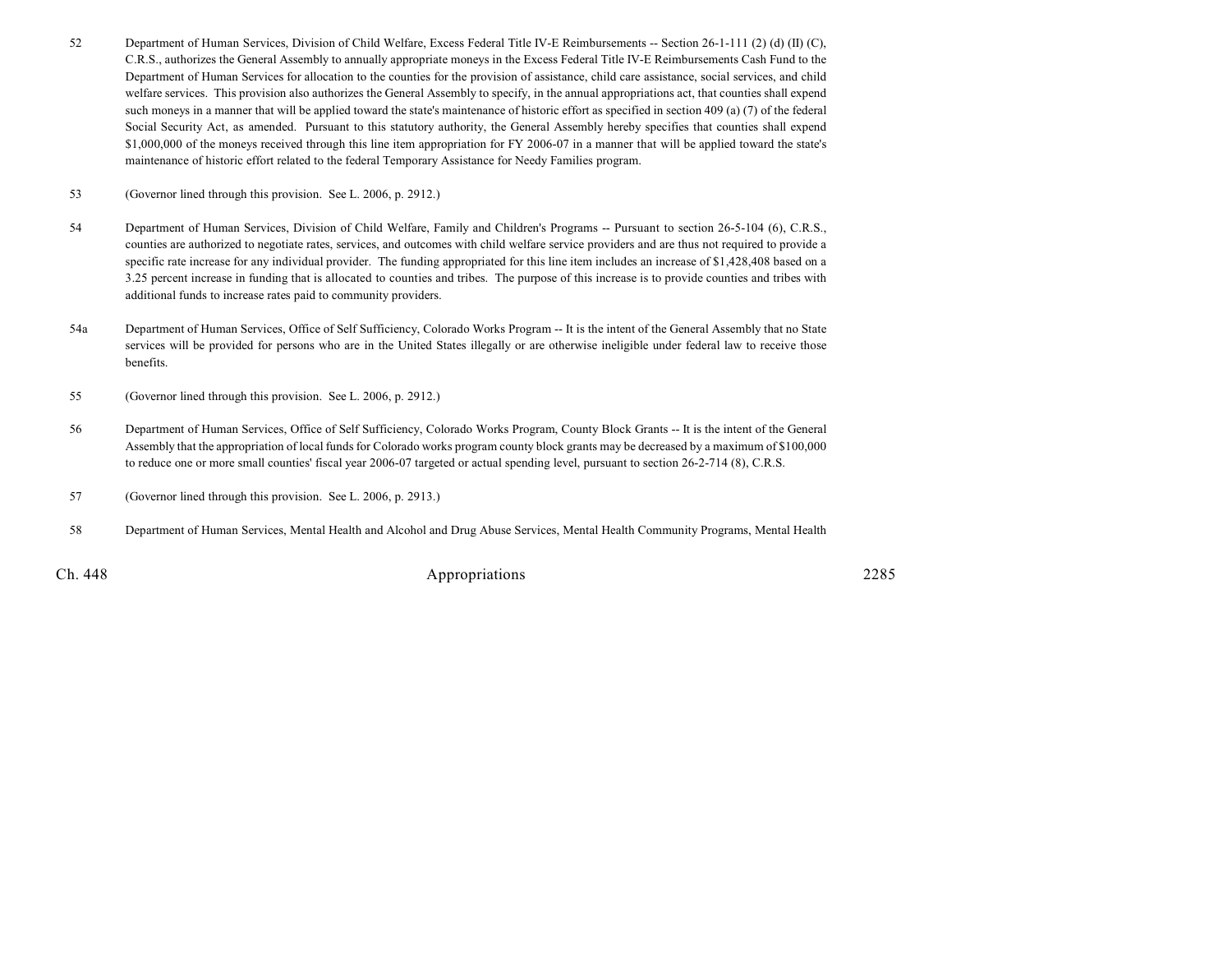Services for the Medically Indigent, Services for 9,225 Indigent Mentally Ill Clients; Assertive Community Treatment Programs, Alternatives to Inpatient Hospitalization at the Mental Health Institute at Pueblo; Alternatives to Inpatient Hospitalization at the Mental Health Institute at Fort Logan; Alternatives to the Fort Logan Aftercare Program; Enhanced Mental Health Pilot Services for Detained Youth; Juvenile Mental Health Pilot (H.B. 00-1034); Alternatives to Inpatient Hospitalization for Youth; Goebel Lawsuit, Goebel Lawsuit Settlement; Residential Treatment for Youth (H.B. 99-1116); and Alcohol and Drug Abuse Division, Community Programs, Treatment Services, Treatment and Detoxification Contracts; Case Management for Chronic Detoxification Clients; High Risk Pregnant Women Program; and Other Programs, Balance of Substance Abuse Block Grant Programs -- Funding for these line items is calculated including a 3.25 percent rate increase for community providers.

- 59 (Governor lined through this provision. See L. 2006, p. 2913.)
- 60 (Governor lined through this provision. See L. 2006, p. 2913.)
- 61 (Governor lined through this provision. See L. 2006, p. 2914.)
- 62 (Governor lined through this provision. See L. 2006, p. 2914.)
- 63 (Governor lined through this provision. See L. 2006, p. 2915.)
- 63a (Governor lined through this provision. See L. 2006, p. 2915.)
- 64 (Governor lined through this provision. See L. 2006, p. 2916.)
- 65 Department of Human Services, Services for People with Disabilities, Developmental Disability Services, Community Services, Community and Contract Management System Replacement -- This line item reflects estimated costs for the second year of a two-year project to replace the Community and Contract and Management System. The Department is authorized to transfer any amounts not required for this purpose to the Developmental Disability Services, Community Services, Adult Program Costs line item. The Department is requested to provide a report to the Joint Budget Committee by November 1, 2006, detailing progress toward development of the new system.
- 66 (Governor lined through this provision. See L. 2006, p. 2916.)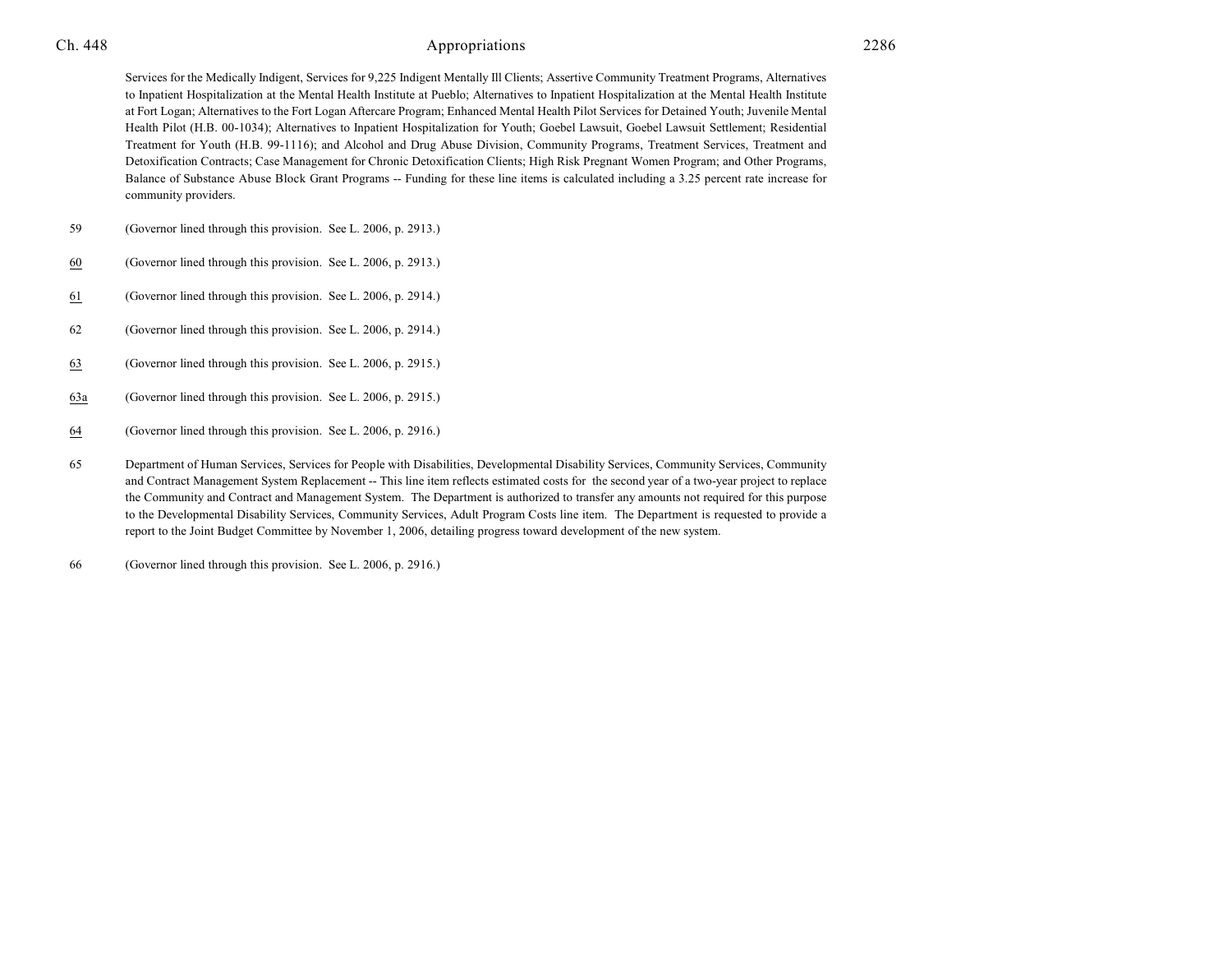- 67 (Governor lined through this provision. See L. 2006, p. 2917.)
- 68 (Governor lined through this provision. See L. 2006, p. 2917.)
- 69 (Governor lined through this provision. See L. 2006, p. 2918.)
- 70 (Governor lined through this provision. See L. 2006, p. 2918.)
- 71 (Governor lined through this provision. See L. 2006, p. 2918.)
- 72 (Governor lined through this provision. See L. 2006, p. 2919.)
- 73 (Governor lined through this provision. See L. 2006, p. 2919.)
- 74 Department of Human Services, Services for People with Disabilities, Division of Vocational Rehabilitation, Independent Living Centers and State Independent Living Council; and Independent Living Centers - Vocational Rehabilitation Program -- The Department is authorized to transfer General Fund amounts between the Independent Living Centers and State Independent Living Council line item and the Independent Living Centers - Vocational Rehabilitation Program line item. The amount of General Fund expended in the Independent Living Centers - Vocational Rehabilitation Program line item shall be expended for qualifying vocational rehabilitation services only, and shall be eligible for federal matching funds at the rate of 21.3 percent General Fund to 78.7 percent federal funds. Any increase or reduction in the amount of General Fund expended in the Independent Living Centers - Vocational Rehabilitation Program line item shall result in an associated increase or reduction in matching federal funds. General Fund amounts expended in the Independent Living Centers and State Independent Living Council line item shall be expended for independent living services and are not eligible for federal vocational rehabilitation matching amounts. Any increase or reduction in the General Fund expended in the Independent Living Centers and State Independent Living Council line item shall not affect federal or cash funds exempt amounts appropriated for such line item.
- 75 Department of Human Services, Services for People with Disabilities, Homelake Domiciliary and State and Veterans Nursing Homes, Homelake Domiciliary -- It is the intent of the General Assembly that the Homelake Domiciliary not require additional General Fund dollars. The Department is requested to prepare an annual plan outlining potential General Fund reductions and the impact on client fees and submit the plan to the Joint Budget Committee by November 1 of each year.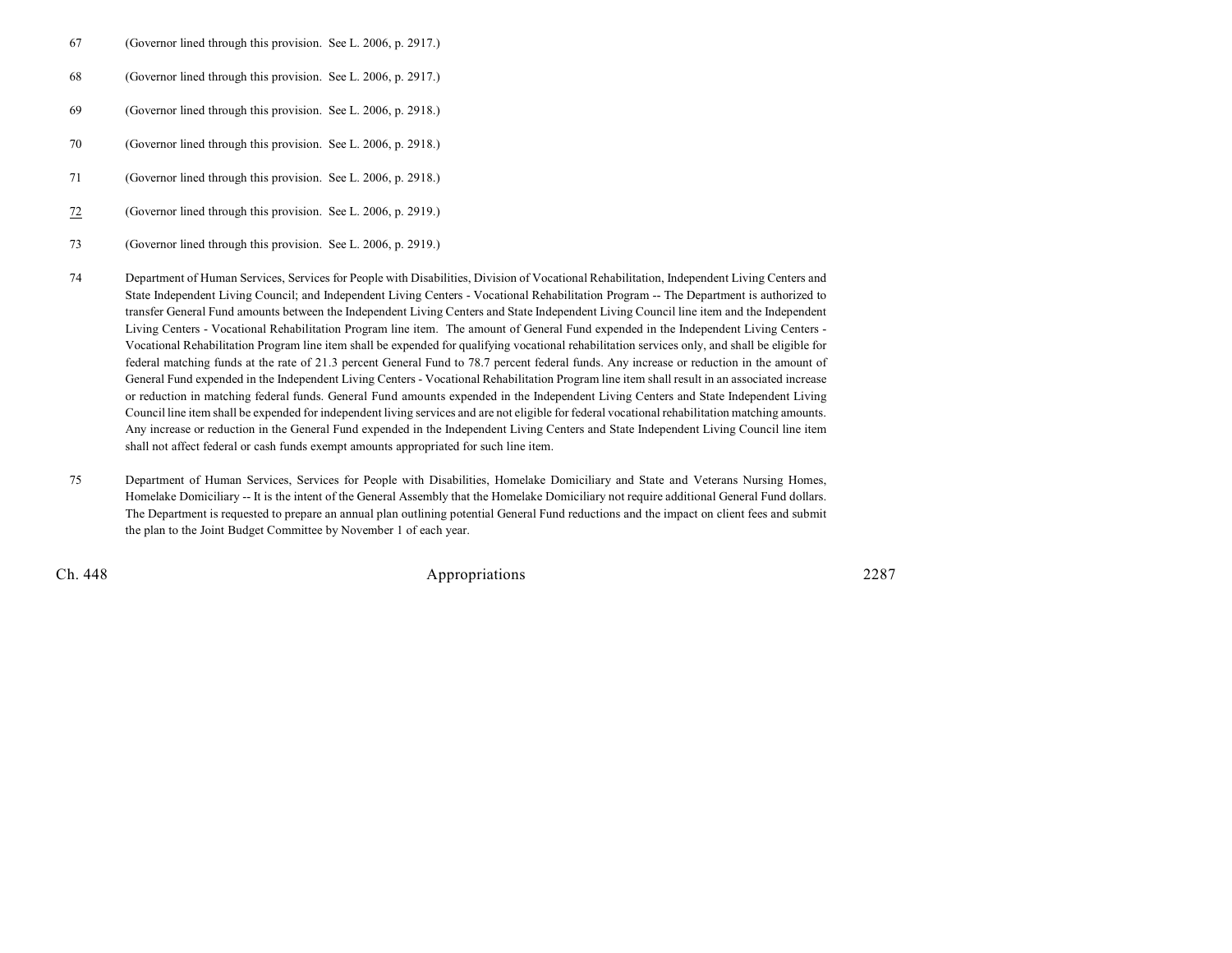76 Department of Human Services, Services for People with Disabilities, Homelake Domiciliary and State and Veterans Nursing Homes, Homelake Domiciliary -- It is the intent of the General Assembly that if any portion of the General Fund appropriation from the previous year is not needed by the Domiciliary to cover all of its costs, it will be returned to the General Fund in the subsequent year as miscellaneous general revenue. Any amount to be returned will be determined as the net income on the financial statement of the Domiciliary. The entry to return this revenue through miscellaneous general revenue would need to be supported through current year revenue.

77 (Governor lined through this provision. See L. 2006, p. 2919.)

78 Department of Human Services, Division of Youth Corrections, Administration -- The Division is requested to continue its efforts to provide outcome data on the effectiveness of its programs. The Division is requested to provide to the Joint Budget Committee, by January 1 of each year, an evaluation of Division placements, community placements, and nonresidential placements. The evaluation should include, but not be limited to, the number of juveniles served, length of stay, and recidivism data per placement.

78a (Governor lined through this provision. See L. 2006, p. 2920.)

- 79 Department of Human Services, Division of Youth Corrections, Community Programs, Purchase of Contract Placements -- It is the intent of the General Assembly that up to 10.0 percent of the General Fund appropriation to this line may be used to provide treatment, transition, and wrap-around services to youths in the Division of Youth Correction's system in residential and non-residential settings. The Division is requested to provide a report to the Joint Budget Committee on November 1, 2006. This report should include the following information: (1) The amount spent serving youths in residential and non-residential settings from this line item in FY 2005-06; (2) the type of services purchased with such expenditures; (3) the number of committed and detained youths treated with such expenditures; (4) baseline data that will serve to measure the effectiveness of such expenditures; and (5) an evaluation of the effectiveness of this footnote in addressing the need for flexibility in treating and transitioning youth from residential to non-residential settings.
- 80 Department of Human Services, Division of Youth Corrections, Community Programs, S.B. 91-94 Programs -- The Department is requested to submit to the Joint Budget Committee no later than November 1 of each year a report that includes the following information by judicial district and for the state as a whole: (1) Comparisons of trends in detention and commitment incarceration rates; (2) profiles of youth served by S.B. 91-94; (3) progress in achieving the performance goals established by each judicial district; (4) the level of local funding for alternatives to detention; and (5) identification and discussion of potential policy issues with the types of youth incarcerated, length of stay, and available alternatives to incarceration.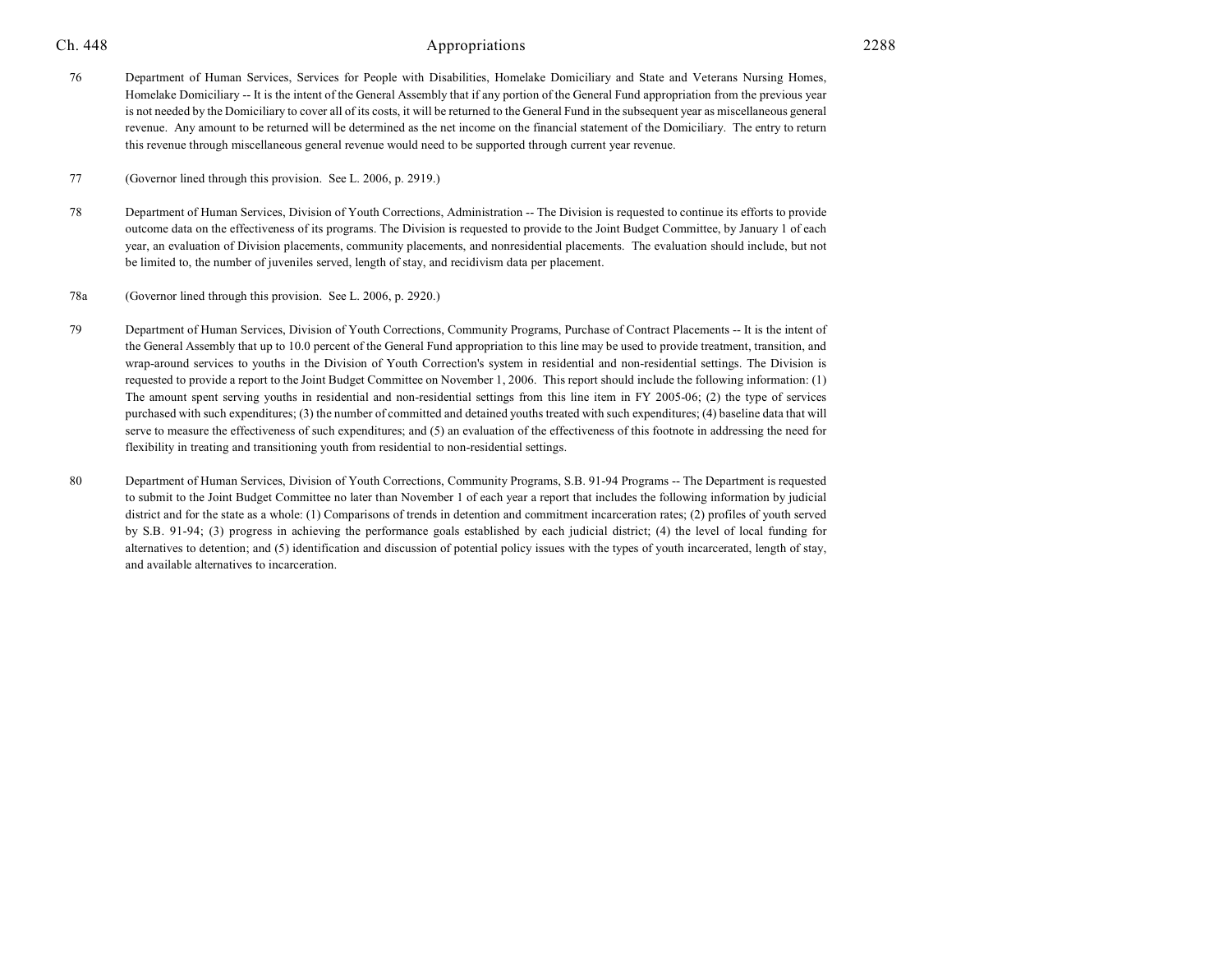- 81 Department of Human Services, Totals -- The General Assembly requests that the Executive Director of the Department submit annually, on or before November 1, a report to the Joint Budget Committee concerning federal Child Care Development Funds. The requested report should include the following information related to these funds for state fiscal year 2005-06: (a) The total amount of federal funds available to Colorado, including funds rolled forward from previous state fiscal years; (b) the amount of federal funds expended, by Long Bill line item; (c) the amount of funds expended, by Long Bill line item where applicable, that were reported to the federal government as either maintenance of effort or matching funds associated with the expenditure of federal funds; (d) a demonstration that the information provided in the report is consistent with related financial information reported to the federal government; (e) the amount of funds expended that met the four percent federal requirement related to quality activities; and (f) the amount of funds expended that met earmark requirements. In addition, the report should include the following information related to federal Child Care Development Funds for state fiscal years 2006-07 and FY 2007-08: (a) The total amount of federal funds estimated to be available to Colorado, including funds rolled forward from previous state fiscal years, and the federal classification of such funds as mandatory, matching or discretionary; (b) the amount of federal funds estimated and requested to be expended, by Long Bill line item; (c) the amount of state or local expenditures that are anticipated to be required to comply with federal maintenance of effort and matching requirements; (d) the amount of funds estimated to be expended, by Long Bill line item where applicable, that are anticipated to be reported to the federal government as either maintenance of effort or matching funds associated with the expenditure of federal funds; (e) the amount of funds estimated to be required to comply with federal earmark and four percent quality requirements; and (f) estimated and requested expenditures, by line item, anticipated to be used to comply with federal earmark and four percent quality requirements.
- 82 Department of Human Services, Totals -- The General Assembly requests that the Executive Director of the Department submit annually, on or before November 1, a report to the Joint Budget Committee concerning the amount of federal Temporary Assistance for Needy Families (TANF) funds available in the Long-term Works Reserve Fund. The requested report should include the following: (a) The amount of TANF funds expended, by Long Bill line item, for FY 2005-06; (b) the amount of federal TANF funds transferred by each individual county, for FY 2005-06, including details regarding the program area to which each county transferred such funds; (c) the amount of any prior year appropriations of federal TANF funds that have been rolled forward to the current state fiscal year; (d) estimated expenditures of federal TANF funds for the current year and immediately following state fiscal year; (e) the total amount of TANF funds available to Colorado for state fiscal years FY 2005-06, FY 2006-07 and FY 2007-08, including funds rolled forward from previous state fiscal years; (f) the amount of federal TANF funds that remain available in each county's Works Program Reserve Account as of July 1 of the current state fiscal year; and (g) a demonstration that the information provided in the report is consistent with related financial information reported to the federal government.
- 83 Department of Human Services, Totals -- The General Assembly requests that the Department submit to the Joint Budget Committee, on or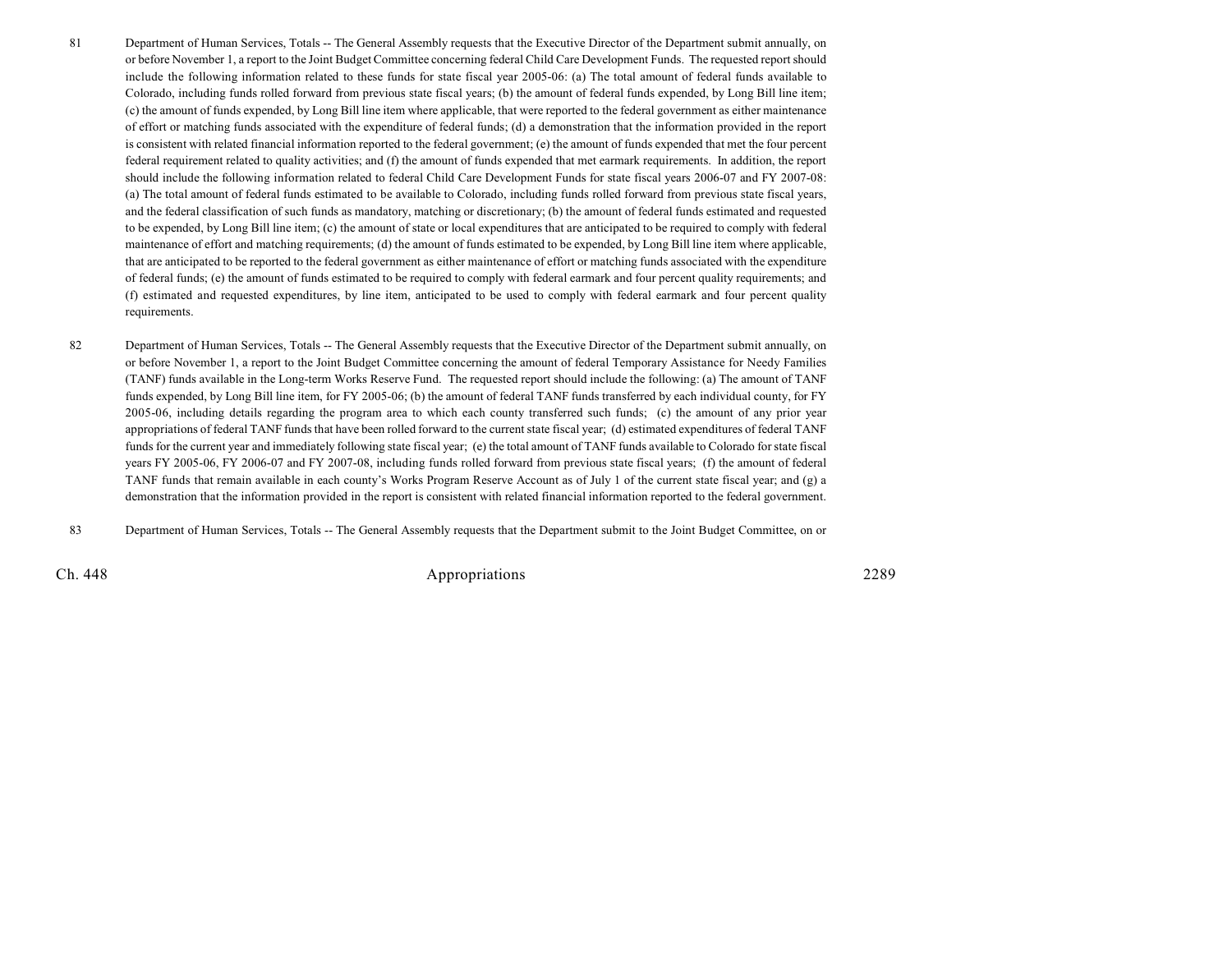|          |              |                |                | APPROPRIATION FROM |               |                |  |
|----------|--------------|----------------|----------------|--------------------|---------------|----------------|--|
|          |              |                |                |                    |               |                |  |
| ITEM &   | <b>TOTAL</b> | <b>GENERAL</b> | <b>GENERAL</b> | CASH               | <b>CASH</b>   | <b>FEDERAL</b> |  |
| SUBTOTAL |              | <b>FUND</b>    | <b>FUND</b>    | <b>FUNDS</b>       | <b>FUNDS</b>  | <b>FUNDS</b>   |  |
|          |              |                | <b>EXEMPT</b>  |                    | <b>EXEMPT</b> |                |  |
| Φ        |              | S              |                |                    |               |                |  |

before November 1, 2006, a summary, by Long Bill line item, of federal Temporary Assistance for Needy Families (TANF) funds requested in its annual budget request for state fiscal year 2007-08. The General Assembly further requests that the Department include information demonstrating that the total amount of federal TANF funds requested in its annual budget request for state fiscal year 2007-08 does not exceed the amount anticipated to be available to the State.

**SECTION 2.** Part VII (9) (A) and the affected totals of section 2 of chapter 354, Session Laws of Colorado 2005, as amended by section 1 of chapter 374, section 1 of chapter 375, and section 8 of 394, Session Laws of Colorado 2006, are amended to read:

Section 2. **Appropriation.**

## **PART VII DEPARTMENT OF HUMAN SERVICES**

#### **(9) SERVICES FOR PEOPLE WITH DISABILITIES**

| (A) Developmental Disability Services |              |         |                    |  |  |  |
|---------------------------------------|--------------|---------|--------------------|--|--|--|
| (1) Community Services                |              |         |                    |  |  |  |
| Personal Services                     | 2,441,547    | 251,911 | $2,189,636(T)^{a}$ |  |  |  |
|                                       | $(31.4$ FTE) |         |                    |  |  |  |
| <b>Operating Expenses</b>             | 147,532      |         | $147,532(T)^{a}$   |  |  |  |
| Community and Contract                |              |         |                    |  |  |  |
| Management System                     |              |         |                    |  |  |  |
| Replacement <sup>73</sup>             | 189,633      | 33,506  | $156, 127(T)^{a}$  |  |  |  |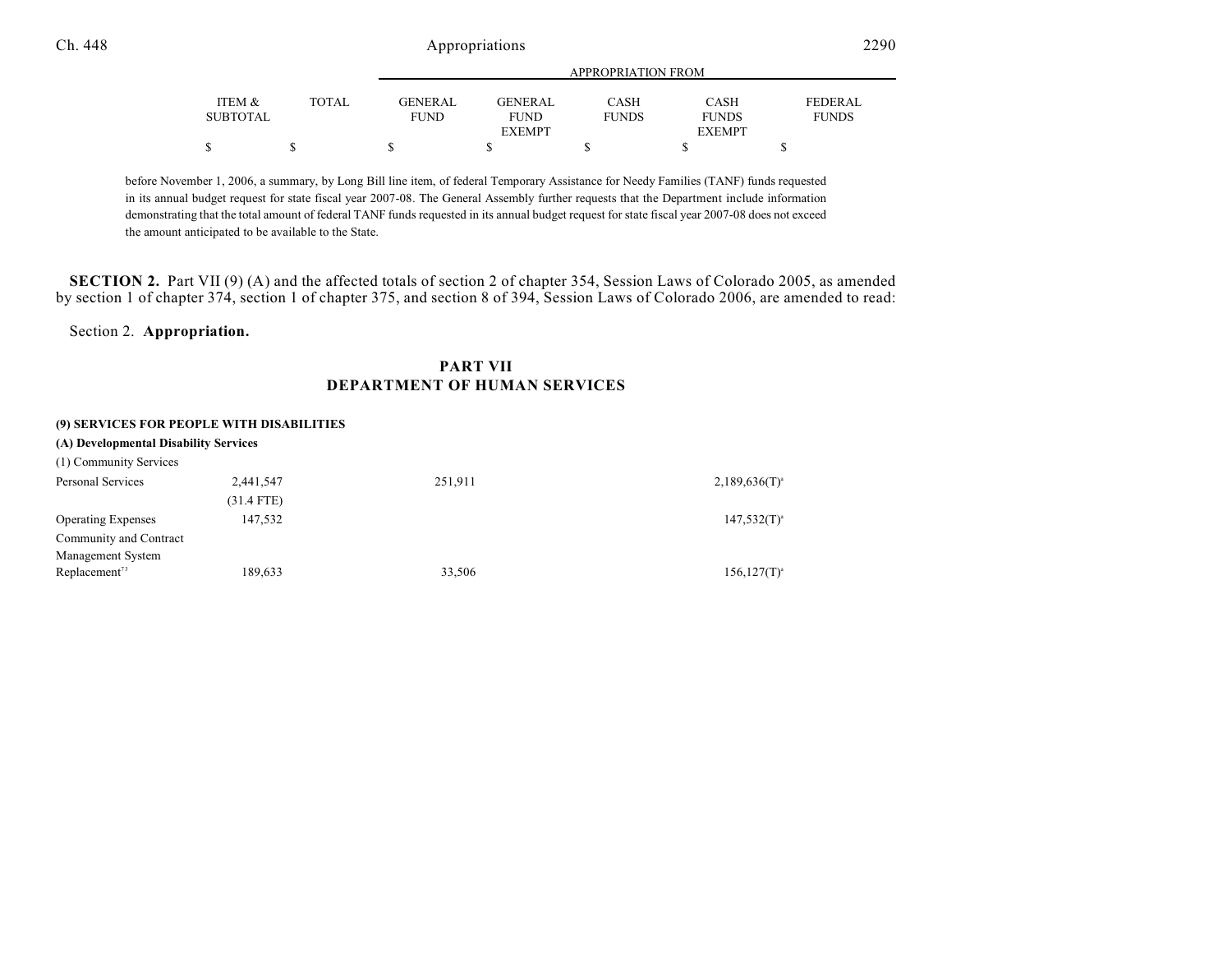| Adult Program Costs <sup>74, 75, 75a, 75b</sup> | 268,581,379   | 12,163,614 | 256,417,765 <sup>b</sup>   |
|-------------------------------------------------|---------------|------------|----------------------------|
|                                                 | 268,200,087   | 12,544,906 | 255, 655, 181 <sup>b</sup> |
| Federally-matched Local                         |               |            |                            |
| Program Costs                                   | 24, 281, 838  |            | $24,281,838(T)$ °          |
| Preventive Dental Hygiene <sup>76</sup>         | 60,483        | 56,990     | $3,493(L)^d$               |
|                                                 | 295, 702, 412 |            |                            |
|                                                 | 295, 321, 120 |            |                            |

<sup>a</sup> These amounts shall be from Medicaid cash funds appropriated to the Department of Health Care Policy and Financing.

<sup>b</sup> Of this amount, \$224,435,519 \$223,672,935(T) shall be from Medicaid funds appropriated to the Department of Health Care Policy and Financing, \$24,390,505 shall be from client cash sources, \$7,100,427 \$7,100,427(L) shall be from local matching funds, and \$491,314(T) shall be from the Division of Vocational Rehabilitation. Up to 3.0 percent of the Medicaid funds appropriated, if not expended prior to July 1, 2006, shall be rolled forward for expenditure in FY 2006-07. <sup>e</sup> This amount shall be from Medicaid cash funds appropriated to the Department of Health Care Policy and Financing that originate as local cash funds exempt and federal funds. Up to 3.0 percent of the Medicaid funds appropriated, if not expended prior to July 1, 2006, shall be rolled forward for expenditure in FY 2006-07.  $d$  This amount shall be from local funds.

| (2) Regional Centers           |               |
|--------------------------------|---------------|
| <b>Personal Services</b>       | 39,275,018    |
|                                | $(887.4$ FTE) |
| <b>Operating Expenses</b>      | 2,178,420     |
| Capital Outlay - Patient Needs | 80,249        |
| Leased Space                   | 200,209       |
| Resident Incentive Allowance   | 138,176       |
| Purchase of Services           | 262,442       |
| <b>REIMBURSEMENT FOR</b>       |               |
| <b>UNALLOWABLE COSTS</b>       | 553,399       |
|                                | 42,134,514    |
|                                |               |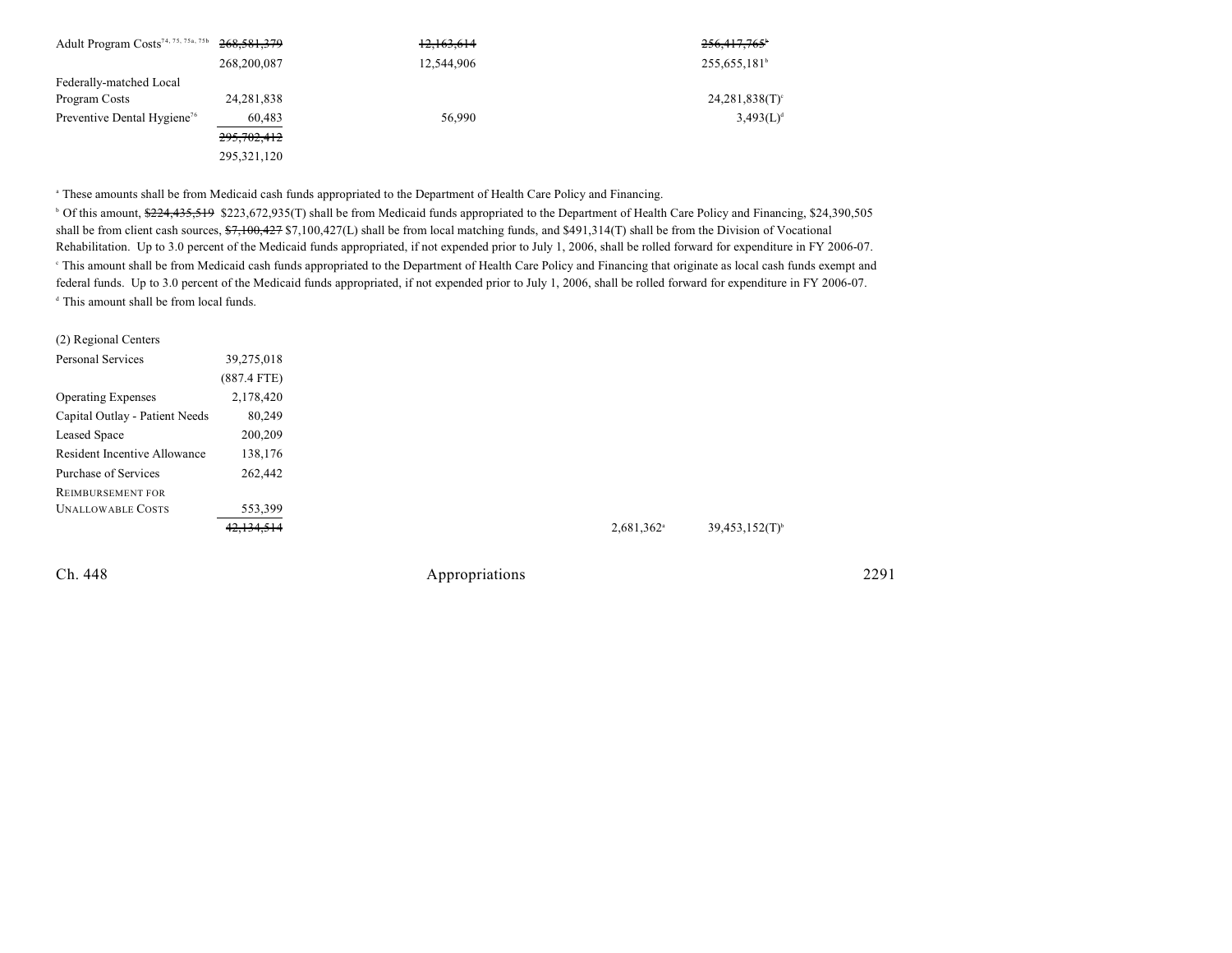|                    |              | APPROPRIATION FROM            |                                                |                      |                                              |                                |  |
|--------------------|--------------|-------------------------------|------------------------------------------------|----------------------|----------------------------------------------|--------------------------------|--|
| ITEM &<br>SUBTOTAL | <b>TOTAL</b> | <b>GENERAL</b><br><b>FUND</b> | <b>GENERAL</b><br><b>FUND</b><br><b>EXEMPT</b> | CASH<br><b>FUNDS</b> | <b>CASH</b><br><b>FUNDS</b><br><b>EXEMPT</b> | <b>FEDERAL</b><br><b>FUNDS</b> |  |
| S                  |              | \$                            |                                                | S                    |                                              |                                |  |
| 42,687,913         |              | 553,399                       |                                                |                      |                                              |                                |  |

<sup>a</sup> This amount shall be from client cash revenues.

<sup>h</sup> This amount shall be from Medicaid funds appropriated to the Department of Health Care Policy and Financing and shall include \$743,200 for facility fees pursuant to Section 26-4-410(1)(d)(I), C.R.S.

#### (3) Services for Children and Families

| Program Funding <sup>17, 77, 75b</sup> | <del>18,675,564</del> | 13.942.550 | $4,733,014$ <sup>a</sup> |
|----------------------------------------|-----------------------|------------|--------------------------|
|                                        | 18.493.322            | 13.760.308 |                          |

<sup>a</sup> Of this amount, \$3,813,077(T) shall be from Medicaid funds appropriated to the Department of Health Care Policy and Financing and  $$880,925(L)$  \$919,937(L) shall be from local funds. Up to 3.0 percent of the Medicaid funds appropriated, if not expended prior to July 1, 2006, shall be rolled forward for expenditure in FY 2006-07.

> 437,700,512 437,690,377

**TOTALS PART VII**

| (HUMAN SERVICES) <sup>4, 5, 86, 87, 88</sup> | \$1,829,169,853 \$505,026,581 |  | \$89,091,129 | <del>\$676,464,127</del> *  | \$558,588,016 |
|----------------------------------------------|-------------------------------|--|--------------|-----------------------------|---------------|
|                                              | \$1,829,159,718 \$505,779,030 |  |              | $$675,701,543$ <sup>a</sup> |               |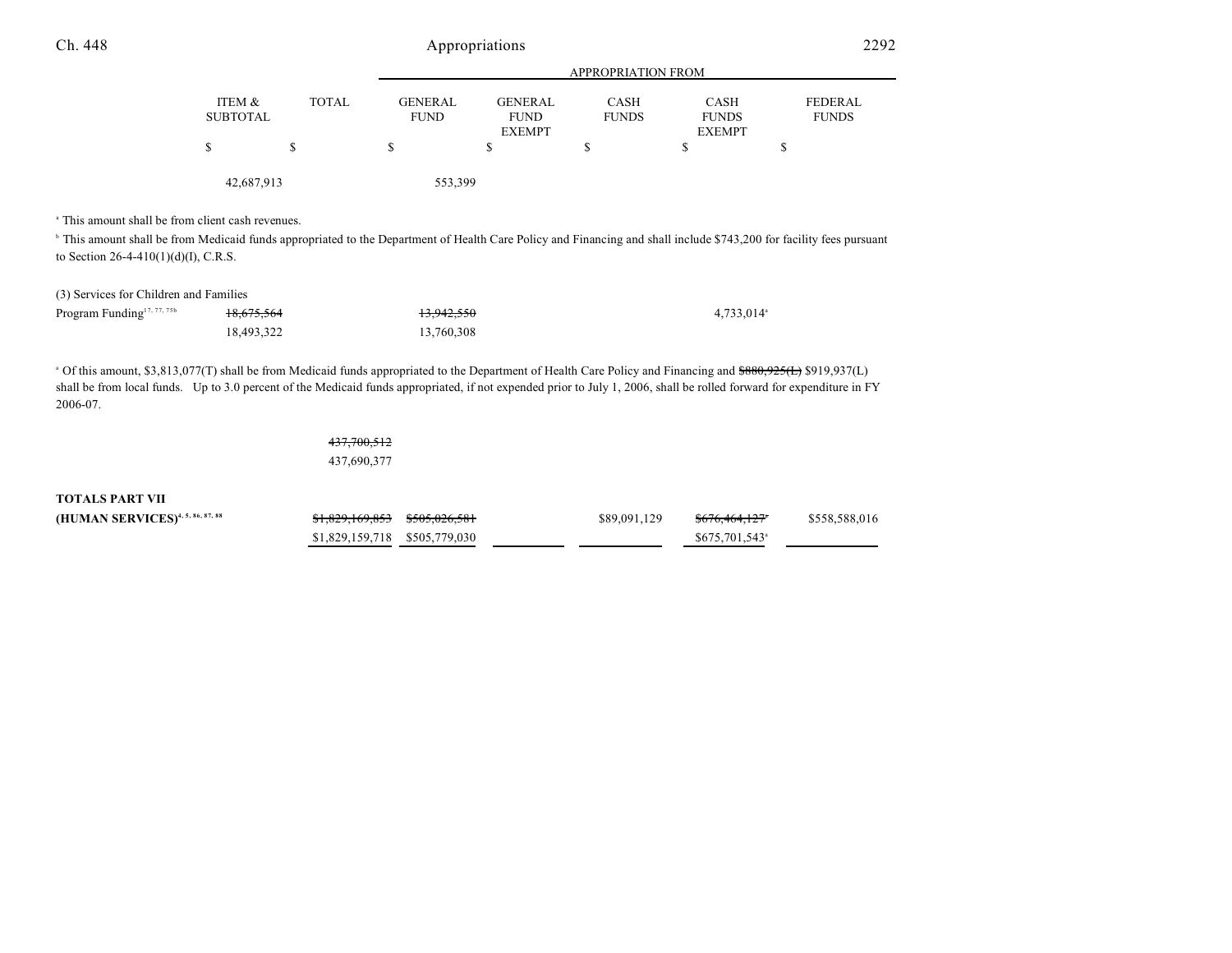**SECTION 3.** Section 33 (2) (c) of chapter 241, Session Laws of Colorado 2005, as amended by section 21 of chapter 394, Session Laws of Colorado 2006, is amended to read:

Section 33. **Appropriation - adjustment in 2005 long bill.** (2) For the implementation of this act, appropriations made in the annual general appropriation act to the department of human services for the fiscal year beginning July 1, 2005, shall be adjusted as follows:

(c) The cash funds exempt appropriation for services for people with disabilities, developmental disability services, services for children and families, program funding, is increased by one million seven hundred forty-six thousand four hundred dollars (\$1,746,400). FOUR HUNDRED NINETY-SIX THOUSAND FOUR HUNDRED DOLLARS (\$496,400). Of said sum, one million six hundred fifty-nine thousand eighty dollars (\$1,659,080) FOUR HUNDRED NINE THOUSAND EIGHTY DOLLARS (\$409,080) shall be cash funds exempt medicaid funds transferred from the department of health care policy and financing, and eighty-seven thousand three hundred twenty dollars (\$87,320) shall be cash funds exempt from local funds.

**SECTION 4.** Section 122 (4) (c) of chapter 355, Session Laws of Colorado 2006, is amended to read:

**SECTION 122. Appropriation - adjustments to 2006 long bill.** (4) For the implementation of this act, appropriations made in the annual general appropriation act for the fiscal year beginning July 1, 2006, to the department of human services shall be adjusted as follows:

(c) The cash funds exempt appropriation to the county administration division, for county administration, is decreased by eighteen million three hundred six thousand six hundred twenty-eight dollars (\$18,306,628). Said sum shall be from medicaid funds transferred from the department of health care policy and financing. OF SAID SUM, FOURTEEN MILLION FIVE HUNDRED EIGHTY-EIGHT THOUSAND SEVEN HUNDRED TEN DOLLARS (\$14,588,710) SHALL BE FROM MEDICAID FUNDS TRANSFERRED FROM THE DEPARTMENT OF HEALTH CARE POLICY AND FINANCING, AND THREE MILLION SEVEN HUNDRED SEVENTEEN THOUSAND NINE HUNDRED EIGHTEEN DOLLARS (\$3,717,918) SHALL BE CASH FUNDS EXEMPT FROM LOCAL FUNDS.